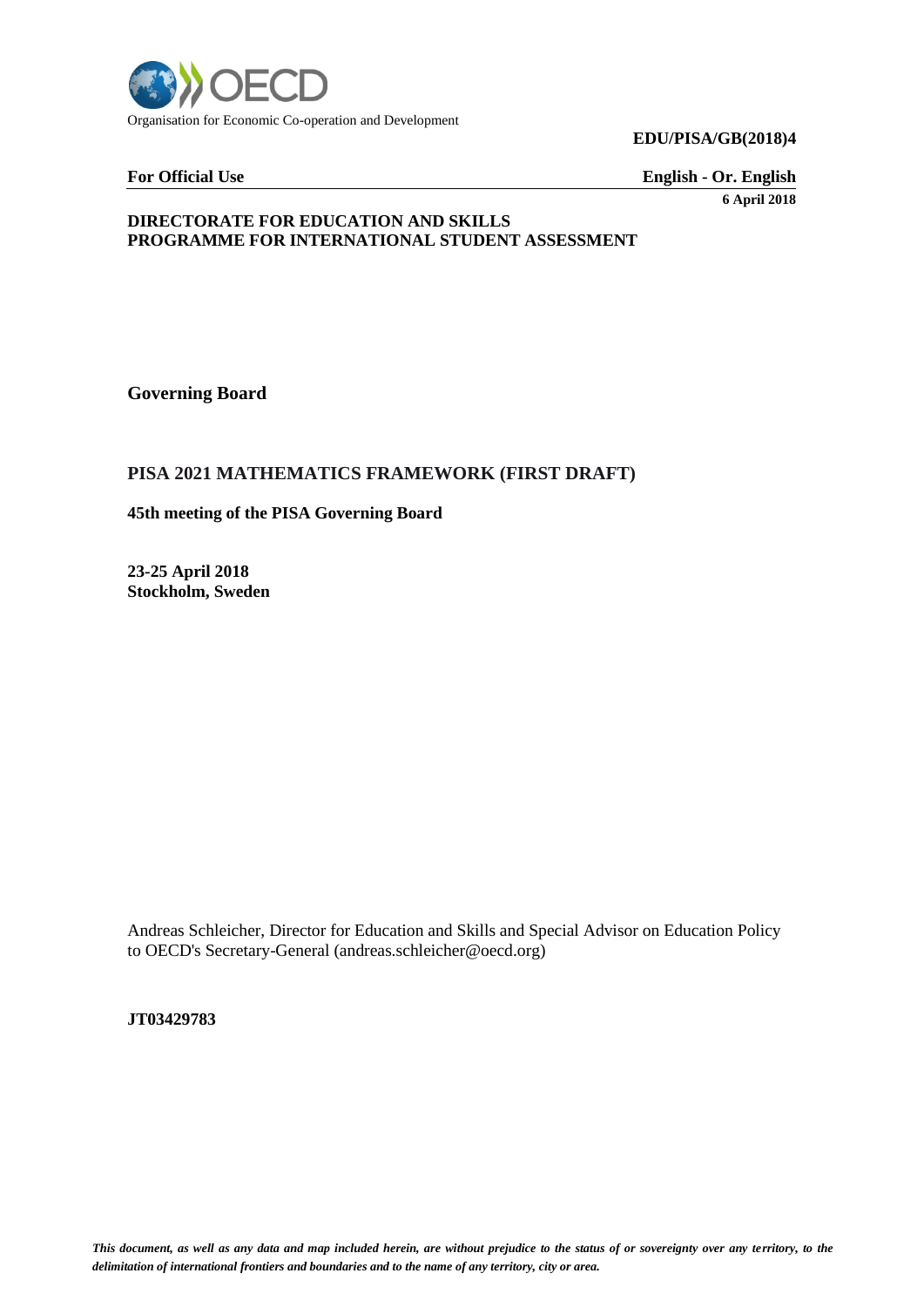## *Table of contents*

| A Visible Role for Mathematical Tools, including Technology in PISA 2021  13                  |  |
|-----------------------------------------------------------------------------------------------|--|
|                                                                                               |  |
|                                                                                               |  |
|                                                                                               |  |
| Desired Distribution of Score Points by Mathematical Reasoning and Problem solving process 33 |  |
|                                                                                               |  |
|                                                                                               |  |

### **Tables**

| Table 2. Approximate distribution of score points by content category for PISA 2021  34                |  |
|--------------------------------------------------------------------------------------------------------|--|
| Table 3. Expected student actions for mathematical reasoning and each of the problem solving processes |  |
|                                                                                                        |  |

## **Figures**

| Figure 1. Mathematical literacy: the relationship between mathematical reasoning and the problem      |  |
|-------------------------------------------------------------------------------------------------------|--|
|                                                                                                       |  |
| Figure 2. PISA 2021: the relationship between mathematical reasoning, the problem solving (modelling) |  |
|                                                                                                       |  |
|                                                                                                       |  |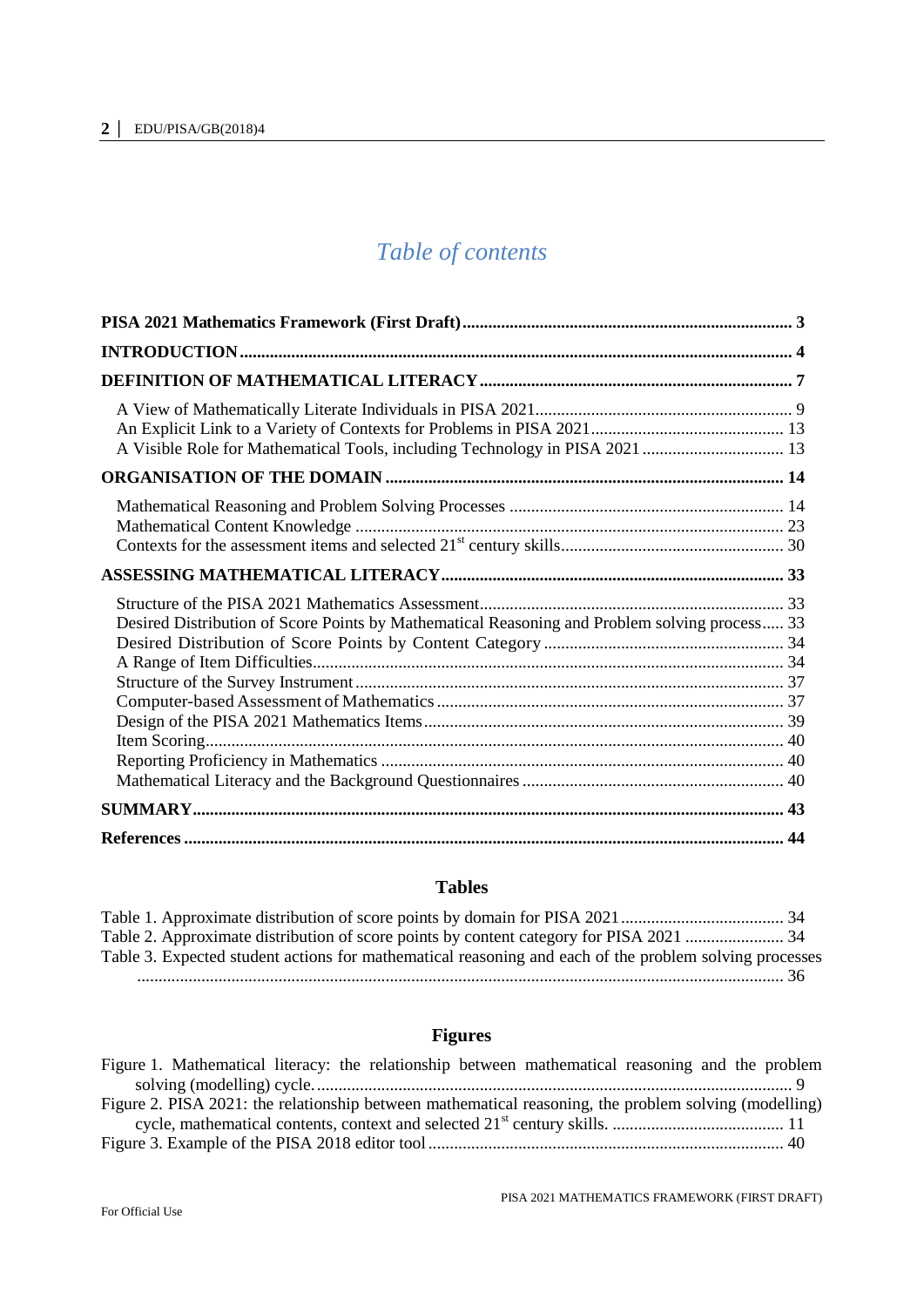## <span id="page-2-0"></span>*PISA 2021 Mathematics Framework (First Draft)*

1. This document is a first draft of the PISA 2021 mathematics framework. It was prepared by the expert group for mathematics under the guidance of RTI International as the international contractor who leads this work. It builds on the advice provided by the Strategic Advisory Group for mathematics that worked during 2017, as well as the guidance from the PGB at the  $44<sup>th</sup>$  meeting in Paris in November 2017. The framework will go through several additional rounds of revision and updates between now and 2020. A second draft will be finalised in autumn 2018, taking into account the PGB's feedback on the first draft.

- 2. The PGB is invited to:
	- **COMMENT** on the first draft framework, and
	- **PROVIDE DIRECTIONS** for its further development.
- 3. Before the framework is finalised, the following will be added:
	- Illustrative examples and references to those illustrative examples for mathematical reasoning; each of the problem solving processes; and the four mathematical content domains.
	- An Annex that provides a detailed exposition on the relationship between mathematics, mathematical literacy and computational reasoning.
	- Relevant paragraphs on the *Structure of the Survey Instrument*.
	- Figure 3 will be replaced with a screen shot of a CBAM simulation when that becomes available.
	- Proficiency scale figures for mathematical literacy will be added after the data collection.
	- Paragraph 17 will be expanded to better describe the different people and organisations that have played a role in the development of the framework.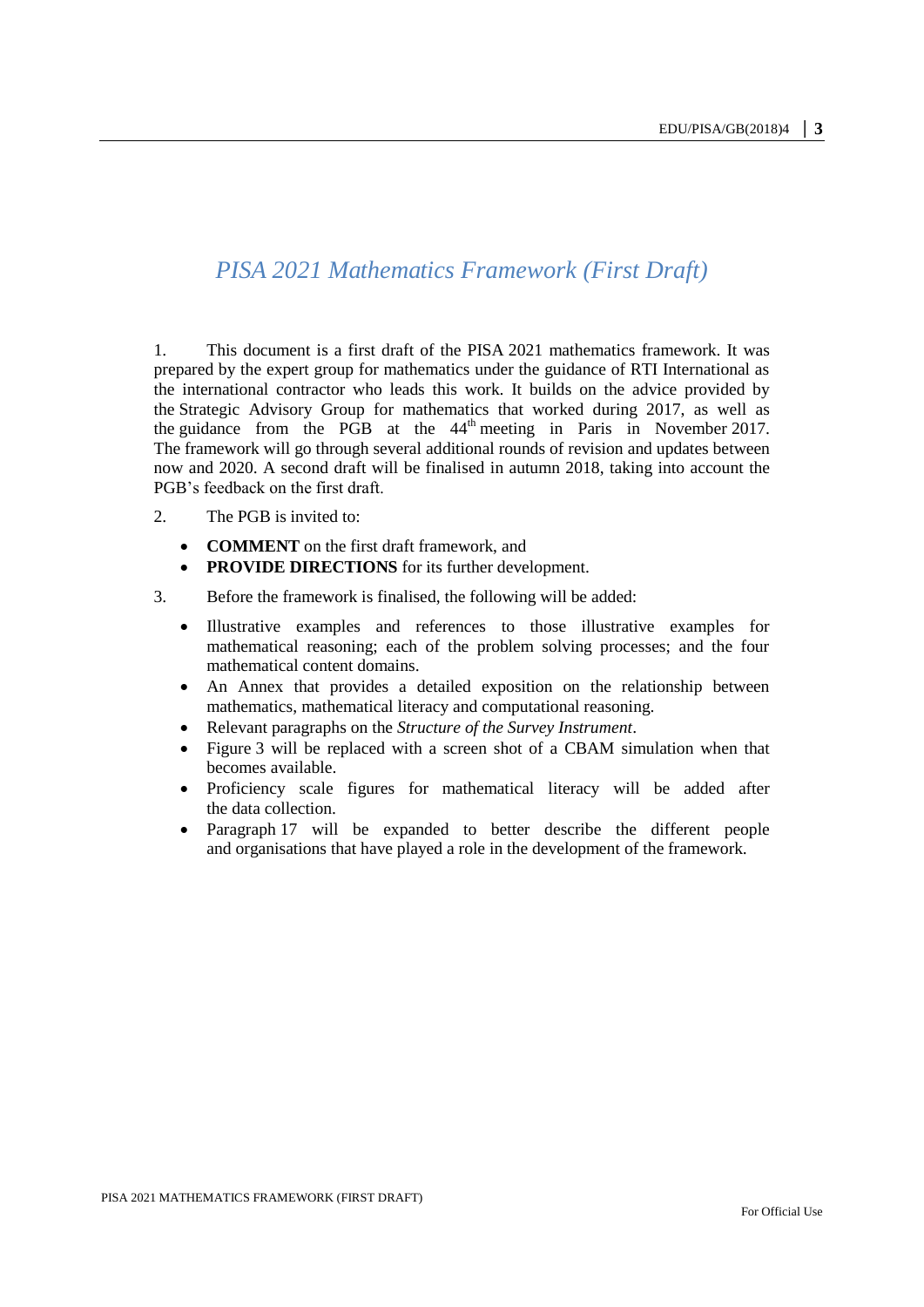## **INTRODUCTION**

<span id="page-3-0"></span>4. The assessment of mathematics has particular significance for PISA 2021, as mathematics is again the major domain assessed. Although mathematics was assessed by PISA in 2000, 2003, 2006, 2009, 2012, 2015 and 2018, the domain was the main area of focus only in 2003 and 2012.

5. The return of mathematics as the major domain in PISA 2021 provides both the opportunity to continue to make comparisons in student performance over time, and to re-examine what should be assessed in light of changes that have occurred in the world, the field and in instructional policies and practices.

6. Each country has a vision of mathematical competence and organizes their schooling to achieve it as an expected outcome. Mathematical competence historically encompassed performing basic arithmetic skills or operations, including adding, subtracting, multiplying, and dividing whole numbers, decimals, and fractions; computing percentages; and computing the area and volume of simple geometric shapes. In recent times, the digitisation of many aspects of life, the ubiquity of data for making personal decisions involving health and investments, as well as major societal challenges to address areas such as climate change, taxation, governmental debt, population growth, spread of pandemic diseases and the global economy, have reshaped what it means to be mathematically competent and to be well equipped to participate as a thoughtful, engaged, and reflective citizen in the  $21<sup>st</sup>$  century.

7. The critical issues listed above as well as others that are facing societies throughout the world all have a quantitative component to them. Understanding them, as well as addressing them, at least in part, requires thinking mathematically. Such thinking in more and more complex contexts is not driven by the reproduction of the basic computational procedures mentioned earlier, but rather by reasoning, and the important role of reasoning demands a reconsideration of what it means for students to be competent in mathematics. Mathematical literacy goes beyond problem solving, to a deeper level, that of mathematical reasoning and computational thinking, which provides the intellectual acumen behind problem solving in the  $21<sup>st</sup>$  century.

8. Countries today face new opportunities and challenges in all areas of life, many of which stem from the rapid deployment of computers and computational devices like robots, smartphones and networked machines. For example, the vast majority of young adults and students who started university post 2015 have always considered phones to be mobile hand-held devices capable of sharing voice, texts, and images and accessing the internet – capabilities seen as science fiction by many of their parents and certainly by all of their grandparents (Beloit College,  $2017<sub>[1]</sub>$ ). The recognition of the growing contextual discontinuity between the last century and the future has prompted a discussion around the development of 21<sup>st</sup> century skills in students (Ananiadou and Claro, 2009<sub>[2]</sub>; Fadel, Bialik and Trilling, 2015<sub>[3]</sub>; National Research Council, 2012<sub>[4]</sub>; Reimers and Chung,  $2016_{[5]}$ .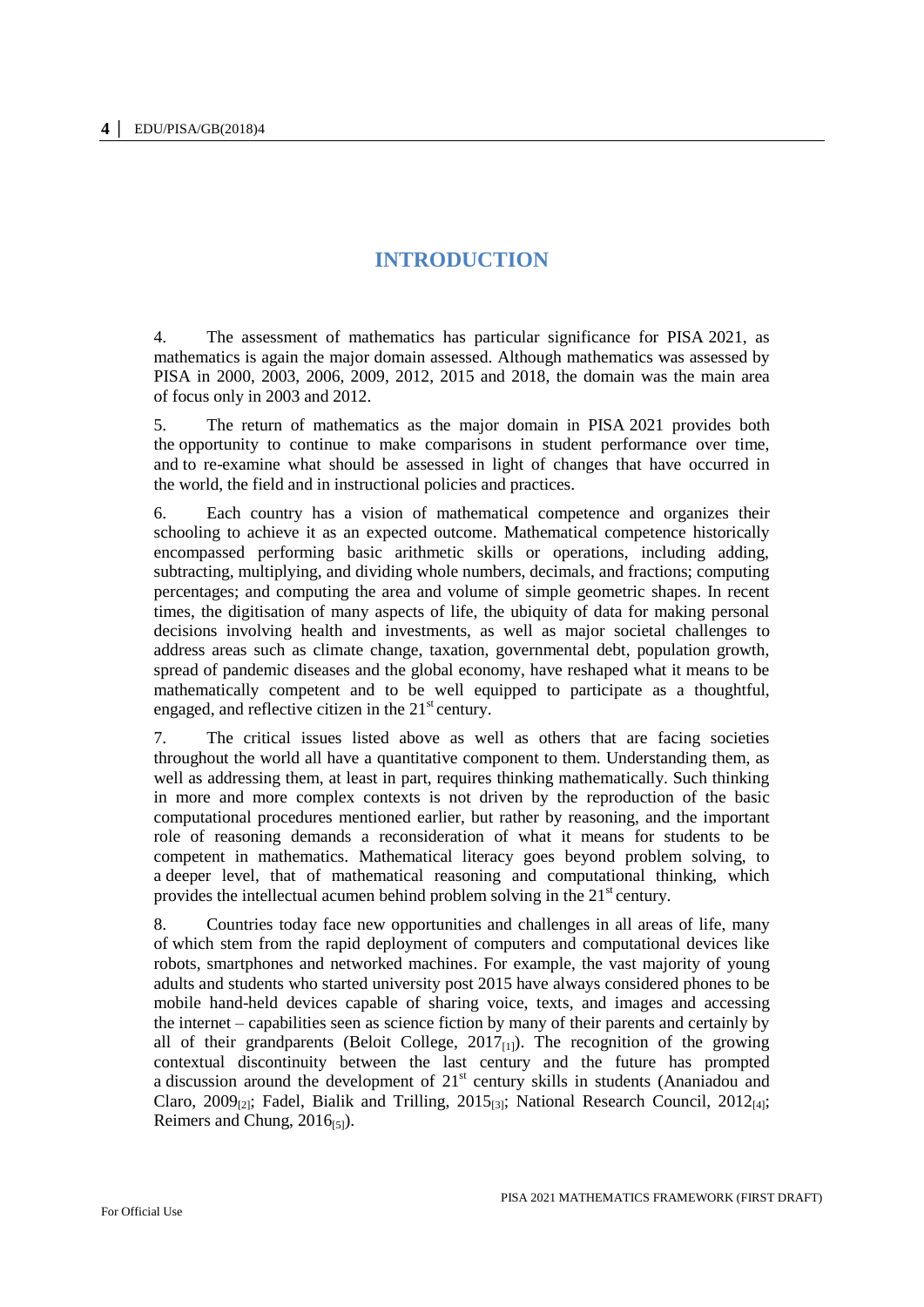9. It is this discontinuity that also drives the need for education reform and the challenge of achieving it. Periodically, educators, policy makers, and other stakeholders revisit public education standards and policies. In the course of these deliberations new or revised responses to two general questions are generated: 1) What do students need to learn, and 2) Which students need to learn what? The most used argument in defence of common mathematics education for all students is its usefulness in various practical situations. However, this argument alone gets weaker with time – a lot of simple activities have been automated. Not so long ago waiters in restaurants would multiply and add on paper to calculate the price to be paid. Today they just press buttons on hand-held devices. Not so long ago people used printed timetables to plan travel – it required a good understanding of the time axis and inequalities. Today we just make a direct internet inquiry.

10. As to the question of "what to teach", many misunderstandings arise from the way mathematics is conceived. Many people see mathematics as no more than a useful toolbox. A clear trace of this approach can be found in school curricula in many countries. These are sometimes confined to a list of mathematics topics or procedures, with students asked to practice a selected few, in predictable (often test) situations. This perspective on mathematics is far too narrow for today's world. It overlooks key features of mathematics that are growing in importance.

11. Ultimately the answer to these questions is that every student should learn (and be given the opportunity to learn) to think mathematically, using mathematical reasoning in conjunction with a small set of fundamental mathematical concepts that support this reasoning and which themselves are not necessarily taught explicitly but are made manifest and reinforced throughout a student's learning experiences in mathematics. This equips students with a conceptual framework through which to address the quantitative dimensions of life in the  $21<sup>st</sup>$  century. This is the new mathematical literacy which includes problem solving but goes beyond it to being mathematically competent.

12. The PISA 2021 framework is designed to make the relevance of mathematics to 15-year-old students clearer and more explicit, while ensuring that the items developed remain set in meaningful and authentic contexts. The mathematical modelling cycle, used in earlier frameworks (e.g. OECD  $(2004_{[6]}; 2013_{[7]})$ ) to describe the stages individuals go through in solving contextualised problems, remains a key feature of the PISA 2021 framework. It is used to help define the mathematical processes in which students engage as they solve problems – processes that together with reasoning will provide the primary reporting dimensions.

13. For PISA 2021, computer-based assessment of mathematics (CBAM) will be the primary mode of delivery for assessing mathematical literacy. However, paper-based assessment instruments will be provided for countries choosing not to test their students by computer. The framework has been updated to also reflect the change in delivery mode introduced in 2015, including a discussion of the considerations that should inform the development of the CBAM items as this will be the first major update to the mathematics framework since computer-based assessment was introduced in PISA.

14. The development of the PISA 2021 framework takes into account the expectation of OECD that there will be an increase in the participation in PISA of low- and middle-income countries. In particular the PISA 2021 framework recognises the need to increase the resolution of the PISA assessments at the lower end of the student performance distribution by drawing from the PISA for Development (OECD,  $2017_{[8]}$ ) framework when developing the assessment; the need to expand the performance scale at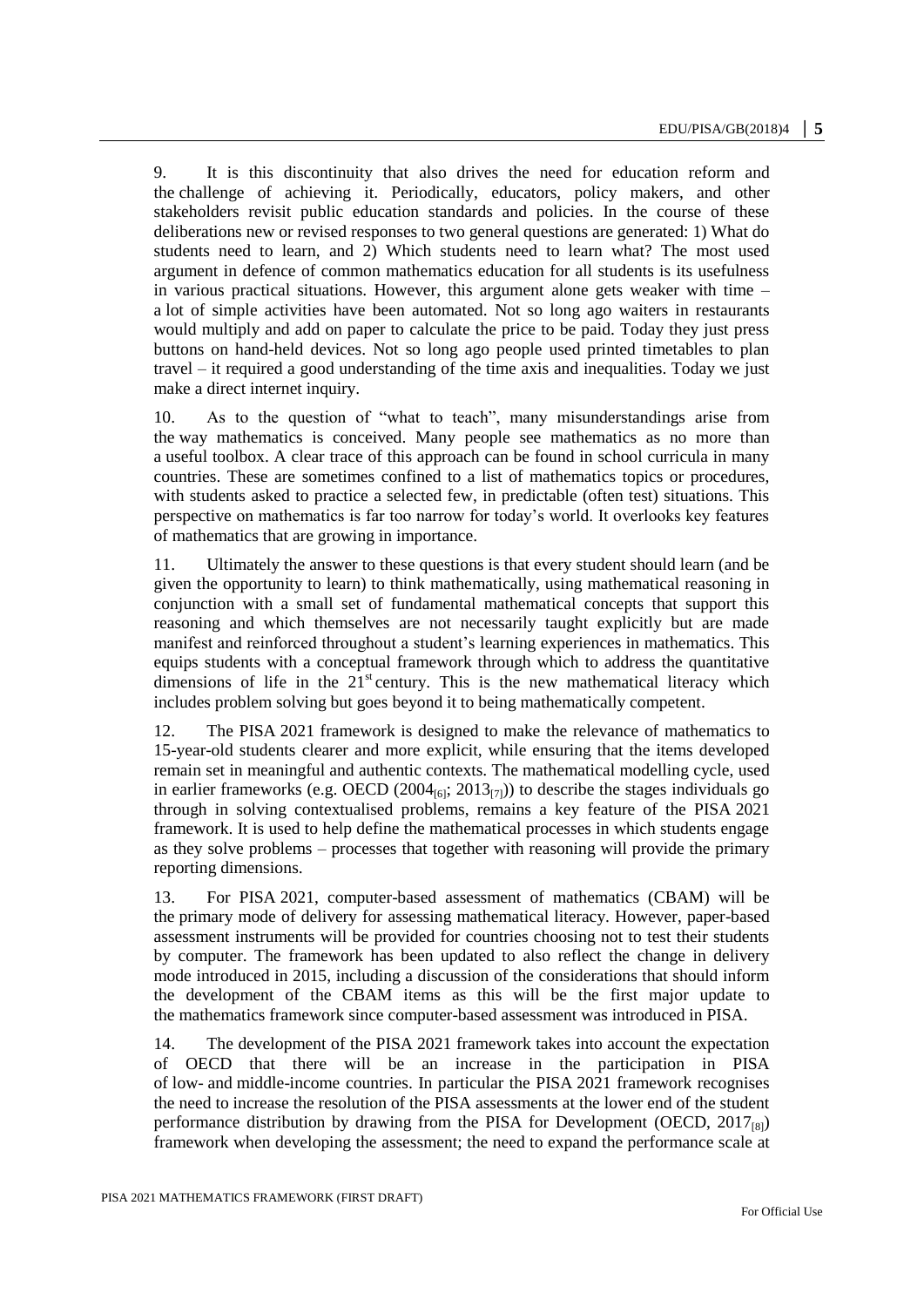the lower end; the importance of capturing a wider range of social and economic contexts; and the anticipation of incorporating an assessment of out-of-school 14- to 16-year-olds.

15. The increasing and evolving presence of computers and computing tools in both day-to-day life and in doing mathematics is reflected in the recognition in the PISA 2021 framework that students should possess and be able to demonstrate computational thinking skills as part of their problem-solving practice. Computational thinking skills include pattern recognition, decomposition, determining which (if any) computing tools could be employed in analysing or solving a problem, and defining algorithms as part of a detailed solution. By foregrounding the importance of computational thinking, the framework anticipates a reflection by participating countries on the role of computational thinking in mathematics curricula and pedagogy.

16. The PISA 2021 mathematics framework is organised into three major sections. The first section, 'Definition of Mathematical Literacy', explains the theoretical underpinnings of the PISA mathematics assessment, including the formal definition of the *mathematical literacy* construct. The second section, 'Organisation of the Domain', describes four aspects: a) mathematical reasoning and the three mathematical *processes* (of the modelling/problem solving cycle); b) the way mathematical *content* knowledge is organised in the PISA 2021 framework, and the content knowledge that is relevant to an assessment of 15-year-old students; c) the relationship between mathematical literacy and the so-called *21st Century skills*; and d) the *contexts* in which students will face mathematical challenges. The third section, 'Assessing Mathematical Literacy', outlines structural issues about the assessment, including a test blueprint and other technical information.

17. The 2021 framework was written under the guidance of the 2021 mathematics expert group (MEG), a body appointed by the main PISA contractors in consultation with the PISA Governing Board (PGB). The MEG members included mathematicians, mathematics educators, and experts in assessment, technology, and education research from a range of countries.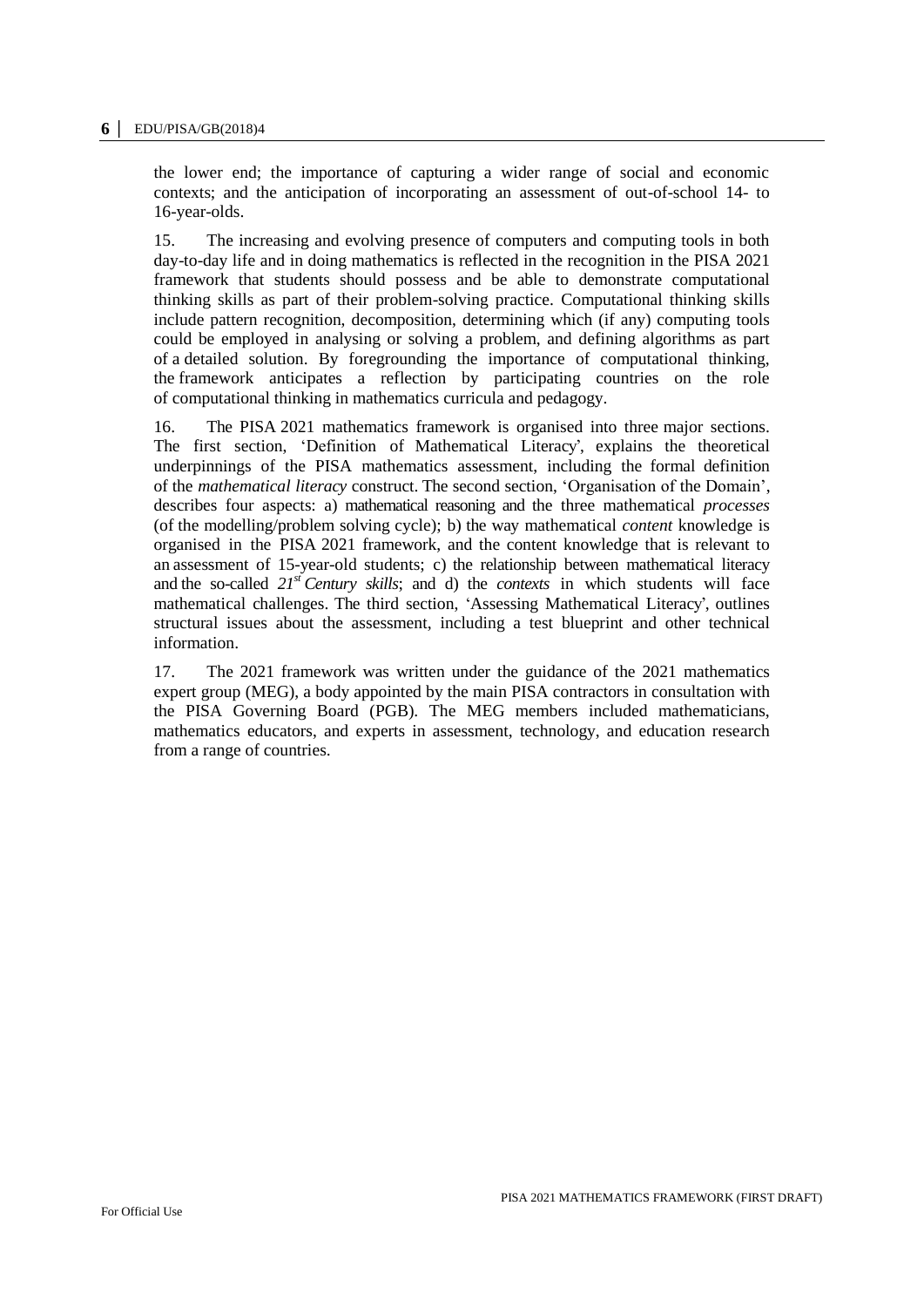## <span id="page-6-0"></span>**DEFINITION OF MATHEMATICAL LITERACY**

18. An understanding of mathematics is central to a young person's preparedness for participation in and contribution to modern society. A growing proportion of problems and situations encountered in daily life, including in professional contexts, require some level of understanding of mathematics before they can be properly understood and addressed. Mathematics is a critical tool for young people as they confront a wide range of issues and challenges in the various aspects of their lives.

19. It is therefore important to have an understanding of the degree to which young people emerging from school are adequately prepared to use mathematics to think about their lives, plan their futures and reason about and solve meaningful problems related to a range of important issues in their lives. An assessment at age 15 provides countries with an early indication of how individuals may respond in later life to the diverse array of situations they will encounter that both involve mathematics and rely on mathematical reasoning and problem solving to make sense of.

20. As the basis for an international assessment of 15-year-old students, it is reasonable to ask: "What is important for citizens to know and be able to do in situations that involve mathematics?" More specifically, what does being mathematically competent mean for a 15-year-old, who may be emerging from school or preparing to pursue more specialised training for a career or university admission? It is important that the construct of mathematical literacy, which is used in this framework to denote the capacity of individuals to reason mathematically and solve problems in a variety of  $21<sup>st</sup>$  century contexts, not be perceived as synonymous with minimal, or low-level, knowledge and skills. Rather, it is intended to describe the capacities of individuals to reason mathematically and use mathematical concepts, procedures, facts and tools to describe, explain and predict phenomena. This conception of mathematical literacy supports the importance of students developing a strong understanding of concepts of pure mathematics and the benefits of being engaged in explorations in the abstract world of mathematics. The construct of mathematical literacy, as defined for PISA, strongly emphasises the need to develop students' capacity to use mathematics in context, and it is important that they have rich experiences in their mathematics classrooms to accomplish this. This is as true for those 15-year-old students who are close to the end of their formal mathematics training, students who will continue with the formal study of mathematics, as well as out of school 15-year-olds. In addition, it can be argued that for almost all students, the motivation to learn mathematics increases when they see the relevance of what they are learning to both the world outside the classroom and to other subjects.

21. Mathematical literacy transcends age boundaries. For example, OECD's Programme for the International Assessment of Adult Competencies (PIAAC) defines numeracy as *the ability to access, use, interpret, and communicate mathematical information and ideas, in order to engage in and manage the mathematical demands of a range of situations in adult life.* The parallels between this definition for adults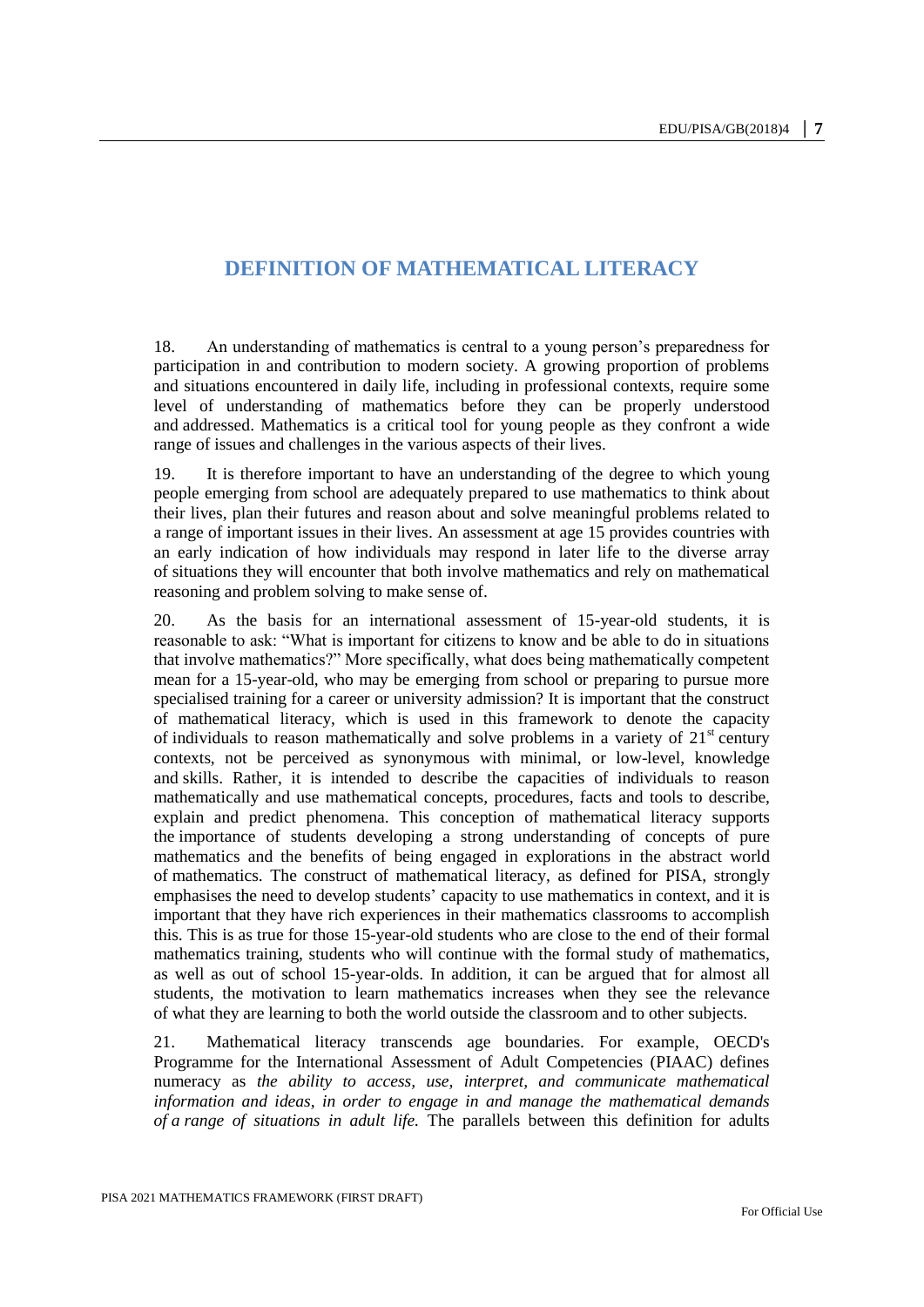and the PISA 2021 definition of mathematical literacy for 15-year-olds are both marked and unsurprising.

22. The assessment of mathematical literacy for 15-year-olds must take into account relevant characteristics of these students; hence, there is a need to identify age-appropriate content, language and contexts. This framework distinguishes between broad categories of content that are important to mathematical literacy for individuals generally, and the specific content topics that are appropriate for 15-year-old students. Mathematical literacy is not an attribute that an individual either has or does not have. Rather, mathematical literacy is an attribute that is on a continuum, with some individuals being more mathematically literate than others – and with the potential for growth always present.

23. For the purposes of PISA 2021, mathematical literacy is defined as follows:

*Mathematical literacy is an individual's capacity to reason mathematically and to formulate, employ, and interpret mathematics to solve problems in a variety of real-world contexts. It includes concepts, procedures, facts and tools to describe, explain and predict phenomena. It assists individuals to know the role that mathematics plays in the world and to make the well-founded judgments and decisions needed by constructive, engaged and reflective 21st century citizens.*

24. The PISA 2021 framework, when compared with the PISA 2003 and PISA 2012 frameworks, acknowledges a number of shifts in the world of the student which in turn signal a shift on how to assess mathematical literacy in comparison to the approach used in previous frameworks. The trend away from the need to perform basic calculations to a world in which citizens are creative and engaged, making judgements for themselves and the society in which they live, in a rapidly changing world prompted by new technologies and trends.

25. As technology plays a growing role in the lives of students, the long-term trajectory of mathematical literacy should also encompass the synergistic and reciprocal relationship between mathematical thinking and computational thinking, regarded as a thought process entailed in formulating problems and designing their solutions in a form that can be executed by a computer, a human, or a combination of both (Cuny, Snyder and Wing,  $2010_{[9]}$ ). The roles computational thinking plays in mathematics include how specific mathematical topics interact with specific computing topics, and how mathematical reasoning complements computational thinking reasoning (Gadanidis, 2015<sub>[10]</sub>; Rambally, 2017<sub>[11]</sub>). For example, Pratt and Noss (2002<sub>[12]</sub>) discuss the use of a computational microworld for developing mathematical knowledge in the case of randomness and probability; Gadanidis et al.  $(2018<sub>[13]</sub>)$  propose an approach to engage young children with ideas of group theory, using a combination of hands-on and computational thinking tools. Hence, while mathematics education evolves in terms of the tools available and the potential ways to support students in exploring the powerful ideas of the discipline (Pei, Weintrop and Wilensky,  $2018_{[14]}$ ), the thoughtful use of computational thinking tools and skill sets can deepen the learning of mathematics contents by creating effective learning conditions (Weintrop et al.,  $2016_{[15]}$ ). Moreover, computational thinking tools offer students a context in which they can reify abstract constructs (by exploring and engaging with maths concepts in a dynamic way), as well as express ideas in new ways and interact with concepts through media and new representational tools (Grover, 2018 $_{[16]}$ ; Niemelä et al., 2017 $_{[17]}$ ; Pei, Weintrop and Wilensky,  $2018_{114}$ ; Resnick et al.,  $2009_{118}$ ).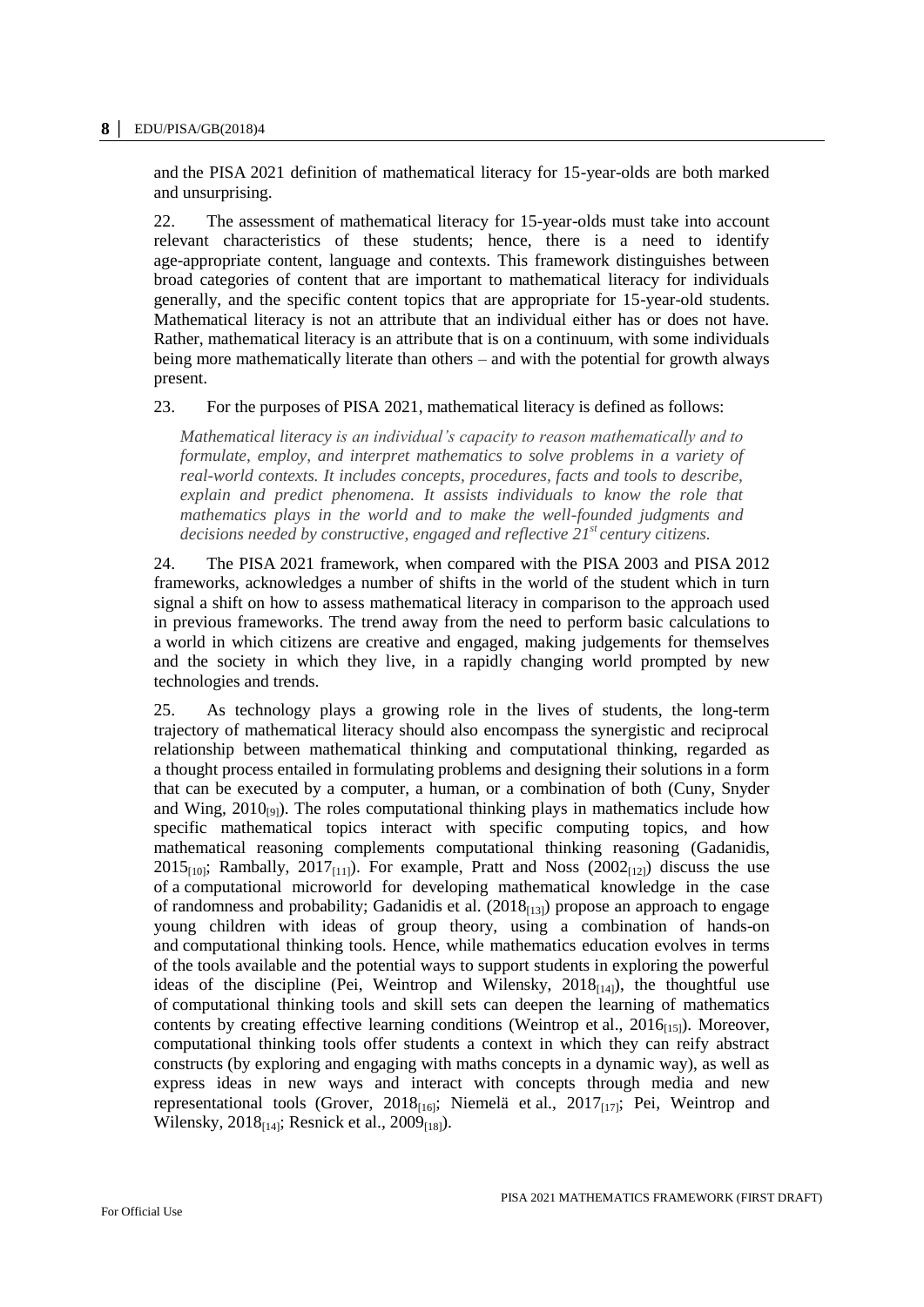#### <span id="page-8-0"></span>**A View of Mathematically Literate Individuals in PISA 2021**

26. The focus of the language in the definition of mathematical literacy is on active engagement with mathematics, and is intended to encompass mathematical reasoning and problem solving using mathematical concepts, procedures, facts and tools to describe, explain and predict phenomena.

27. It is important to note that the definition not only focuses on the use of mathematics to solve real-world problems, but also identifies mathematical reasoning as a core aspect of mathematical literacy. The contribution that the PISA 2021 framework makes is to highlight the centrality of mathematical reasoning both to the problem solving cycle and to mathematical literacy in general.

28. *Figure 1* depicts the relationship between mathematical reasoning and problem solving as reflected in the mathematical modelling cycle of both the PISA 2003 and PISA 2012 framework. The figure depicts the relationship between reasoning and problem solving both in general and for the PISA 2021 framework in particular.

#### <span id="page-8-1"></span>**Figure 1. Mathematical literacy: the relationship between mathematical reasoning and the problem solving (modelling) cycle.**



29. In order for students to be mathematically literate they must be able, first to use their mathematics content knowledge to recognise the mathematical nature of a situation (problem) including those situations encountered in the real world and then to formulate it in mathematical terms. This transformation – from an ambiguous, messy, real-world situation to a well-defined mathematics problem – requires mathematical reasoning and is, perhaps, the critical component of what it means to be mathematically literate. Once the transformation is successfully made, the resulting mathematical problem needs to be solved using the mathematics concepts, algorithms and procedures taught in schools. However, it may require the making of strategic decisions about the selection of those tools and the order of their application – this is also a manifestation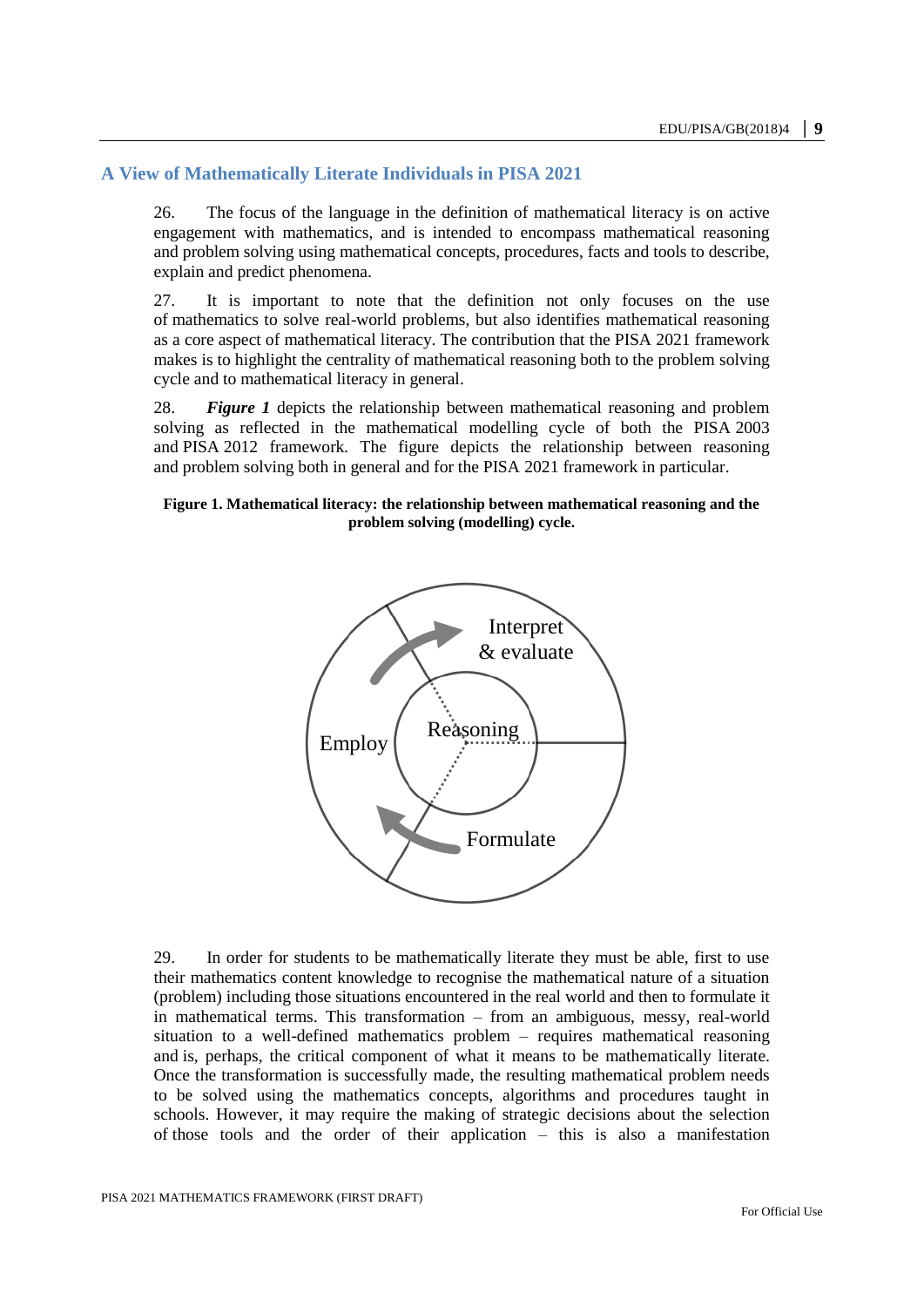of mathematical reasoning. Finally, the PISA definition reminds us of the need for the student to evaluate the mathematical solution by interpreting the results within the original real-world situation. Additionally, students should also possess and be able to demonstrate computational thinking skills as part of their problem-solving practice. These skills include pattern recognition, decomposition, determining which (if any) computing tools could be employed in the analysing or solving the problem, and defining algorithms as part of a detailed solution.

30. Although mathematical reasoning and solving real-world problems overlap, there is an aspect to mathematical reasoning which goes beyond solving practical problems; it is also a way of evaluating and making arguments, interpretations and inferences related to important public policy debates that are, by their quantitative nature, best understood mathematically.

31. Mathematical literacy therefore comprises two related aspects: *mathematical reasoning* and *problem solving*. *Mathematical literacy* plays an important role in being able to use mathematics to *solve real-world problems*. However, mathematical reasoning also goes beyond solving problems in the traditional sense to include making informed judgements in general about that important family of societal issues which can be addressed mathematically. It also includes making judgements about the validity of information that bombards individuals by means of considering their quantitative and logical, implications. It is here where mathematical reasoning also contributes to the development of a select set of 21st century skills (discussed elsewhere in the framework).

32. The outer circle of Figure 2 shows that mathematical literacy takes place in the context of a challenge or problem that arises in the real world.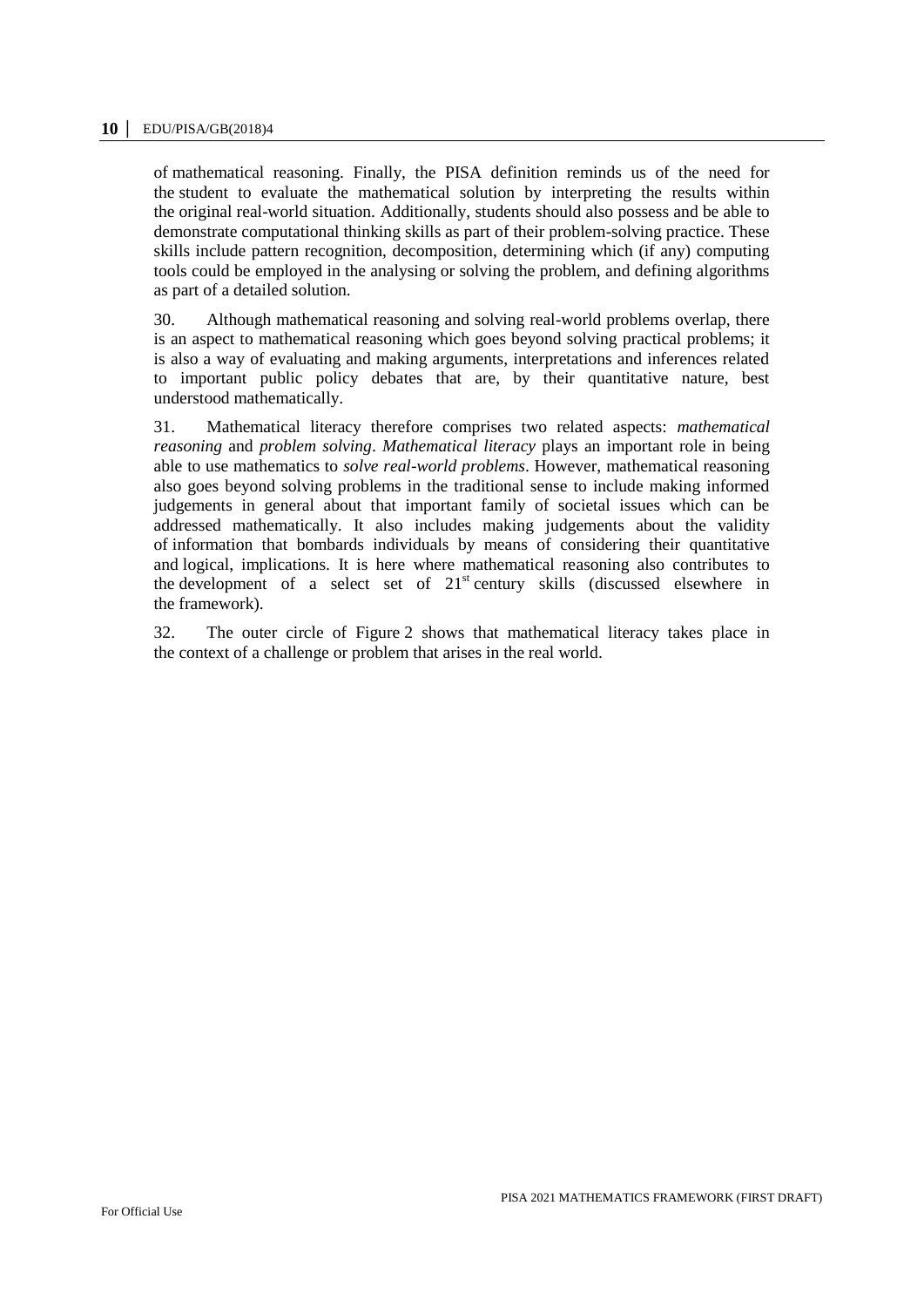

<span id="page-10-0"></span>

33. Figure 2 also depicts the relationship between mathematical literacy as depicted in Figure 1 and: the mathematical contents domains in which mathematical literacy is applied; the problem contexts and the selected  $21<sup>st</sup>$  century skills that are both supportive of and developed through mathematical literacy.

34. These categories of mathematics content include: quantity, uncertainty and data, change and relationships, and space and shape. It is these categories of mathematics content knowledge which students must draw on to reason, to formulate the problem (by transforming the real world situation into a mathematical problem situation), to solve the mathematical problem once formulated, and to interpret and evaluate the solution determined.

35. As in the previous frameworks, the four context areas that PISA continues to use to define real-world situations are personal, occupational, societal and scientific. The context may be of a personal nature, involving problems or challenges that might confront an individual or one's family or peer group. The problem might instead be set in a societal context (focusing on one's community – whether it be local, national or global), an occupational context (centred on the world of work), or a scientific context (relating to the application of mathematics to the natural and technological world).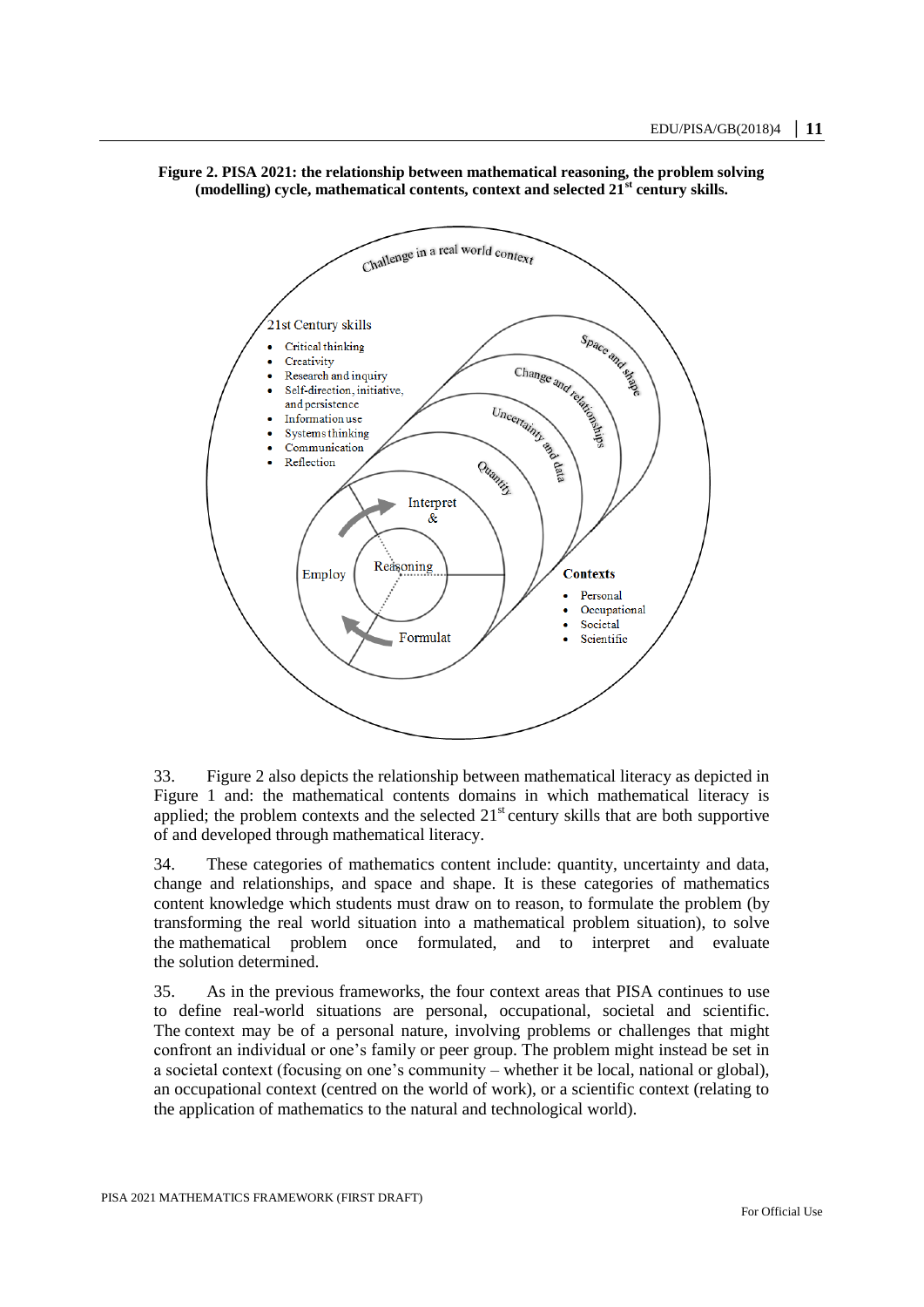36. Included for the first time in the PISA 2021 framework (and depicted in Figure 2) are selected  $21<sup>st</sup>$  century skills that mathematical literacy both relies on and develops. 21<sup>st</sup> century skills are discussed in greater detail in the next section of this framework. For now, it should be stressed that while contexts (personal, societal, occupational and scientific) influence the development of test items, there is no expectation that items will be deliberately developed to incorporate or address 21<sup>st</sup> century skills. Instead, the expectation is that by responding to the spirit of the framework and in line with the definition of mathematical literacy, the  $21<sup>st</sup>$  century skills that have been identified will automatically be incorporated in the items. .

37. The language of the definition and the representation in Figure 1 and Figure 2 quite clearly retain and integrate the notion of mathematical modelling, which has historically been a cornerstone of the PISA framework for mathematics e.g. (OECD,  $2004_{16}$ ; OECD,  $2013_{17}$ ). The modelling cycle (formulate, employ, interpret and evaluate) is a central aspect of the PISA conception of mathematically literate students; however, it is often not necessary to engage in every stage of the modelling cycle, especially in the context of an assessment (Galbraith, Henn and Niss,  $2007_{19}$ ). It is often the case that significant parts of the mathematical modelling cycle have been undertaken by others, and the end user carries out some of the steps of the modelling cycle, but not all of them. For example, in some cases, mathematical representations, such as graphs or equations, are given that can be directly manipulated in order to answer some question or to draw some conclusion. In other cases, students may be using a computer simulation to explore the impact of variable change in a system or environment. For this reason, many PISA items involve only parts of the modelling cycle. In reality, the problem solver may also sometimes oscillate between the processes, returning to revisit earlier decisions and assumptions. Each of the processes may present considerable challenges, and several iterations around the whole cycle may be required.

38. In particular, the verbs 'formulate', 'employ' and 'interpret' point to the three processes in which students as active problem solvers will engage. Formulating situations mathematically involves identifying opportunities to apply and use mathematics – seeing that mathematics can be applied to understand or resolve a particular problem or challenge presented. It includes being able to take a situation as presented and transform it into a form amenable to mathematical treatment, providing mathematical structure and representations, identifying variables and making simplifying assumptions to help solve the problem or meet the challenge. Employing mathematics involves applying mathematical reasoning while using mathematical concepts, procedures, facts and tools to derive a mathematical solution. It includes performing calculations, manipulating algebraic expressions and equations or other mathematical models, analysing information in a mathematical manner from mathematical diagrams and graphs, developing mathematical descriptions and explanations and using mathematical tools to solve problems. Interpreting mathematics involves reflecting upon mathematical solutions or results and interpreting them in the context of a problem or challenge. It includes evaluating mathematical solutions or reasoning in relation to the context of the problem and determining whether the results are reasonable and make sense in the situation.

39. Included for the first time in the PISA 2021 framework is an appreciation of the intersection between mathematical and computational thinking engendering a similar set of perspectives, thought processes and mental models that learners need to succeed in an increasingly technological world. A set of constituent practices recursively positioned under the computational thinking umbrella (namely abstraction, algorithmic thinking, automation, decomposition and generalisation) are also central to both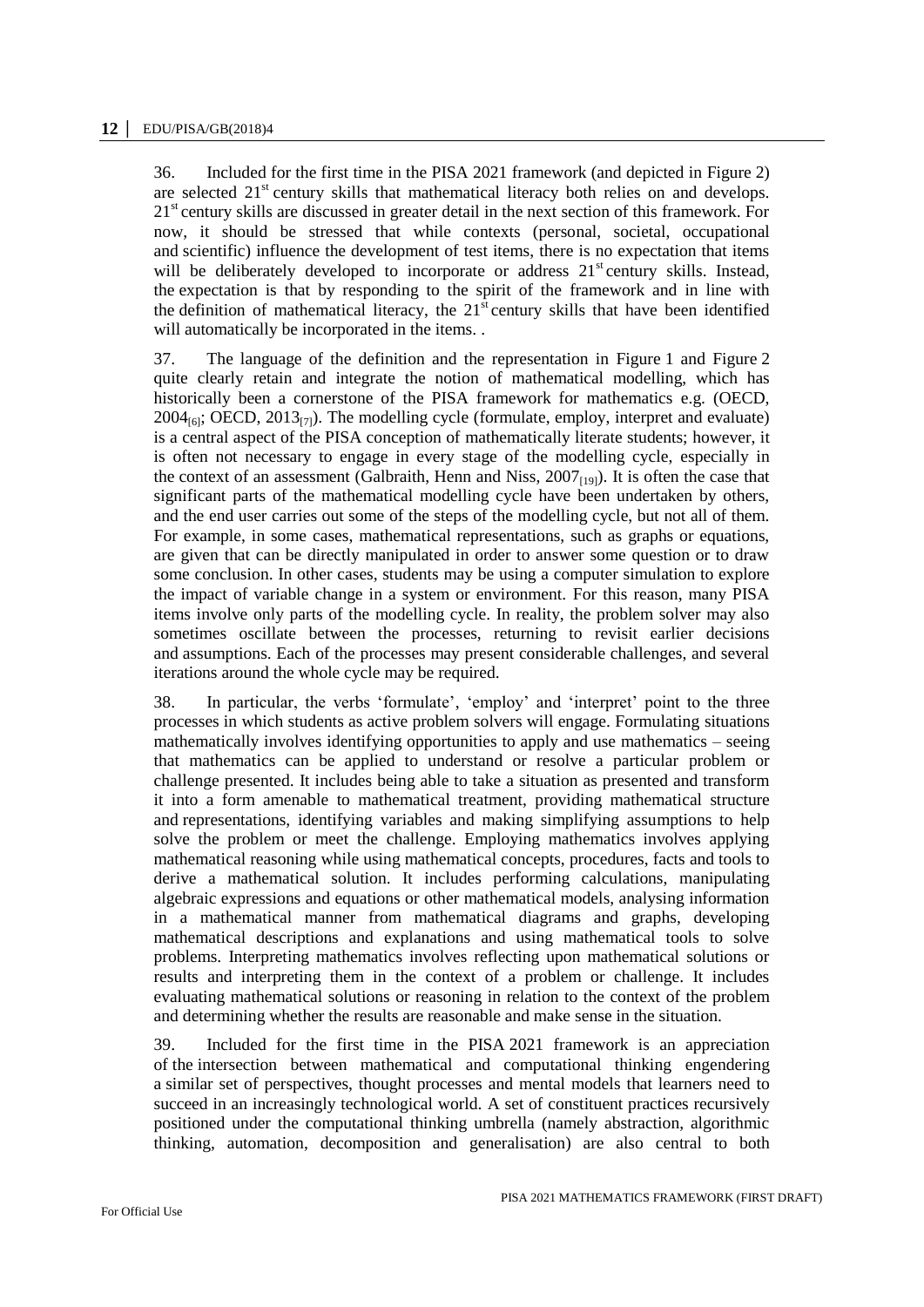mathematical reasoning and problem solving process. The nature of computational thinking within mathematics is conceptualised as defining and elaborating mathematical knowledge that can be expressed by programming, allowing students to dynamically model mathematical concepts and relationships. A taxonomy of computational thinking practices geared specifically towards mathematics and science learning entails data practices, modelling and simulation practices, computational problem solving practices, and systems thinking practices (Weintrop et al.,  $2016_{[15]}$ ). The combination of mathematical thinking (domain-specific) and computational thinking (domain-general) primitives not only becomes essential to effectively support the development of students' conceptual understanding of the mathematical domain, but also to develop their computational thinking concepts and skills, giving learners a more realistic view of how mathematics is practiced in the professional world and better preparing them for pursuing careers in related fields (Basu et al.,  $2016_{[20]}$ ; Benton et al.,  $2017_{[21]}$ ; Pei, Weintrop and Wilensky,  $2018_{[14]}$ ; Beheshti et al.,  $2017_{[22]}$ ).

#### <span id="page-12-0"></span>**An Explicit Link to a Variety of Contexts for Problems in PISA 2021**

40. The reference to 'a variety of real-world contexts' in the definition of mathematical literacy is purposeful and intended as a way to link to the specific contexts that are described and exemplified more fully later in this framework. The specific contexts themselves are not so important, but the four categories selected for use here (personal, occupational, societal and scientific) reflect a wide range of situations in which individuals may meet mathematical opportunities. The definition also acknowledges that mathematical literacy helps individuals to recognise the role that mathematics plays in the world and to make the kinds of well-founded judgments and decisions required of constructive, engaged and reflective citizens.

#### <span id="page-12-1"></span>**A Visible Role for Mathematical Tools, including Technology in PISA 2021**

41. The definition of mathematical literacy explicitly includes the use of mathematical tools. These tools include a variety of physical and digital equipment, software and calculation devices. Computer-based mathematical tools are in common use in workplaces of the  $21<sup>st</sup>$  century, and will be increasingly more prevalent as the century progresses both in the workplace and in society generally. The nature of day to day and work-related problems and the demands on individuals to be able to employ mathematical and logical reasoning in situations where computational tools are present has expanded with these new opportunities – creating enhanced expectations for mathematical literacy.

42. Since the 2015 cycle, computer based assessment (CBA) has been the primary mode of testing, although an equivalent paper-based instrument is available for those countries who chose not to test their students by computer. The 2015 and 2018 mathematical literacy assessments were however largely computer neutral.

43. Computer Based Assessment of Mathematics (CBAM) will be the format of the mathematical literacy from 2021. Although the option of a paper based assessment will remain for countries who want to continue in that way, the CBAM will no longer be a computer neutral version of a paper assessment. The opportunities that this transition creates are discussed in greater detail later in the framework.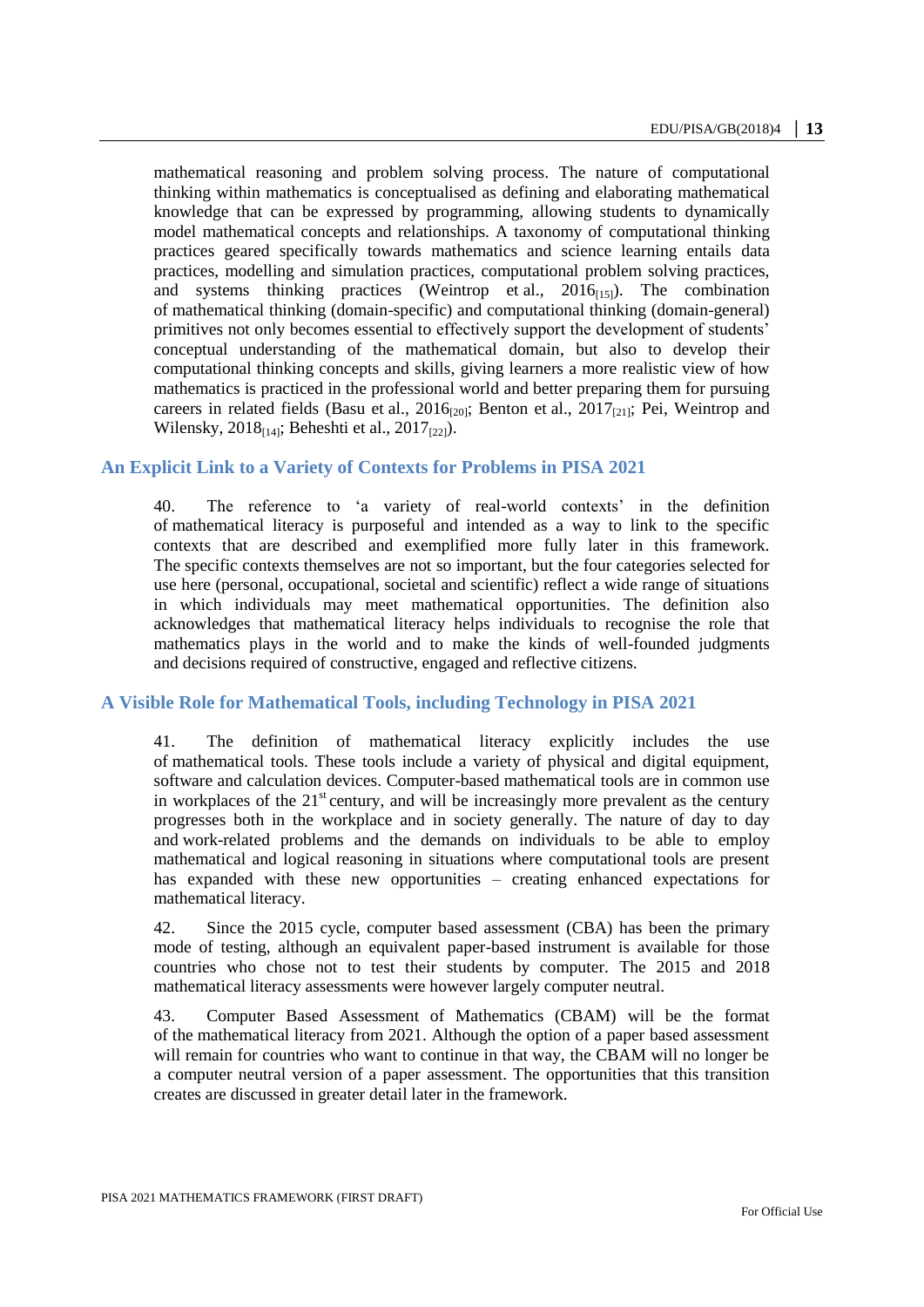## **ORGANISATION OF THE DOMAIN**

<span id="page-13-0"></span>44. The PISA mathematics framework defines the domain of mathematics for the PISA survey and describes an approach to the assessment of the mathematical literacy of 15-year-olds. That is, PISA assesses the extent to which 15-year-old students can reason mathematically and handle mathematics adeptly when confronted with situations and problems – the majority of which are presented in real-world contexts.

45. For purposes of the assessment, the PISA 2021 definition of mathematical literacy can be analysed in terms of three interrelated aspects:

- Mathematical reasoning and problem solving (which includes the mathematical processes that describe what individuals do to connect the context of the problem with mathematics and thus solve the problem);
- The mathematical content that is targeted for use in the assessment items; and
- The contexts in which the assessment items are located coupled with selected<sup>1</sup> 21<sup>st</sup> century skills that support and are developed by mathematical literacy.

46. The following sections elaborate these aspects. In highlighting these aspects of the domain, the PISA 2021 mathematics framework helps to ensure that assessment items developed for the survey reflect a range of mathematical reasoning and problem solving, content, and contexts and  $21<sup>st</sup>$  century skills, so that, considered as a whole, the set of assessment items effectively operationalises what this framework defines as mathematical literacy. Several questions, based on the PISA 2021 definition of mathematical literacy lie behind the organisation of this section of the framework. They are:

- What do individuals engage in when reasoning mathematically and solving contextual mathematical problems?
- What mathematical content knowledge can we expect of individuals and of 15-year-old students in particular?
- In what context is mathematical literacy able to be both observed and assessed and how do these interact with the identified  $21<sup>st</sup>$  century skills?

#### <span id="page-13-1"></span>**Mathematical Reasoning and Problem Solving Processes**

#### *Mathematical reasoning*

47. The ability to reason logically and to present arguments in honest and convincing ways is a skill which is becoming increasingly important in today's world. Mathematics

 $\overline{a}$ 

<sup>1</sup> The selected skills were recommended by the OECD Subject Advisory Group (SAG) (*PISA 2021 Mathematics: A Broadened Perspective* [\[EDU/PISA/GB\(2017\)17\]](https://one.oecd.org/document/EDU/PISA/GB(2017)17/en/pdf) by finding the union between generic 21<sup>st</sup> Century skills and related but subject-matter specific skills that are a natural part of the instruction related in the subject matter. The advisory group identified eight 21<sup>st</sup> Century skills for inclusion in the mathematics curriculum and, as such, in the PISA 2021 assessment framework. These skills are listed in paragraph 124.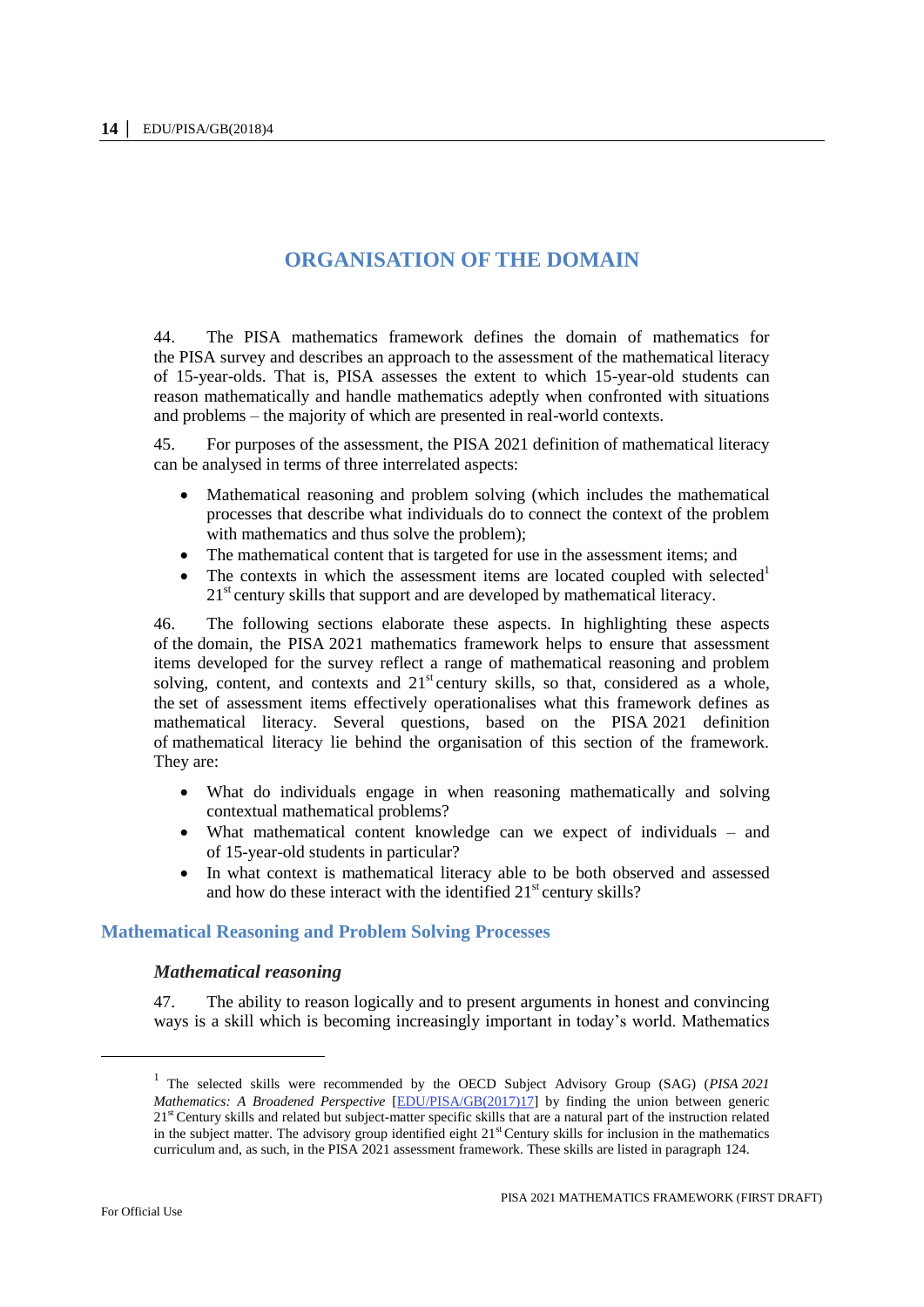is a science about well-defined objects and notions which can be analysed and transformed in different ways using 'mathematical reasoning' to obtain timeless conclusions about which we are certain. In mathematics, students learn that with proper reasoning and assumptions they can arrive at results which they can trust to be true. Further, those conclusions are logical and objective, and hence impartial, without any need for validation by an external authority.

48. This kind of reasoning is useful far beyond mathematics, but it can be learned and practiced most effectively within mathematics, because it has the advantage of a fully-defined context, which creates a comfortable training environment and under the assumed axioms students experience objective truth.

49. Mathematical reasoning has two aspects, both important in today's world. One is deduction from clear assumptions, which is a characteristic feature of 'pure' mathematics. The usefulness of this ability has been stressed above.

50. The second important dimension is statistical and probabilistic reasoning. At the logical level, there is nowadays constant confusion in the minds of individuals between the possible and the probable, leading many to fall prey to conspiracy theories or fake news. From a technical perspective, today's world is increasingly complex and its multiple dimensions are represented by terabytes of data. Making sense of these data is one of the biggest challenges that humanity will face in the future. Our students should be familiarised with the nature of such data and making informed decisions in the context of variation and uncertainty.

51. The power of mathematics, from its very beginnings, lies in the ability of reducing complex contexts to fundamental principles. Good mathematics education should develop the capability of seeking these 'prime principles' in well designed, yet quite complicated contexts.

52. Mathematical reasoning, supported by a small number of "big mathematical ideas" that undergird the specific content, skills, and algorithms of school mathematics, is the core of mathematical literacy. There are at least six "big ideas" that provide structure and support to mathematical reasoning. These "big ideas" are the following:

- quantity, number systems and their algebraic properties;
- mathematics as a system based on abstraction and symbolic representation;
- mathematical structure and its regularities;
- functional relationships between quantities;
- mathematical modelling as a lens onto the real world (e.g. those arising in the physical, biological, social, economic, and behavioural sciences); and
- variance as the heart of statistics.

The description of each of the "big ideas" that follows provides an overview of the ideas. While the descriptions may appear abstract, the intention is not for them to be treated in an abstract way in the PISA assessment. The message that the descriptions should convey is how these ideas surface throughout school mathematics and how, by reinforcing their occurrence in teaching we support students to realise how they can be applied in new and different contexts.

#### *Quantity, number systems and their algebraic properties*

53. The basic notion of quantity may be the most pervasive and essential mathematical aspect of engaging with, and functioning in, the world (OECD, 2017,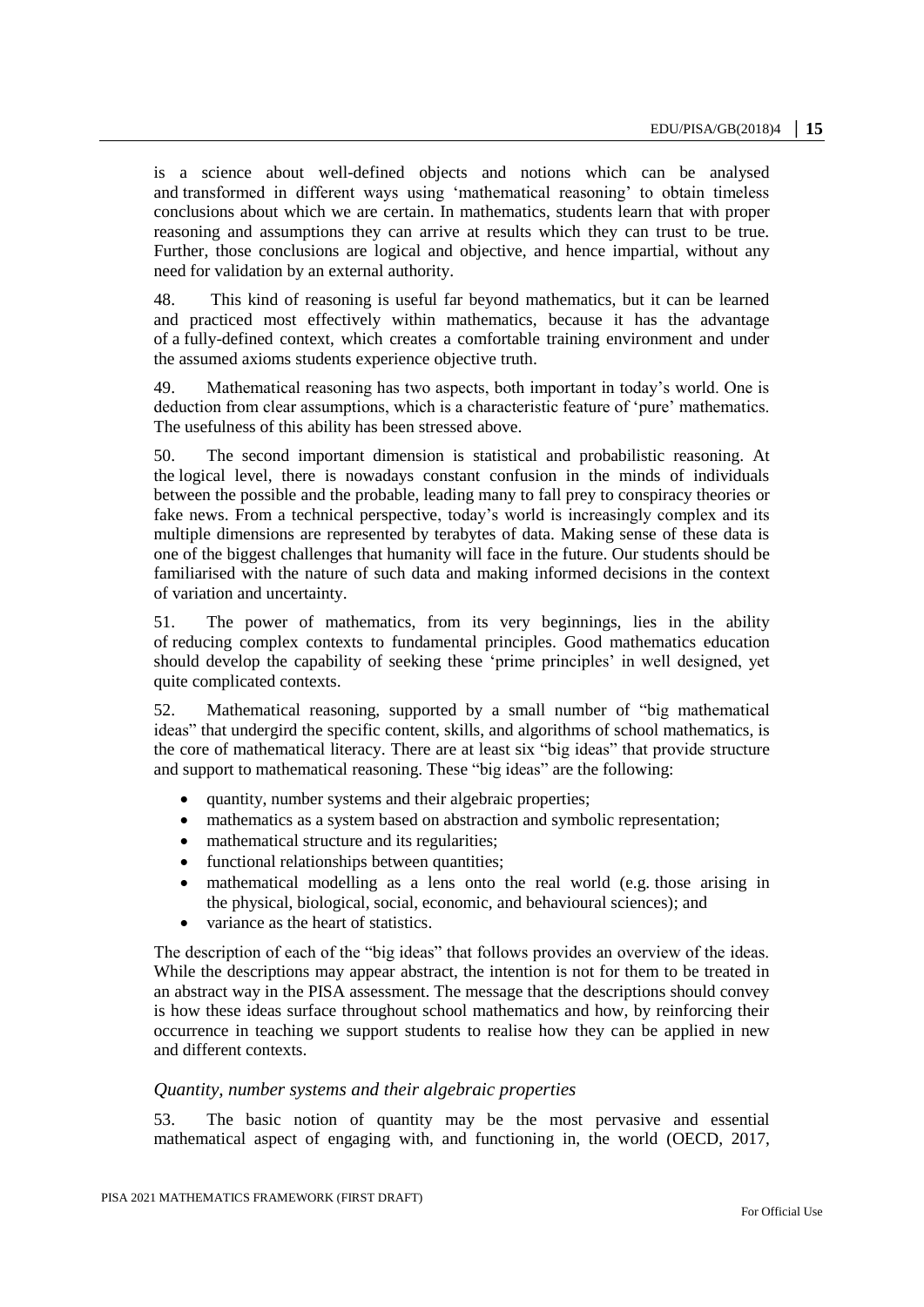p.  $18_{[23]}$ ). At the most basic level it deals with the useful ability to compare cardinalities of sets of objects. The ability to count usually involves rather small sets – in most languages, only a small subset of numbers have names. When we assess larger sets, we engage in more complex operations of estimating, rounding and applying orders of magnitude. Counting is very closely related to another fundamental operation of classifying things, where the ordinal aspect of numbers emerges. Quantification of attributes of objects, relationships, situations and entities in the world is one of the most basic ways of conceptualising the surrounding world (OECD,  $2017_{[23]}$ ).

54. Beyond counting, number is fundamental to measurement, which some would argue is an essential practice in using mathematics to solve problems about our world. As the Scots-Irish mathematician Lord Kelvin once claimed in a lecture delivered at the London-based Institution of Civil Engineers on 3 May 1883: "When you can measure what you are speaking about and express it in numbers, you know something about it; but when you cannot measure it, when you cannot express it in numbers, your knowledge is of a meagre and unsatisfactory kind."

55. This "big idea" includes the basic concept of number, nested number systems (e.g., whole numbers to integers to rationals to reals), the arithmetic of numbers, and the algebraic properties that the systems enjoy. In particular, it is useful to understand how progressively more expansive systems of numbers enable the solution of progressively more complicated equations. This lays the foundation for enabling students to see the structures of mathematics in the real world in the later part of their lives.

56. To use quantification efficiently, one has to be able to apply not just numbers, but the number systems. Numbers themselves are of limited relevance; what makes them into a powerful tool are the operations that we can perform with them. As such, a good understanding of the operations of numbers is the foundation of mathematical reasoning.

57. It is also important to understand matters of representation (as symbols involving numerals, as points on a number line, as geometric quantities, and by special symbols such as  $pi$  and  $e^2$ ) and how to move between them; the ways in which these representations are affected by number systems; the ways in which algebraic properties of these systems are relevant and matter for operating within the systems; and the significance of the additive and multiplicative identities, associativity, commutativity, and the distributive property of multiplication over addition. Algebraic principles undergird the place value system, allowing for economical expression of numbers and efficient approaches to operations on them. They are also central to number-line based operations with numbers, including work with additive inverses that are central to addition and subtraction of first integers and then reals.

58. The centrality of number as a key concept in all the other mathematical areas under consideration here and to mathematical reasoning itself, is undeniable. Students' grasp of the algebraic principles and properties first experienced through work with numbers is fundamental to their understanding of the concepts of secondary school algebra, along with their ability to become fluent in the manipulations of algebraic expressions necessary for solving equations, setting up models, graphing functions, and programing and making spreadsheet formulas. And in today's data-intensive world,

 $2$  Note: This is a general statement about the number systems and their algebraic properties and should not be taken to mean that students doing PISA are expected to be familiar with *e* or complex equations.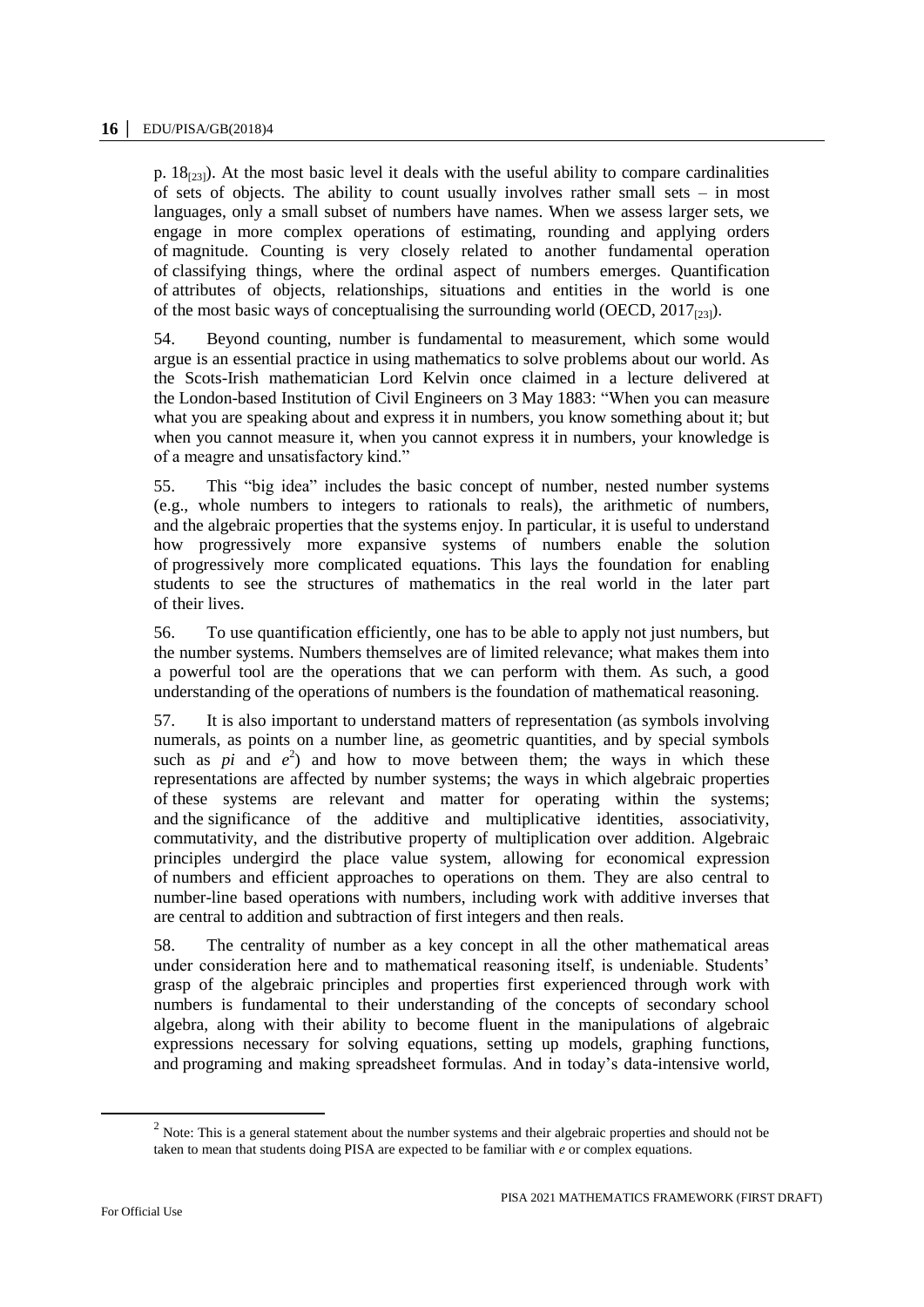facility with interpretation of patterns of numbers, comparison of patterns, and other numerical skills are evolving in importance.

#### *Mathematics as a system based on abstraction and symbolic representation*

59. The fundamental ideas of mathematics have arisen from human experience in the world and the need to provide coherence, order, and predictability to that experience. Many mathematical objects model reality, or at least reflect aspects of reality in some way. However, the essence of abstraction in mathematics is that it is a self-contained system, and mathematics objects derive their meaning from within that system. Abstraction involves deliberately and selectively attending to structural similarities between mathematical objects, and constructing relationships between those objects based on these similarities. In school mathematics, abstraction forms relationships between concrete objects, symbolic representations and operations including algorithms and mental models. This ability also plays a role in working with computational devices. The ability to create, manipulate, and draw meaning in working with abstractions in technological contexts in an important computational thinking skill.

60. For example, children begin to develop the concept of "circle" by experiencing specific objects that lead them to an informal understanding of circles as being "perfectly round". They might draw circles to represent these objects, noticing similarities between the drawings to generalise about "roundness" even though the circles are of different sizes. "Circle" becomes an abstract mathematics object only when it is defined as the locus of points equidistant from a fixed point in a two-dimensional plane.

61. Students use representations – whether symbolic, graphical, numerical, or geometric – to organise and communicate their mathematical thinking. Representations enable us to present mathematical ideas in a succinct way which, in turn, lead to efficient algorithms. Representations are also a core element of mathematical modelling, allowing students to abstract a simplified or idealised formulation of a real world problem. Such structures are also important for interpreting and defining the behaviour of computational devices.

#### *The structures of mathematics and their regularities*

62. When elementary students see:  $5 + (3 + 8)$  some see a string of symbols indicating a computation to be performed in a certain order according to the rules of order of operations; others see a number added to the sum of two other numbers. The latter group are seeing structure; and because of that they don't need to be told about the order of operation, because if you want to add a number to a sum you first have to compute the sum.

63. Seeing structure continues to be important as students move to higher grades. A student who sees  $f(x) = 5 + (x - 3)^2$  as saying that  $f(x)$  is the sum of 5 and a square which is zero when  $x = 3$  understands that the minimum of  $f$  is 5. This lays the foundation for functional thinking discussed in the next section.

64. Structure is intimately related to symbolic representation. The use of symbols is powerful, but only if they retain meaning for the symboliser, rather than becoming meaningless objects to be rearranged on a page. Seeing structure is a way of finding and remembering the meaning of an abstract representation. Such structures are also important for interpreting and defining the behaviour of computational devices. Being able to see structure is an important conceptual aid to purely procedural knowledge.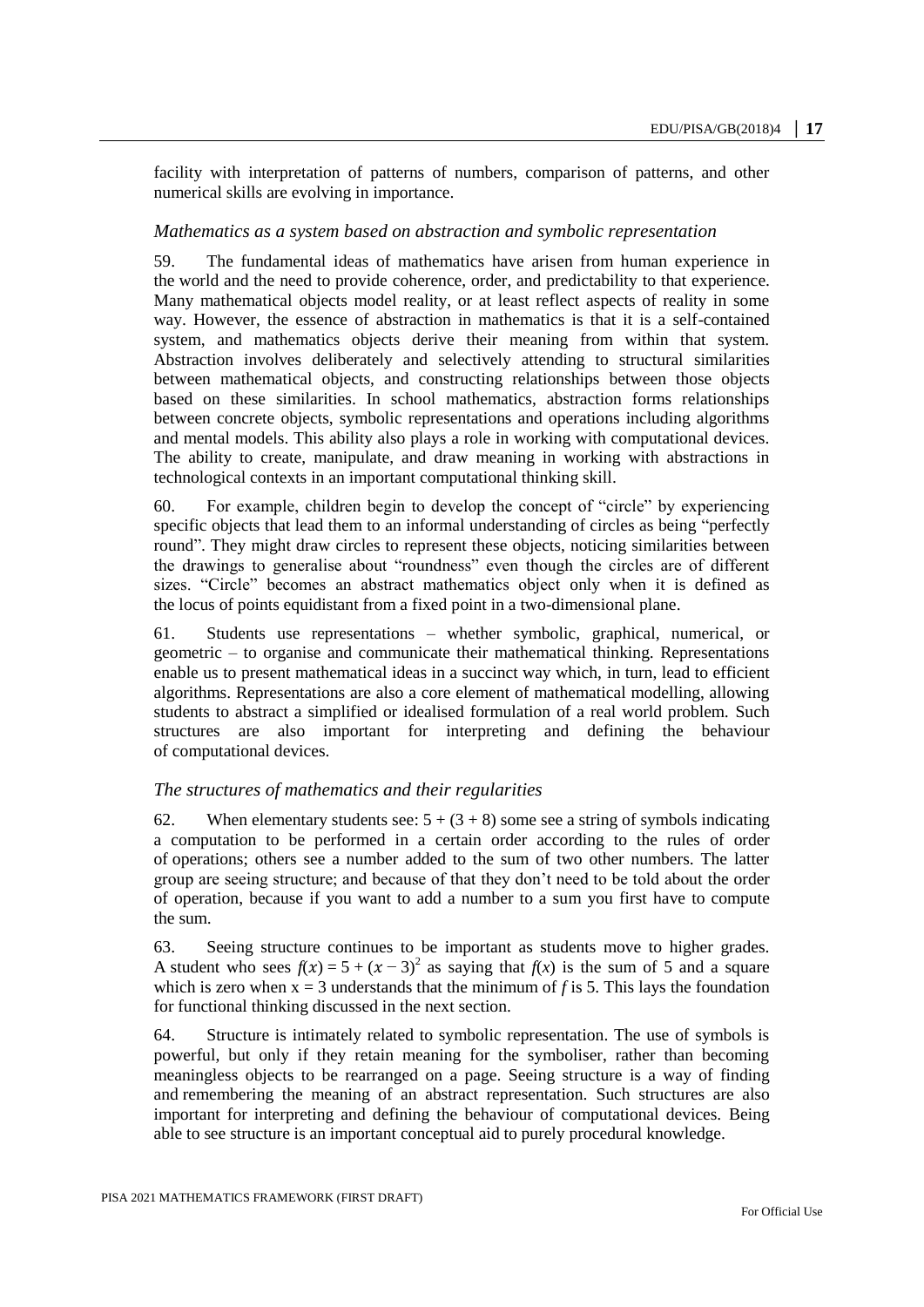65. What is the relationship between mathematical structure as a plausible generalisation of a mathematical concept and reasoning? As the examples above illustrate, seeing structure in abstract mathematical objects is a way of replacing parsing rules, which can be performed by a computer, with conceptual images of those objects that make their properties clear. An object held in the mind in such a way is subject to reasoning at a level that is higher than simple symbolic manipulation.

66. A robust sense of mathematical structure also supports modelling. When the objects under study are not abstract mathematical objects, but rather objects from the real world to be modelled by mathematics, then mathematical structure can guide the modelling. Students can also impose structure on non-mathematical objects in order to make them subject to mathematical analysis. An irregular shape can be approximated by simpler shapes whose area is known. A geometric pattern can be understood by hypothesising translational, rotational, or reflectional transformations and symmetry and abstractly extending the pattern into all of space. Statistical analysis is often a matter of imposing a structure on a set of data, for example by assuming it comes from a normal distribution.

#### *Functional relationships between quantities*

67. Students in elementary school encounter problems where they must find specific quantities. For example, how fast do you have to drive to get from Tucson to Phoenix, a distance of 180 km, in 1 hour and 40 minutes? Such problems have a specific answer: to drive 180 km in 1 hour and 40 minutes you must drive at 108 km per hour.

68. At some point students start to consider situations where quantities are variable, that is, where they can take on a range of values. For example, what is the relation between the distance driven, *d*, in kilometres, and time spent driving, *t*, in hours, if you drive at a constant speed of 108 *km* per hour? Such questions introduce functional relationships. In this case the relationship, expressed by the equation  $d = 108t$ , is a proportional relationship, the fundamental example and perhaps the most important for general knowledge.

69. Relationships between quantities can be expressed with equations, graphs, tables, or verbal descriptions. An important step in learning is to extract from these the notion of a function itself, as an abstract object of which these are representations. The essential elements of the concept are a domain, from which inputs are selected, a codomain, in which outputs lie, and a process for producing outputs from inputs.

70. Explicitly noting the domain and codomain allows for many different topics to be brought under the function concept. A parametric curve is a function whose domain is a subset of the real numbers and whose codomain is two- or three-dimensional space. Arithmetic operations can be viewed as functions whose domain is the set of ordered pairs of numbers. Geometric formulas for circumference, area, surface area, and volume can be viewed as functions whose domain is the set of geometric objects. Geometric transformations, such as translations, rotations, reflections, and dilations, can be viewed as functions from space to itself.

71. The more formal definition of a function as a set of ordered pairs is both problematic and useful in school mathematics. It is problematic because it removes the dynamic aspect of students' conceptualisation of function: function as process, or mapping, or coordination of two varying quantities. These conceptualisations are useful in many common uses of functions in science, computer science, society, and everyday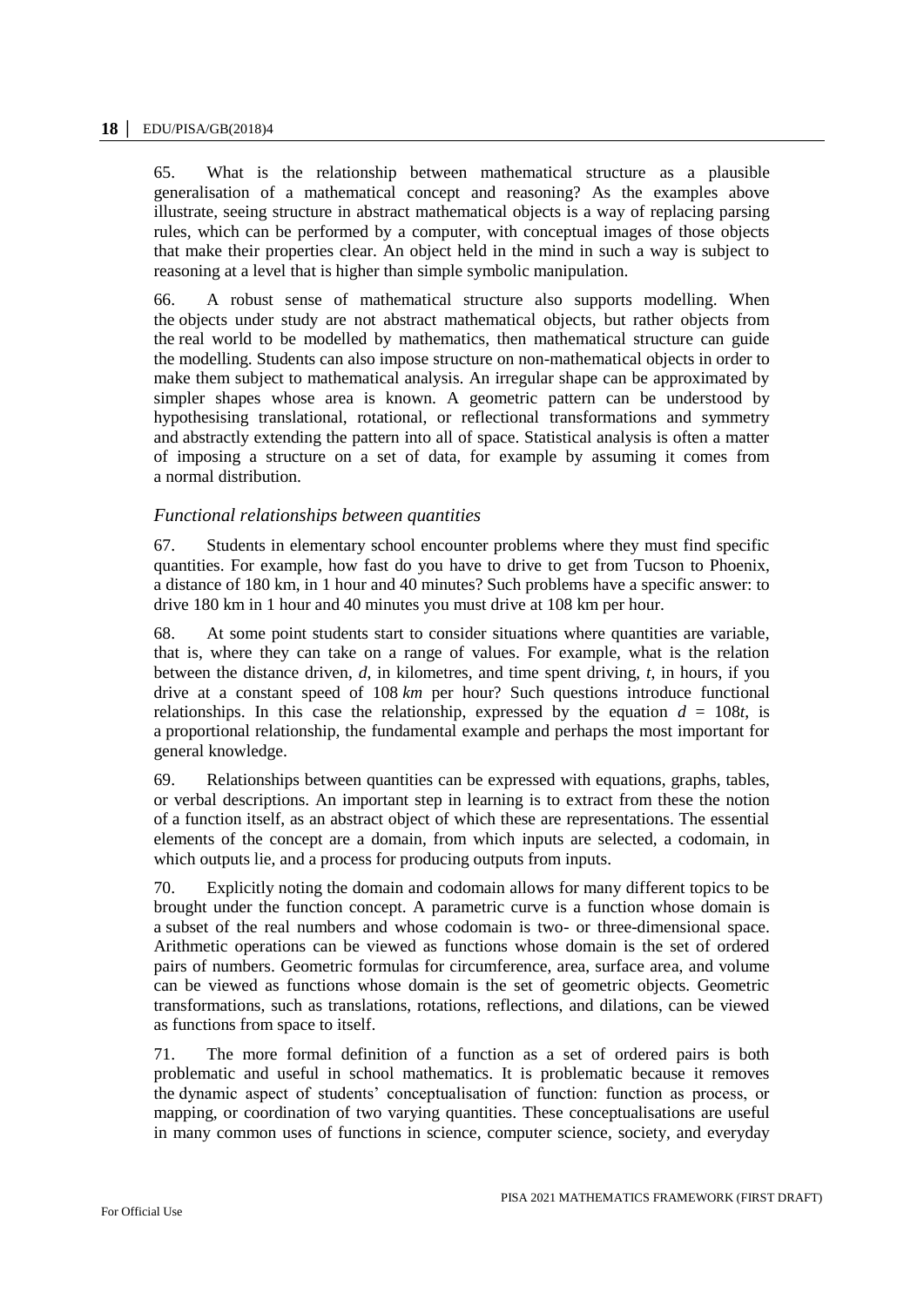life. On the other hand, the ordered-pair definition emphasises the invariance of the function as an object in its own right, independent of different methods of computing its outputs from its inputs. Thus different forms for the expression of a quadratic function, say  $f(x) = (x - 1)(x - 3)$  and  $f(x) = (x - 2)^2 - 1$ , throw light on different properties of the same object: the one shows its zeros, the other its minimum value.

72. The two views of function – the naïve view as a process and the more abstract view as an object – can be reconciled in the graph of the function. As a set of ordered pairs it is a manifestation of the object. But reading a graph, coordinating the values on the axes, also has a dynamic or process aspect. And the graph of a function is an important tool for exploring the notion of a rate of change. The graph provides a visual tool for understanding a function as a relationship between co-varying quantities.

#### *Mathematical modelling as a lens onto the real world*

73. Models represent a conceptualisation of phenomena. Models are simplifications of reality that fore- ground certain features of a phenomenon while approximating or ignoring other features. As such, ''all models are wrong, but some are useful'' (Box and Draper, 1987, p. 424 $_{[24]}$ ). The usefulness of a model comes from its explanatory and/or predictive power (Weintrop et al.,  $2016_{[15]}$ ). Models are, in that sense, abstractions of reality. A model may present a conceptualisation that is understood to be an approximation or working hypothesis concerning the object phenomenon or it may be an intentional simplification. Mathematical models are formulated in mathematical language and use a wide variety of mathematical tools and results (e.g., from arithmetic, algebra, geometry, etc.). As such, they are used as ways of precisely defining the conceptualisation or theory of a phenomenon, for analysing and evaluating data (does the model fit the data?), and for making predictions. Models can be operated – that is, made to run over time or with varying inputs, thus producing a simulation. When this is done, it is possible to make predictions, study consequences, and evaluate the adequacy and accuracy of the models. Throughout the modelling process cognisance needs to be taken of the real world parameters that impact on the model and the solutions developed using the model.

74. Computer-based (or computational) models provide the ability to test hypothesis, generate data, introduce randomness and so on. Mathematical literacy includes the ability to understand, evaluate and draw meaning from computational models.

#### *Variance as the heart of statistics*

75. Living things as well as non-living things vary with respect to many characteristics. However, as a result of that typically large variation, it is difficult to make generalisations in such a world without characterising in some way to what extent that generalisation holds. In statistics accounting for variability is one, if not the central, defining element around which the discipline is based. In today's world people often deal with these types of situations by merely ignoring the variation and as a result suggesting sweeping generalisations which are often misleading, if not wrong, and as a result very dangerous. Bias in the social science sense is usually created by not accounting for the variability in the trait under discussion.

76. Statistics is essentially about accounting for or modelling variability as measured by the variance or in the case of multiple variables the covariance matrix. This provides a probabilistic environment in which to understand various phenomena as well as to make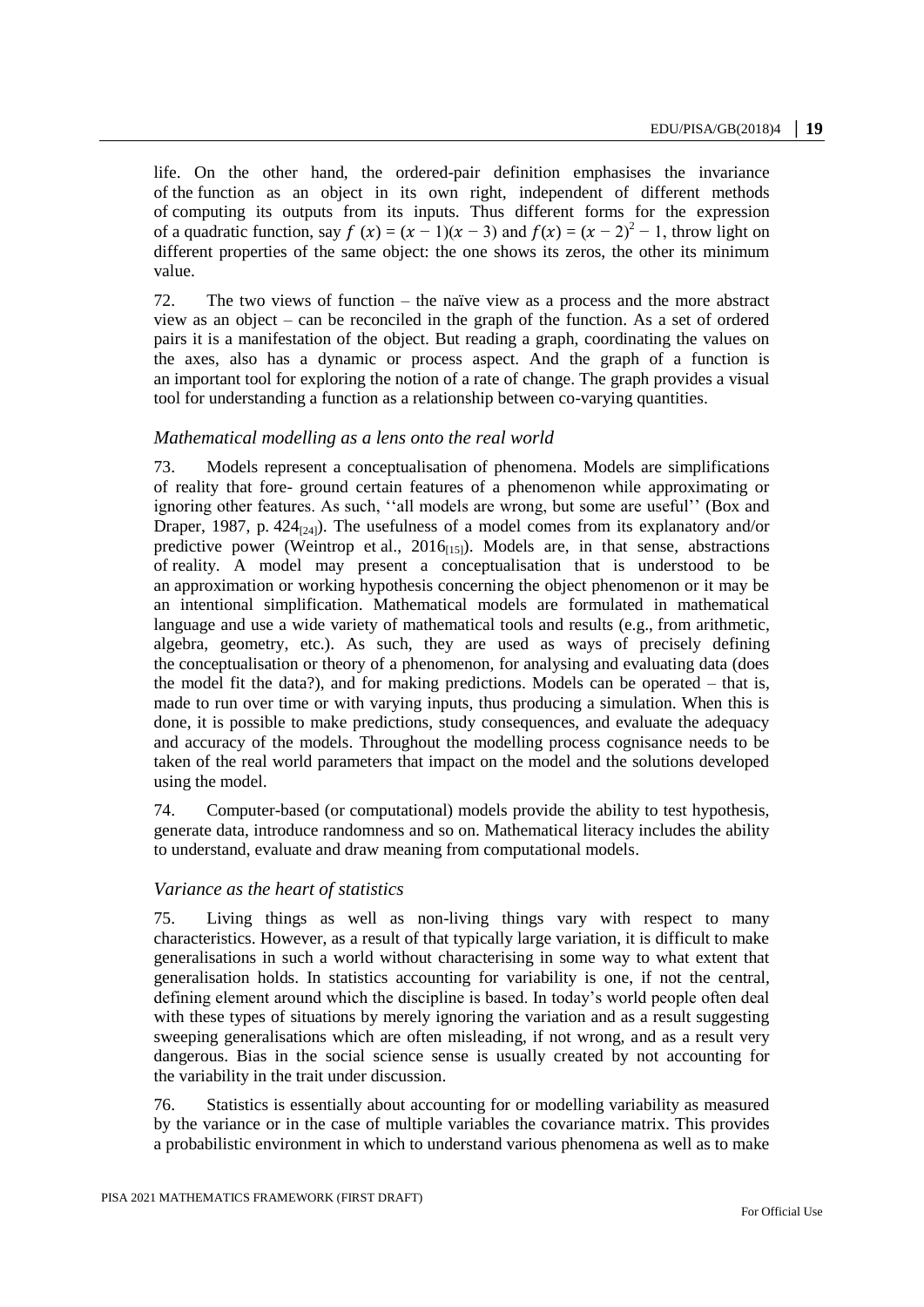critical decisions. Statistics is in many ways a search for patterns in a highly variable context: trying to find the signal defining "truth" in the midst of a great deal of random noise. "Truth" is set in quotes as it is not the Platonic truth that mathematics can deliver but an estimate of truth set in a probabilistic context, accompanied by an estimate of the error contained in the process. Ultimately, the decision maker is left with the dilemma of never knowing for certain what the truth is. The estimate that has been developed is, at best and range of possible values – the better the process the narrower the range of possible values, although a range cannot be avoided.

#### *Problem solving*

77. The definition of mathematical literacy refers to an individual's capacity to formulate, employ, and interpret (and evaluate) mathematics. These three words, formulate, employ and interpret, provide a useful and meaningful structure for organising the mathematical processes that describe what individuals do to connect the context of a problem with the mathematics and solve the problem. Items in the 2021 PISA mathematics test will be assigned to either mathematical reasoning or one of three mathematical processes:

- Formulating situations mathematically;
- Employing mathematical concepts, facts, procedures and reasoning; and
- Interpreting, applying and evaluating mathematical outcomes.

78. It is important for both policy makers and those engaged more closely in the day-to-day education of students to know how effectively students are able to engage in each of these elements of the problem solving model/cycle. Formulating indicates how effectively students are able to recognise and identify opportunities to use mathematics in problem situations and then provide the necessary mathematical structure needed to formulate that contextualised problem in a mathematical form. Employing refers to how well students are able to perform computations and manipulations and apply the concepts and facts that they know to arrive at a mathematical solution to a problem formulated mathematically. *Interpreting* (and *evaluating*) relates to how effectively students are able to reflect upon mathematical solutions or conclusions, interpret them in the context of the real-world problem and determine whether the result(s) or conclusion(s) are reasonable and/or useful. Students' facility at applying mathematics to problems and situations is dependent on skills inherent in all three of these stages, and an understanding of students' effectiveness in each category can help inform both policy-level discussions and decisions being made closer to the classroom level.

79. Moreover, introducing students to mathematical problem solving processes through computational thinking tools and practices encourage students to practice prediction, reflection and debugging skills (Brennan and Resnick,  $2012_{(25)}$ ). The use of new blocks-based programming languages, designed to make complex concepts more accessible using visual cues (e.g. colour and shape), helps students to overcome difficulties in syntax enabling more pupils to gain a deeper understanding of mathematical ideas through the programming activities (Benton et al.,  $2017_{[21]}$ ; Resnick et al.,  $2009_{[18]}$ ; Weintrop and Wilensky,  $2015_{[26]}$ ).

#### *Formulating Situations Mathematically*

80. The word *formulate* in the mathematical literacy definition refers to individuals being able to recognise and identify opportunities to use mathematics and then provide mathematical structure to a problem presented in some contextualised form. In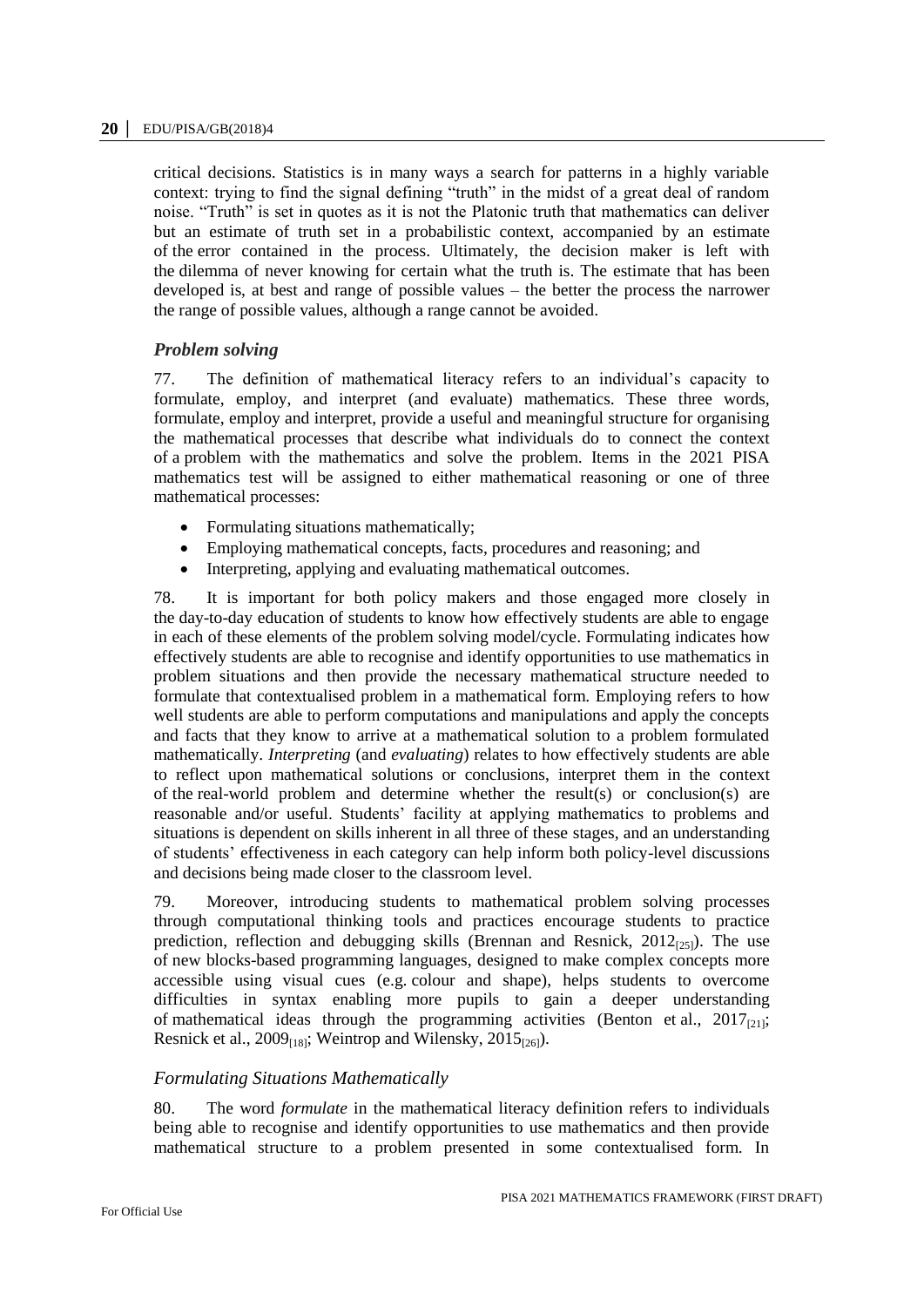the process of formulating situations mathematically, individuals determine where they can extract the essential mathematics to analyse, set up and solve the problem. They translate from a real-world setting to the domain of mathematics and provide the real-world problem with mathematical structure, representations and specificity. They reason about and make sense of constraints and assumptions in the problem. Specifically, this process of formulating situations mathematically includes activities such as the following:

- $\bullet$  selecting an appropriate model from a list;<sup>3</sup>
- identifying the mathematical aspects of a problem situated in a real-world context and identifying the significant variables;
- recognising mathematical structure (including regularities, relationships, and patterns) in problems or situations;
- simplifying a situation or problem in order to make it amenable to mathematical analysis (for example by decomposing);
- identifying constraints and assumptions behind any mathematical modelling and simplifications gleaned from the context;
- representing a situation mathematically, using appropriate variables, symbols, diagrams, and standard models;
- representing a problem in a different way, including organising it according to mathematical concepts and making appropriate assumptions;
- understanding and explaining the relationships between the context-specific language of a problem and the symbolic and formal language needed to represent it mathematically;
- translating a problem into mathematical language or a representation;
- recognising aspects of a problem that correspond with known problems or mathematical concepts, facts or procedures;
- choosing among an array of and employing the most effective computing tool to portray a mathematical relationship inherent in a contextualised problem; and
- creating an ordered series of (step-by-step) instructions for solving problems.

#### *Employing Mathematical Concepts, Facts, Procedures and Reasoning*

81. The word *employ* in the mathematical literacy definition refers to individuals being able to apply mathematical concepts, facts, procedures, and reasoning to solve mathematically-formulated problems to obtain mathematical conclusions. In the process of employing mathematical concepts, facts, procedures and reasoning to solve problems, individuals perform the mathematical procedures needed to derive results and find a mathematical solution (e.g. performing arithmetic computations, solving equations, making logical deductions from mathematical assumptions, performing symbolic manipulations, extracting mathematical information from tables and graphs, representing and manipulating shapes in space, and analysing data). They work on a model of the problem situation, establish regularities, identify connections between mathematical entities, and create mathematical arguments. Specifically, this process of employing mathematical concepts, facts, procedures and reasoning includes activities such as:

• performing a simple calculation;<sup>4</sup>  $**$ 

 $3$  This activity is included in the list to foreground the need for the test items developers to include items that are accessible to students at the lower end of the performance scale.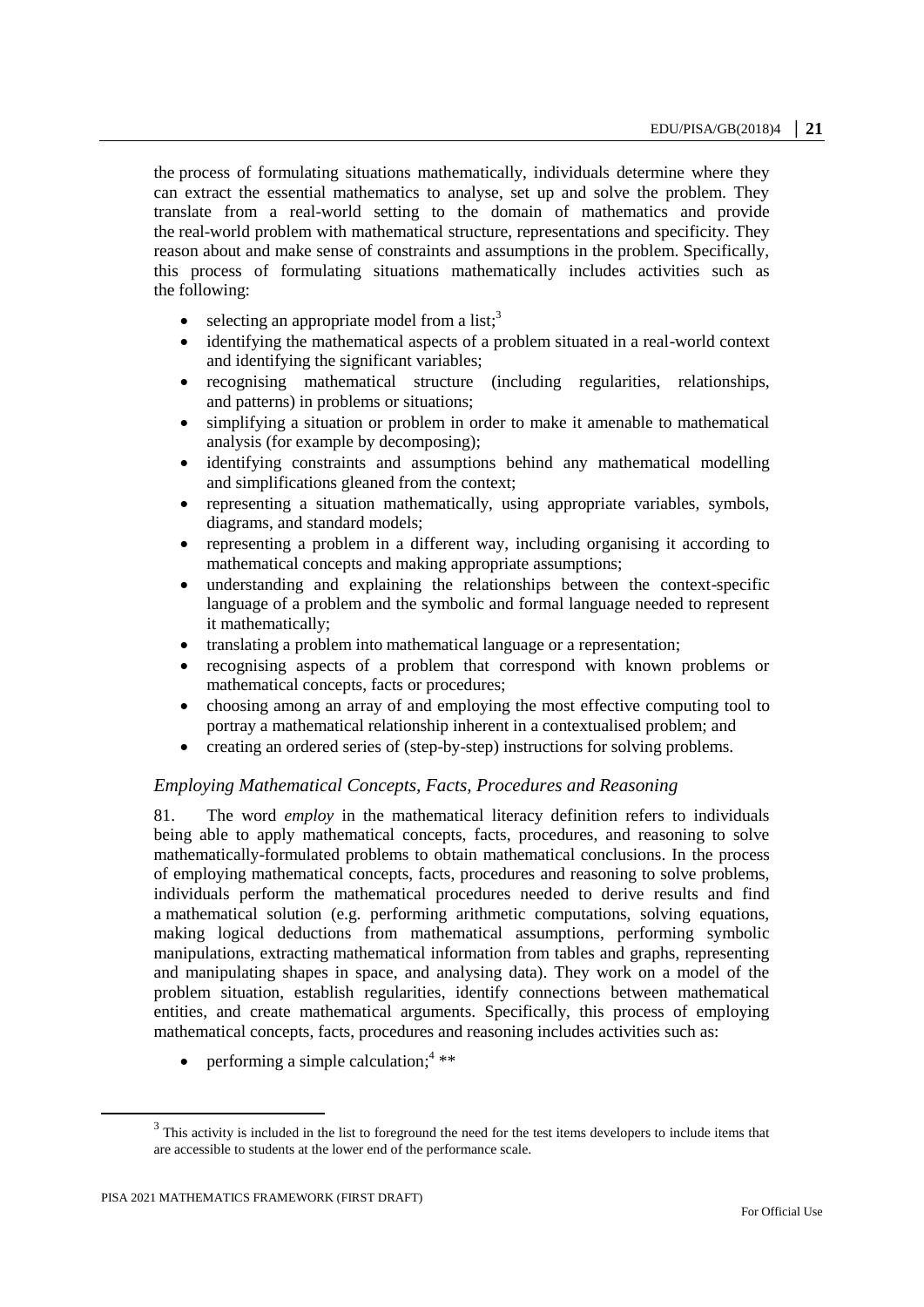#### **22 │** EDU/PISA/GB(2018)4

- drawing a simple conclusion; \*\*
- selecting an appropriate strategy from a list; \*\*
- devising and implementing strategies for finding mathematical solutions;
- using mathematical tools, including technology, to help find exact or approximate solutions;
- applying mathematical facts, rules, algorithms, and structures when finding solutions;
- manipulating numbers, graphical and statistical data and information, algebraic expressions and equations, and geometric representations;
- making mathematical diagrams, graphs, simulations, and constructions and extracting mathematical information from them;
- using and switching between different representations in the process of finding solutions;
- making generalisations based on the results of applying mathematical procedures to find solutions;
- reflecting on mathematical arguments and explaining and justifying mathematical results; and
- evaluating the significance of observed (or proposed) patterns and regularities in data.

#### *Interpreting, Applying and Evaluating Mathematical Outcomes*

82. The word *interpret* (and *evaluate*) used in the mathematical literacy definition focuses on the ability of individuals to reflect upon mathematical solutions, results or conclusions and interpret them in the context of the real-life problem that initiated the process. This involves translating mathematical solutions or reasoning back into the context of the problem and determining whether the results are reasonable and make sense in the context of the problem. *Interpreting, applying and evaluating mathematical outcomes* encompasses both the 'interpret' and 'evaluate' elements of the mathematical modelling cycle. Individuals engaged in this process may be called upon to construct and communicate explanations and arguments in the context of the problem, reflecting on both the modelling process and its results. Specifically, this process of interpreting, applying and evaluating mathematical outcomes includes activities such as:

- interpreting information presented in graphical form and/or diagrams;<sup>5</sup> \*\*
- evaluating a mathematical outcome in terms of the context; \*\*
- interpreting a mathematical result back into the real-world context;
- evaluating the reasonableness of a mathematical solution in the context of a real-world problem;
- understanding how the real world impacts the outcomes and calculations of a mathematical procedure or model in order to make contextual judgments about how the results should be adjusted or applied;

1

<sup>&</sup>lt;sup>4</sup> These activities (\*\*) are included in the list to foreground the need for the test items developers to include items that are accessible to students at the lower end of the performance scale.

 $<sup>5</sup>$  These activities (\*\*) are included in the list to foreground the need for the test items developers to include</sup> items that are accessible to students at the lower end of the performance scale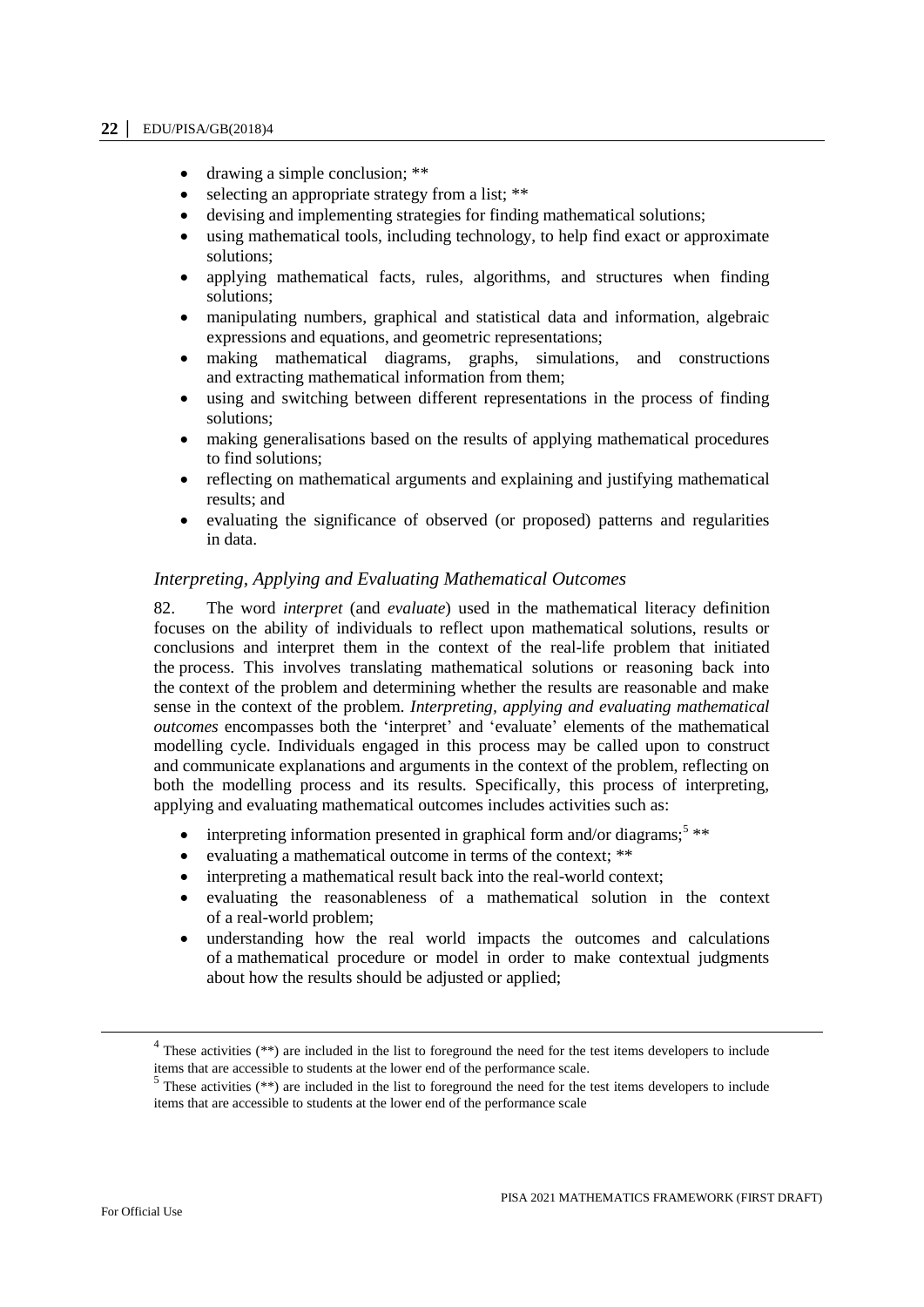- explaining why a mathematical result or conclusion does, or does not, make sense given the context of a problem;
- understanding the extent and limits of mathematical concepts and mathematical solutions;
- critiquing and identifying the limits of the model used to solve a problem; and
- using mathematical thinking and computational thinking to make predictions, to provide evidence for arguments, to test and compare proposed solutions.

#### <span id="page-22-0"></span>**Mathematical Content Knowledge**

83. An understanding of mathematical content – and the ability to apply that knowledge to solving meaningful contextualised problems – is important for citizens in the modern world. That is, to reason mathematically and to solve problems and interpret situations in personal, occupational, societal and scientific contexts, there is a need to draw upon certain mathematical knowledge and understanding.

84. Since the goal of PISA is to assess mathematical literacy, an organisational structure for mathematical content knowledge is proposed that is based on mathematical phenomena that underlie broad classes of problems. Such an organisation for content is not new, as exemplified by two well-known publications: On the Shoulders of Giants: New Approaches to Numeracy (Steen,  $1990_{[27]}$ ) and Mathematics: The Science of Patterns (Devlin,  $1994_{[28]}$ ).

85. The following content categories (previously used in 2012) are again used in PISA 2021 to reflect both the mathematical phenomena that underlie broad classes of problems, the general structure of mathematics, and the major strands of typical school curricula. These four categories characterise the range of mathematical content that is central to the discipline and illustrate the broad areas of content used in the test items for PISA 2021 (which will include PISA-D items to increase opportunities at the lower end of the performance spectrum):

- change and relationships
- space and shape
- quantity
- uncertainty and data

86. With these four categories, the mathematical domain can be organised in a way that ensures a spread of items across the domain and focuses on important mathematical phenomena, while at the same time, avoiding too granular a classification that would prevent the analysis of rich and challenging mathematical problems based on real situations.

87. While categorisation by content category is important for item development, selection and reporting of the assessment results, it is important to note that some items could potentially be classified in more than one content category. For example, a released PISA item called Pizzas involves determining which of two round pizzas, with different diameters and different costs but the same thickness, is the better value (see Appendix B to view this item and an analysis of its attributes). This item could be thought of in different ways. On the one hand it could be analysed using measurement and quantification (value for money, proportional reasoning and arithmetic calculations). On the other hand, it could the thought of as a change and relationships situation (in terms of relationships among the variables and how relevant properties change from the smaller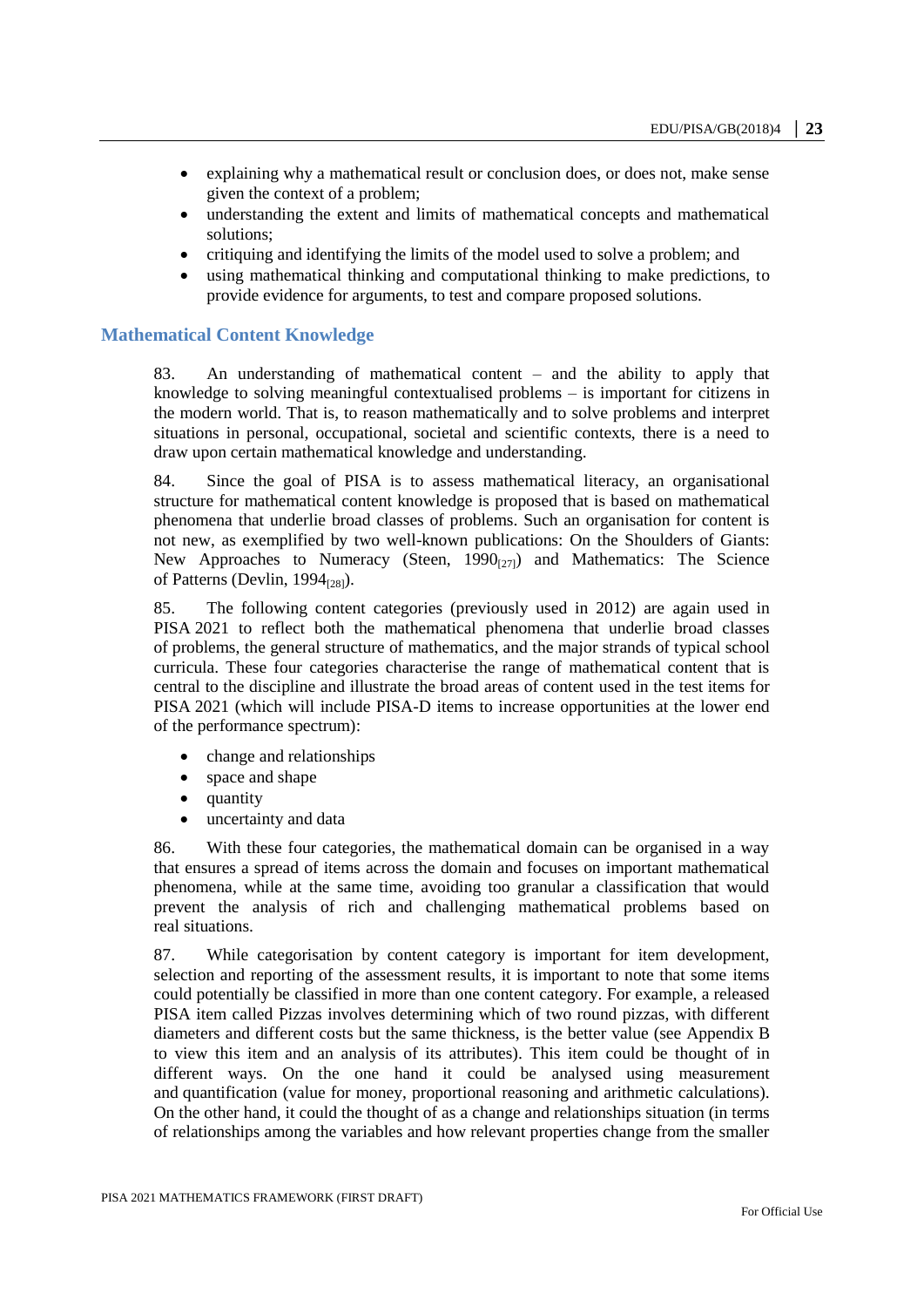pizza to the larger one). This item was ultimately categorised as a change and relationships item since the key to the problem lies in students being able to relate the change in areas of the two pizzas (given a change in diameter) and a corresponding variation price. Clearly, a different item involving circle area might be classified as a space and shape item.

88. National school mathematics curricula are typically organised around content strands (most commonly: numbers, algebra, functions, geometry, and data handling) and detailed topic lists help to define clear expectations. These curricula are designed to equip students with knowledge and skills that address these same underlying mathematical phenomena that organise the PISA content. The outcome is that the range of content arising from organising it in the way that PISA does is closely aligned with the content that is typically found in national mathematics curricula. This framework lists some a range of content topics appropriate for assessing the mathematical literacy of 15-year-old students, based on analyses of national standards from eleven countries.

89. The broad mathematical content categories and the more specific content topics appropriate for 15-year-old students described in this section reflect the level and breadth of content that is eligible for inclusion in the PISA 2021 assessment. Descriptions of each content category and the relevance of each to reasoning and solving meaningful problems are provided, followed by more specific definitions of the kinds of content that are appropriate for inclusion in an assessment of mathematical literacy of 15-year-old students and out of school youth.

90. Four topics have been identified for special emphasis in the PISA 2021 assessment. These topics are not new to the mathematics content categories. Instead, these are topics within the existing content categories that deserve special emphasis. In the work of Mahajan et al. ("PISA Mathematics  $2021$ ",  $(2016_{[29]})$ ) the four topics are presented not only as commonly encountered situations in adult life in general, but as the types of mathematics needed in the emerging new areas of the economy such as high-tech manufacturing etc. The four are: growth phenomena; geometric approximations; computer simulations; and conditional decision making. Each topic is discussed with the discussion of the corresponding content category as follows:

- Growth phenomena (change and relationships)
- Geometric approximation (space and shape)
- Computer simulations (quantity)
- Conditional decision making (uncertainty and data)

#### *Change and Relationships*

91. The natural and designed worlds display a multitude of temporary and permanent relationships among objects and circumstances, where changes occur within systems of interrelated objects or in circumstances where the elements influence one another. In many cases these changes occur over time, and in other cases changes in one object or quantity are related to changes in another. Some of these situations involve discrete change; others change continuously. Some relationships are of a permanent, or invariant, nature. Being more literate about change and relationships involves understanding fundamental types of change and recognising when they occur in order to use suitable mathematical models to describe and predict change. Mathematically this means modelling the change and the relationships with appropriate functions and equations, as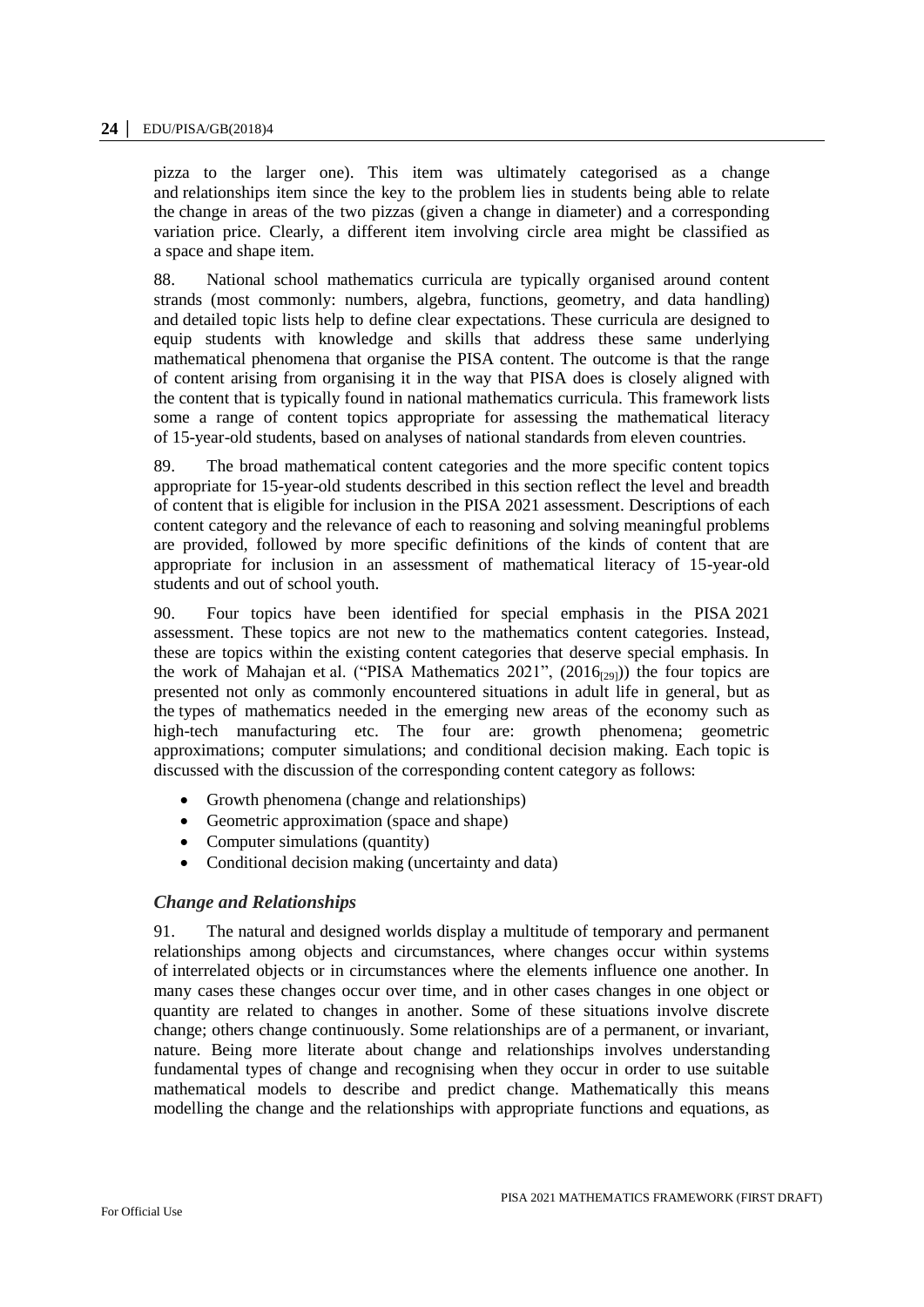well as creating, interpreting and translating among symbolic and graphical representations of relationships.

92. Change and relationships is evident in such diverse settings as growth of organisms, music, seasonal change and cycles, weather patterns, employment levels and economic conditions. Aspects of the traditional mathematical content of functions and algebra, including algebraic expressions, equations and inequalities, tabular and graphical representations, are central in describing, modelling and interpreting change phenomena. Computational tools provide a means to visualize and interact with change and relationships. Recognizing how and when a computational device can augment and complement mathematical concepts is an important computational thinking skill.

93. Representations of data and relationships described using statistics are also used to portray and interpret change and relationships, and a firm grounding in the basics of number and units is also essential to defining and interpreting change and relationships. Some interesting relationships arise from geometric measurement, such as the way that changes in perimeter of a family of shapes might relate to changes in area, or the relationships among lengths of the sides of triangles.

94. Growth phenomena: Understanding the dangers of flu pandemics and bacterial outbreaks, as well as the threat of climate change, demand that people think not only in terms of linear relationships but recognise that such phenomena need non-linear (often exponential but also other) models. Linear relationships are common and are easy to recognise and understand but to assume linearity can be dangerous. A good example of linearity and one probably used by everyone is estimating the distance travelled in various amounts of time while traveling at a given speed. Such an application provides a reasonable estimate as long as the speed stays relatively constant. But with flu epidemics, for example, such a linear approach would grossly underestimate the number of people sick in 5 days after the initial outbreak. Here is where a basic understanding of non-linear (including quadratic and exponential) growth and how rapidly infections can spread given that the rate of change increases from day to day is critical. The spread of the Zika infection is an important example of exponential growth; recognising it as such helped medical personnel to understand the inherent threat and the need for fast action.

95. Identifying growth phenomena as a focal point of the change and relationships content category is not to signal that there is an expectation that participating students should have studied the exponential function and certainly the items will not require knowledge of the exponential function. Instead, the expectation is that there will be items that expect students to (a) recognise that not all growth is linear, (b) that non-linear growth has particular and profound implications on how we understand certain situations, and (c) appreciate the intuitive meaning of "exponential growth" as an extremely rapid rate of growth, for example in the earthquake scale, every increase by 1 unit on the Richter scale does not mean a proportional increase in its effect, but rather by 10, 100, and 1000 times etc.

#### *Space and Shape*

96. Space and shape encompasses a wide range of phenomena that are encountered everywhere in our visual and physical world: patterns, properties of objects, positions and orientations, representations of objects, decoding and encoding of visual information, navigation and dynamic interaction with real shapes as well as with representations,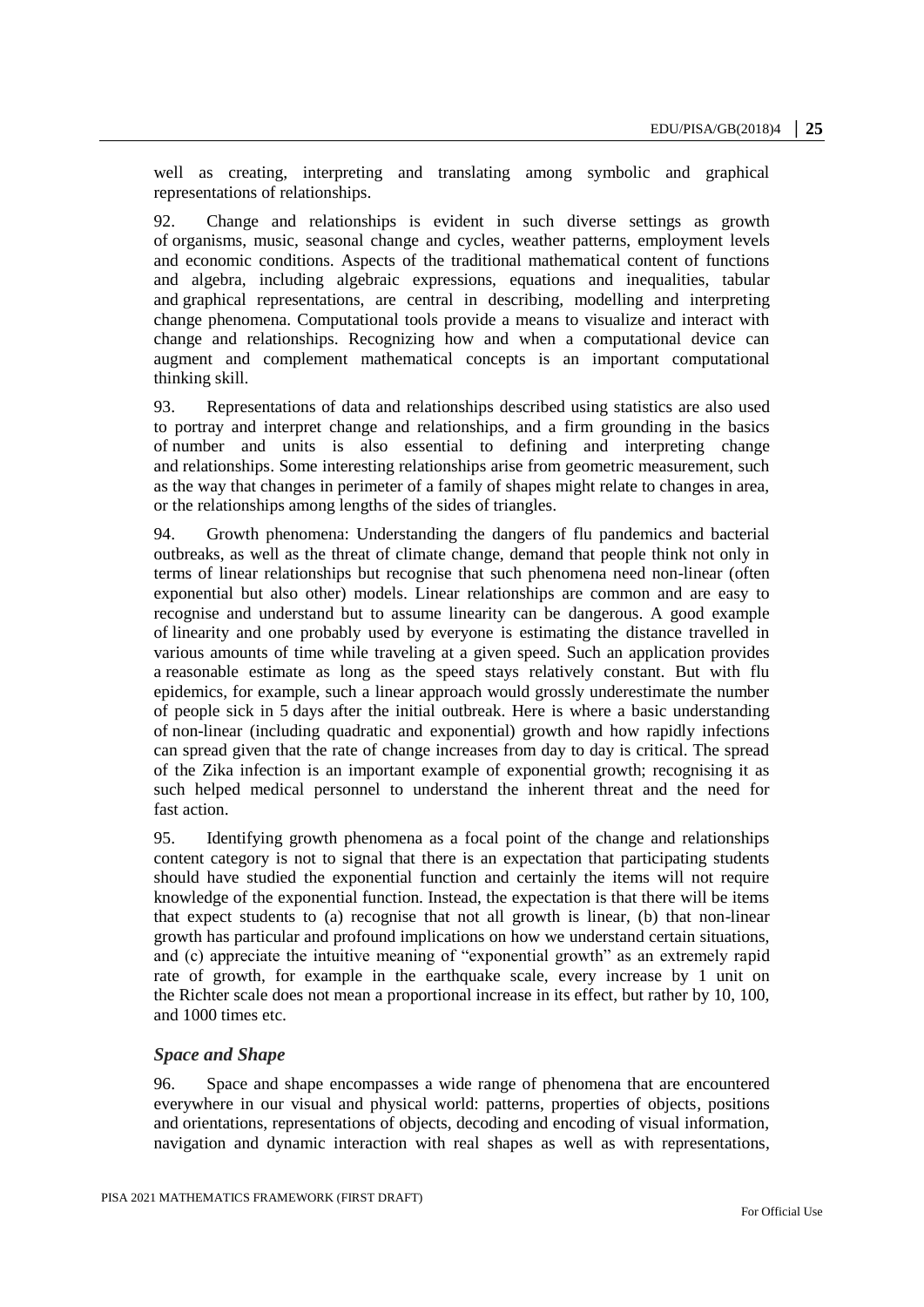movement, displacement, and the ability to anticipate actions in space. Geometry serves as an essential foundation for space and shape, but the category extends beyond traditional geometry in content, meaning and method, drawing on elements of other mathematical areas such as spatial visualisation, measurement and algebra. For instance, shapes can change and a point can move along a locus, thus requiring function concepts. Measurement formulas are central in this area. The recognition, manipulation and interpretation of shapes in settings that call for tools ranging from dynamic geometry software to Global Positioning Systems (GPS), and to machine learning software are included in this content category.

97. PISA assumes that the understanding of a set of core concepts and skills is important to mathematical literacy relative to space and shape. Mathematical literacy in the area of space and shape involves a range of activities such as understanding perspective (for example in paintings), creating and reading maps, transforming shapes with and without technology, interpreting views of three-dimensional scenes from various perspectives and constructing representations of shapes.

98. Geometric approximations: Today's world is full of shapes that do not follow typical patterns of evenness or symmetry. Because simple formulas do not deal with irregularity, it has become more difficult to understand what we see and find the area or volume of the resulting structures. For example, finding the needed amount of carpeting in a building in which the apartments have acute angles together with narrow curves demands a different approach than would be the case with a typically rectangular room.

99. Identifying geometric approximations as a focal point of the space and shape content category signals the need for students to be able use their understanding of traditional space and shape phenomena in a range of typical situations.

#### *Quantity*

100. The notion of quantity may be the most pervasive and essential mathematical aspect of engaging with, and functioning in, our world. It incorporates the quantification of attributes of objects, relationships, situations and entities in the world, understanding various representations of those quantifications and judging interpretations and arguments based on quantity. To engage with the quantification of the world involves understanding measurements, counts, magnitudes, units, indicators, relative size and numerical trends and patterns. Aspects of quantitative reasoning – such as number sense, multiple representations of numbers, elegance in computation, mental calculation, estimation and assessment of reasonableness of results – are the essence of mathematical literacy relative to quantity.

101. Quantification is a primary method for describing and measuring a vast set of attributes of aspects of the world. It allows for the modelling of situations, for the examination of change and relationships, for the description and manipulation of space and shape, for organising and interpreting data and for the measurement and assessment of uncertainty. Thus mathematical literacy in the area of quantity applies knowledge of number and number operations in a wide variety of settings.

102. Computer simulations: Both in mathematics and statistics there are problems that are not so easily addressed because the required mathematics are complex or involve a large number of factors all operating in the same system or because of ethical issues relating to the impact on living beings or their environment. Increasingly in today's world such problems are being approached using computer simulations driven by algorithms.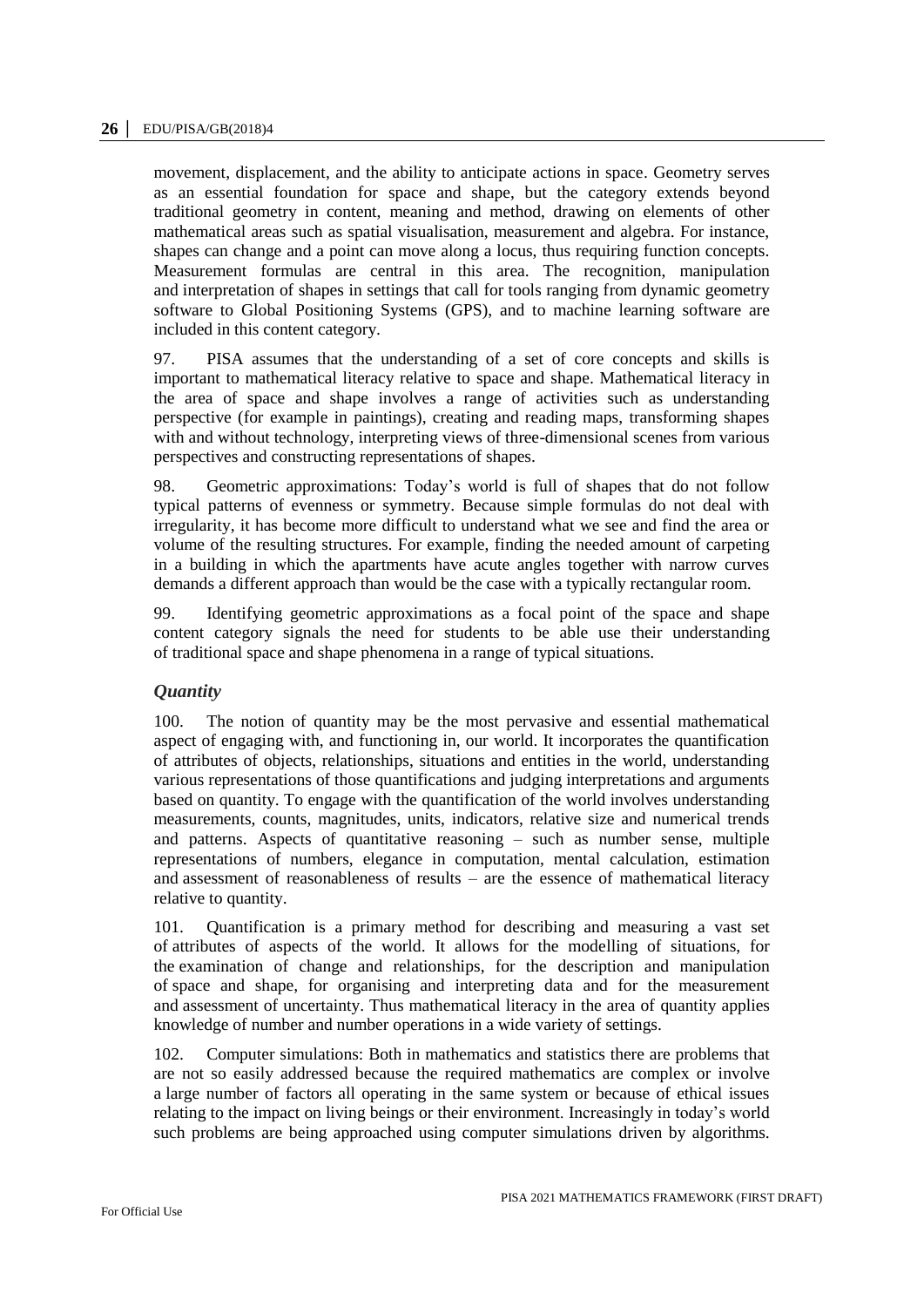A good example is the use of such simulations towards helping individuals plan their retirement so as to have enough money on which to live and accomplish their goals. The number of factors to consider is very large. They include income, age of retirement, expected expenses, investment earnings, stock market values, the expected age at death, the role of children in providing support and so on, the values of which all require a set of assumptions to be made by the individual or the computer program. Changing any of those assumptions individually or collectively provides different results which can then be aggregated statistically to provide an overall estimate of how achievable retirement is, given the goals. Users of such a simulation program need to understand at some level how this is done so as to interpret the results as to the implied impact of their assumptions.

103. Identifying computer simulations as a focal point of the quantity content category signals that in the context the Computer Based Assessment of Mathematics (CBAM) of PISA being used from 2021, there are a broad category of complex problems including budgeting and planning that students can analyse in terms of the variables of the problem using computer simulations provided as part of the test item.

#### *Uncertainty and Data*

104. In science, technology and everyday life, uncertainty is a given. Uncertainty is therefore a phenomenon at the heart of the mathematical analysis of many problem situations, and the theory of probability and statistics as well as techniques of data representation and description have been established to deal with it. The uncertainty and data content category includes recognising the place of variation in processes, having a sense of the quantification of that variation, acknowledging uncertainty and error in measurement and knowing about chance. It also includes forming, interpreting and evaluating conclusions drawn in situations where uncertainty is central. The presentation and interpretation of data are key concepts in this category (Moore,  $1997_{[30]}$ ).

105. There is uncertainty in scientific predictions, poll results, weather forecasts and economic models. There is variation in manufacturing processes, test scores and survey findings, and chance is fundamental to many recreational activities enjoyed by individuals. The traditional curricular areas of probability and statistics provide formal means of describing, modelling and interpreting a certain class of uncertainty phenomena, and for making inferences. In addition, knowledge of number and of aspects of algebra such as graphs and symbolic representation contribute to facility in engaging in problem solving in this content category.

106. Conditional decision making: Going to the doctor often ends up requiring a decision about what to do next. Do I take the medicine? Given my age, the doctor says that I should live another 20 years. The question arises  $-$  should I take a low dosage aspirin every day? This is a decision for which certainty is not possible. However, the decision making can be improved by asking the doctor how long I should live and not have a heart attack if I have a particular blood pressure, heart rate, cholesterol-level and body fat ratio. This is a question answerable best in terms of conditional probability. Such a probability or even an estimate of that probability takes into account the additional information such as the patient's current heath as indicated by the blood and other tests. If there is a relationship between blood pressure and cholesterol levels and the other test results in terms of the chances of having a future heart attack, the predicated conditional mean might for example change the life expectancy estimate of 20 years to only 5 years,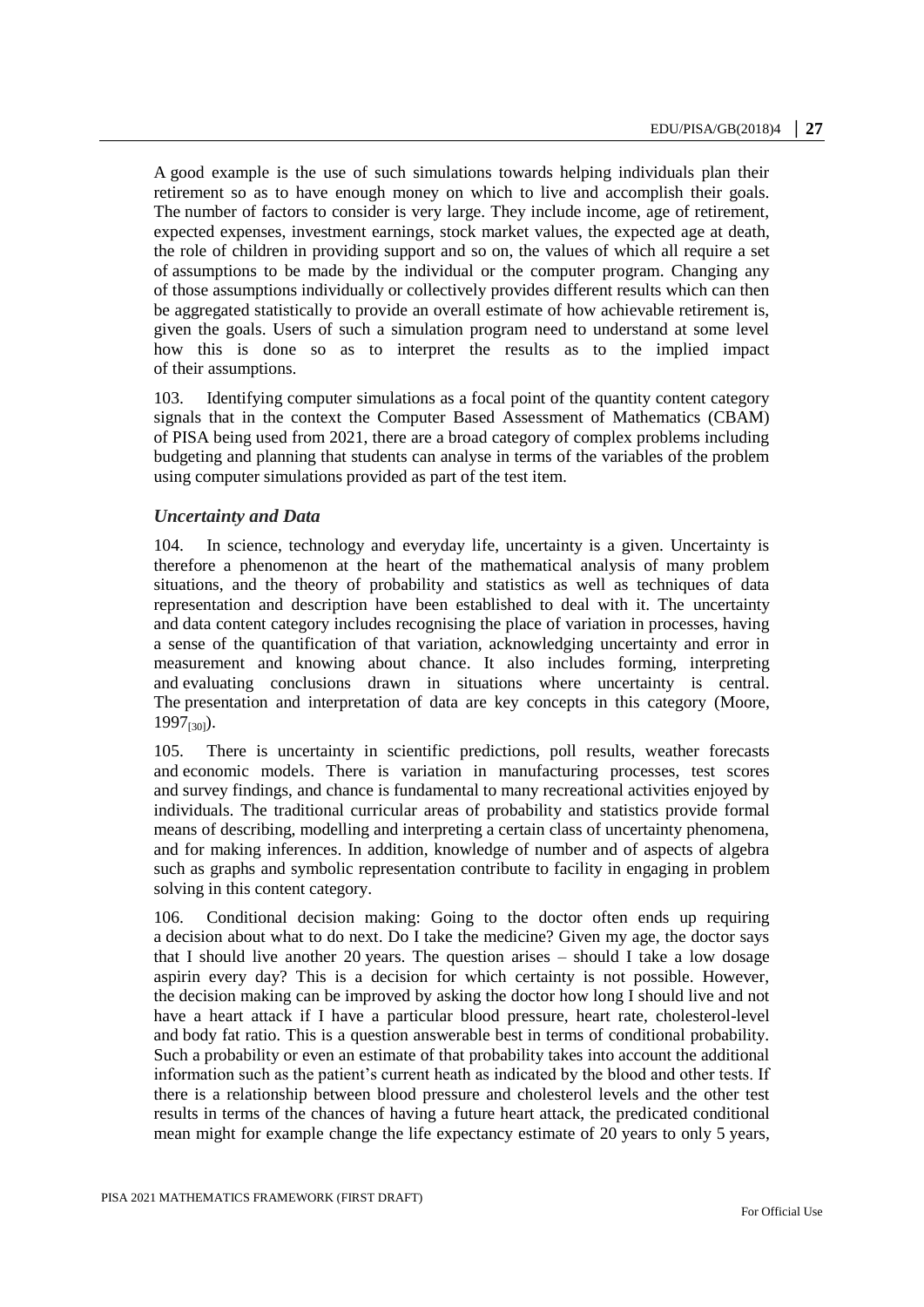impacting decisively on the patient's view of whether to take a daily aspirin. Essentially the conditional mean provides a non-technical approach to regression analysis.

107. Variables which are dichotomous or polytomous in nature must be analysed differently than continuous variables such as blood pressure and age. Questions such as do people with blue eyes also tend to have blonde hair, or how many ways can 20 people be organised into the 11 positions on soccer team are examples of situations where knowing the basic rules of combinatorics would help in making decisions. In the case of the cross-classification of categorical variables, such as blue eyes or not vs. blonde hair or not, understanding the different types of percentages that can be computed and what each of them means is critical to understanding the phenotypic genetics. Combinatorics (into how many different orders can 5 objects be placed? Into how many combinations can 16 objects be placed, taking 2 at a time?) also help to understand commonly occurring situations. Game theory, a more formal approach, can be applied to decision making between different categorical options such as winning vs. losing, using many of these same approaches together with conditional probability.

108. Identifying conditional decision making as a focal point of the uncertainty and data content category signals that students should be expected to appreciate how the assumptions made in setting up a model impact on the conclusions that can be drawn and that different assumptions/relationships may well result in different conclusions. In computational models, conditional logic is made explicit in the instructions defined for the machine. These computational expressions can be useful in representing conditional decision points in a larger process.

### *Content Topics for Guiding the Assessment of Mathematical Literacy of 15-year-old Students*

109. The specific topics listed below reflect commonalities found in the curricular expectations set by a range of countries. The standards examined to identify these content topics are viewed as evidence not only of what is taught in mathematics classrooms in these countries but also as indicators of what countries view as important knowledge and skills for preparing students of this age to become constructive, engaged and reflective  $21<sup>st</sup>$  century citizens

110. To effectively understand and solve contextualised problems involving change and relationships; space and shape; quantity; and uncertainty and data requires drawing upon a variety of mathematical concepts, procedures, facts, and tools at an appropriate level of depth and sophistication. As an assessment of mathematical literacy, PISA strives to assess the levels and types of mathematics that are appropriate for 15-year-old students on a trajectory to become constructive, engaged and reflective  $21<sup>st</sup>$  century citizens able to make well-founded judgments and decisions. It is also the case that PISA, while not designed or intended to be a curriculum-driven assessment, strives to reflect the mathematics that students have likely had the opportunity to learn by the time they are 15 years old.

111. In the development of the PISA 2012 mathematical literacy framework, with an eye toward developing an assessment that is both forward-thinking yet reflective of the mathematics that 15-year-old students have likely had the opportunity to learn, analyses were conducted of a sample of desired learning outcomes from eleven countries to determine both what is being taught to students in classrooms around the world and what countries deem realistic and important preparation for students as they approach entry into the workplace or admission into a higher education institution. Based on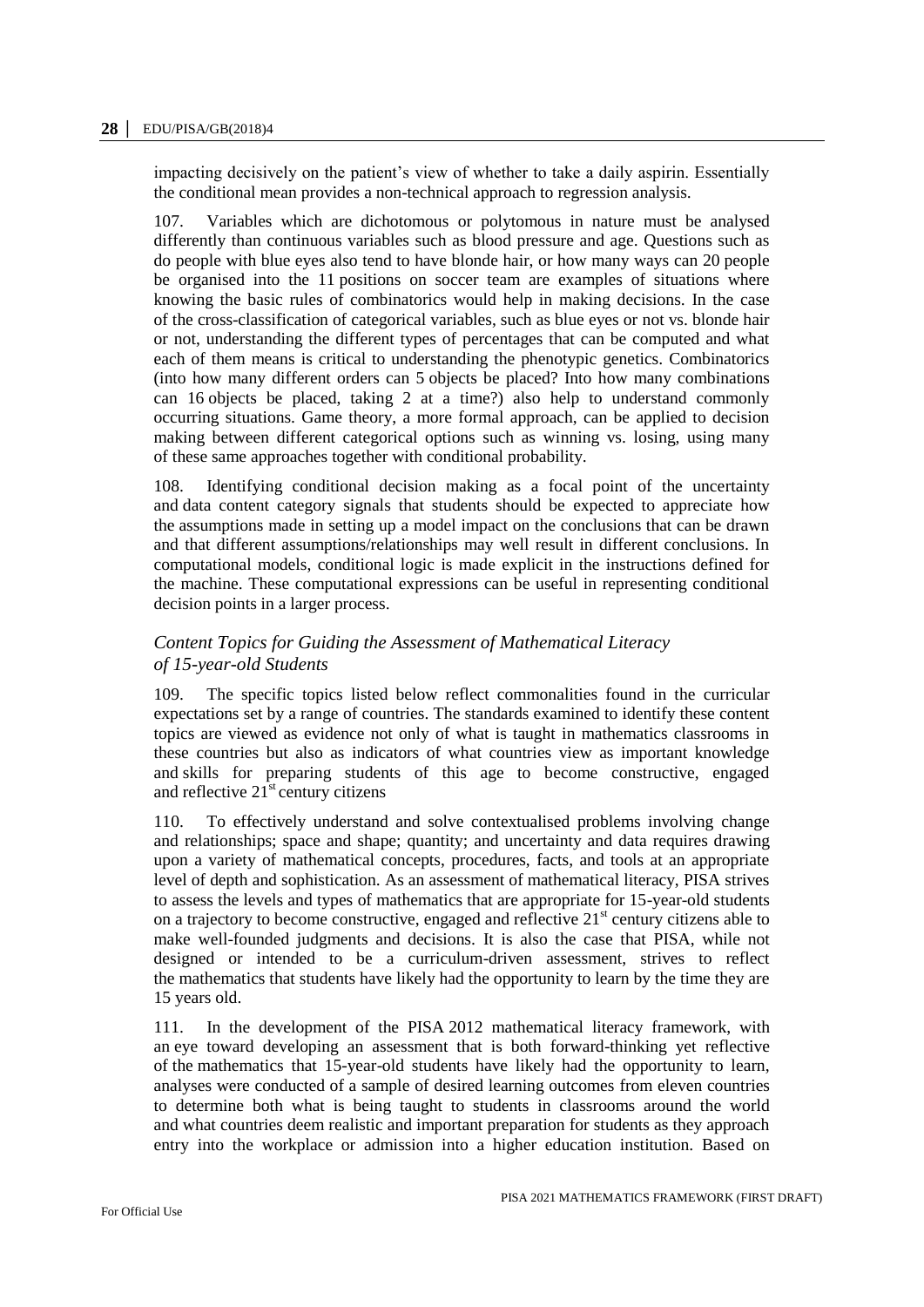commonalities identified in these analyses, coupled with the judgment of mathematics experts, content deemed appropriate for inclusion in the assessment of mathematical literacy of 15-year-old students on PISA 2012, and continued for PISA 2021, is described below.

112. For PISA 2021 four additional focus topics have been added to the list. The resulting lists is intended to be illustrative of the content topics included in PISA 2021 and not an exhaustive listing:

- *Growth phenomena*: Different types of growth: linear, non-linear, quadratic and exponential (the growth of a system in which the amount being added is proportional to the amount already present)
- *Geometric approximation*: Approximating the attributes and properties of irregular or unfamiliar shapes and objects by breaking these shapes and objects up into more familiar shapes and objects for which there are formulae and tools.
- *Computer simulations*: Exploring situations (that may include budgeting, planning, population distribution, disease spread, experimental probability, reaction time modelling etc.) in terms of the variables and the impact that these have on the outcome.
- *Conditional decision making*: Using conditional probability and basic principles of combinatorics to interpret situations and make predictions.
- *Functions*: The concept of function, emphasising but not limited to linear functions, their properties, and a variety of descriptions and representations of them. Commonly used representations are verbal, symbolic, tabular and graphical.
- *Algebraic expressions*: Verbal interpretation of and manipulation with algebraic expressions, involving numbers, symbols, arithmetic operations, powers and simple roots.
- *Equations and inequalities*: Linear and related equations and inequalities, simple second-degree equations, and analytic and non-analytic solution methods.
- *Co-ordinate systems*: Representation and description of data, position and relationships.
- *Relationships within and among geometrical objects in two and three dimensions*: Static relationships such as algebraic connections among elements of figures (e.g. the Pythagorean theorem as defining the relationship between the lengths of the sides of a right triangle), relative position, similarity and congruence, and dynamic relationships involving transformation and motion of objects, as well as correspondences between two- and three-dimensional objects.
- *Measurement*: Quantification of features of and among shapes and objects, such as angle measures, distance, length, perimeter, circumference, area and volume.
- *Numbers and units*: Concepts, representations of numbers and number systems (including converting between number systems), including properties of integer and rational numbers, relevant aspects of irrational numbers, as well as quantities and units referring to phenomena such as time, money, weight, temperature, distance, area and volume, and derived quantities and their numerical description.
- *Arithmetic operations*: The nature and properties of these operations and related notational conventions.
- *Percents, ratios and proportions*: Numerical description of relative magnitude and the application of proportions and proportional reasoning to solve problems.
- *Counting principles*: Simple combinations and permutations.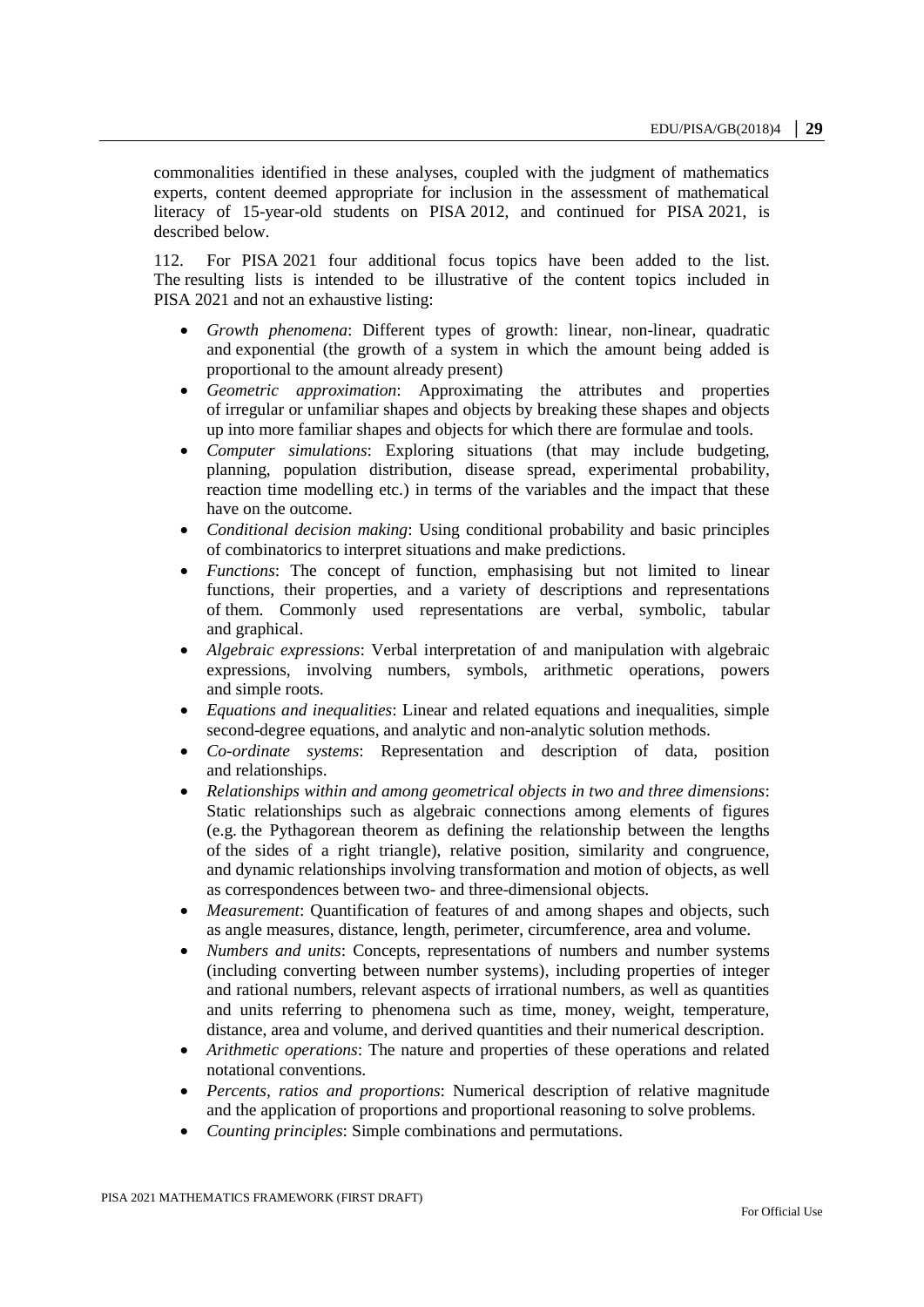- *Estimation*: Purpose-driven approximation of quantities and numerical expressions, including significant digits and rounding.
- *Data collection, representation and interpretation*: Nature, genesis and collection of various types of data, and the different ways to analyse, represent and interpret them.
- *Data variability and its description*: Concepts such as variability, distribution and central tendency of data sets, and ways to describe and interpret these in quantitative terms.
- *Samples and sampling*: Concepts of sampling and sampling from data populations, including simple inferences based on properties of samples.
- *Chance and probability*: Notion of random events, random variation and its representation, chance and frequency of events, and basic aspects of the concept of probability.

#### <span id="page-29-0"></span>**Contexts for the assessment items and selected 21st century skills**

113. The definition of mathematical literacy introduces two important considerations for the PISA assessment items. First, the definition makes it clear that mathematical literacy takes place in *real-world contexts*. Second, mathematical literacy *assists individuals to know the role that mathematics plays in the world and to make the well-founded judgments and decisions needed by constructive, engaged and reflective 21st century citizens*. In this section we discuss how both real-world contexts and 21<sup>st</sup> century skills impact on item development.

#### *Contexts*

114. An important aspect of mathematical literacy is that mathematics is used to solve a problem set in a context. The context is the aspect of an individual's world in which the problems are placed. The choice of appropriate mathematical strategies and representations is often dependent on the context in which a problem arises, and by implication there is the need to utilize knowledge of the real world context in developing the model. Being able to work within a context is widely appreciated to place additional demands on the problem solver (see Watson and Callingham,  $(2003<sub>[31]</sub>)$ , for findings about statistics). For PISA, it is important that a wide variety of contexts are used. This offers the possibility of connecting with the broadest possible range of individual interests and with the range of situations in which individuals operate in the  $21<sup>st</sup>$  century.

115. In light of the number of countries participating in PISA 2021 and with that an increasing range of participants from low- and middle-income countries as well as the possibility of out-of-school 15-year olds, it is important that item developers take great care to ensure that the contexts used for items are accessible to a very broad range of participants. In this regard it is also important that the reading load of the items remains modest so that the items continue to assess mathematical literacy.

116. For purposes of the PISA 2021 mathematics framework, the four context categories of the PISA 2012 framework have been retained and are used to inform assessment item development. It should be noted that while these contexts are intended to inform item development, there is no expectation that there will be reporting against these contexts.

117. *Personal* – Problems classified in the personal context category focus on activities of one's self, one's family or one's peer group. The kinds of contexts that may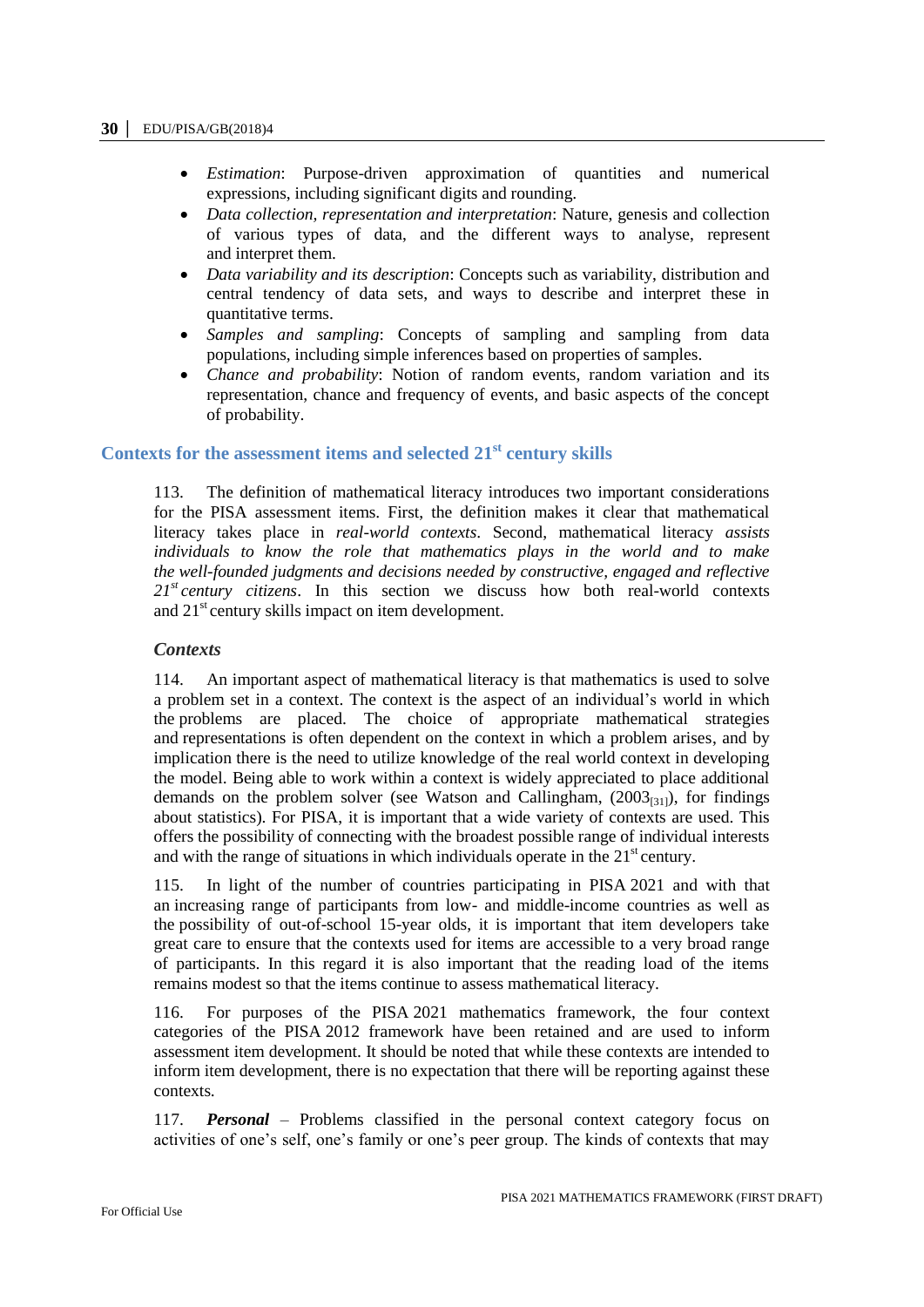be considered personal include (but are not limited to) those involving food preparation, shopping, games, personal health, personal transportation, sports, travel, personal scheduling and personal finance.

118. **Occupational** – Problems classified in the occupational context category are centred on the world of work. Items categorised as occupational may involve (but are not limited to) such things as measuring, costing and ordering materials for building, payroll/accounting, quality control, scheduling/inventory, design/architecture payroll/accounting, quality control, scheduling/inventory, design/architecture and job-related decision making. Occupational contexts may relate to any level of the workforce, from unskilled work to the highest levels of professional work, although items in the PISA survey must be accessible to 15-year-old students.

119. **Societal** – Problems classified in the societal context category focus on one's community (whether local, national or global). They may involve (but are not limited to) such things as voting systems, public transport, government, public policies, demographics, advertising, national statistics and economics. Although individuals are involved in all of these things in a personal way, in the societal context category, the focus of problems is on the community perspective.

120. **Scientific** – Problems classified in the scientific category relate to the application of mathematics to the natural world and issues and topics related to science and technology. Particular contexts might include (but are not limited to) such areas as weather or climate, ecology, medicine, space science, genetics, measurement and the world of mathematics itself. Items that are intra-mathematical, where all the elements involved belong in the world of mathematics, fall within the scientific context.

121. PISA assessment items are arranged in units that share stimulus material. It is therefore usually the case that all items in the same unit belong to the same context category. Exceptions do arise; for example, stimulus material may be examined from a personal point of view in one item and a societal point of view in another. When an item involves only mathematical constructs without reference to the contextual elements of the unit within which it is located, it is allocated to the context category of the unit. In the unusual case of a unit involving only mathematical constructs and being without reference to any context outside of mathematics, the unit is assigned to the scientific context category.

122. Using these context categories provides the basis for selecting a mix of item contexts and ensures that the assessment reflects a broad range of uses of mathematics, ranging from everyday personal uses to the scientific demands of global problems. Moreover, it is important that each context category be populated with assessment items having a broad range of item difficulties. Given that the major purpose of these context categories is to challenge students in a broad range of problem contexts, each category should contribute substantially to the measurement of mathematical literacy. It should not be the case that the difficulty level of assessment items representing one context category is systematically higher or lower than the difficulty level of assessment items in another category.

123. In identifying contexts that may be relevant, it is critical to keep in mind that a purpose of the assessment is to gauge the use of mathematical content knowledge and skills that students have acquired by age 15. Contexts for assessment items, therefore, are selected in light of relevance to students' interests and lives and the demands that will be placed upon them as they enter society as constructive, engaged and reflective citizens.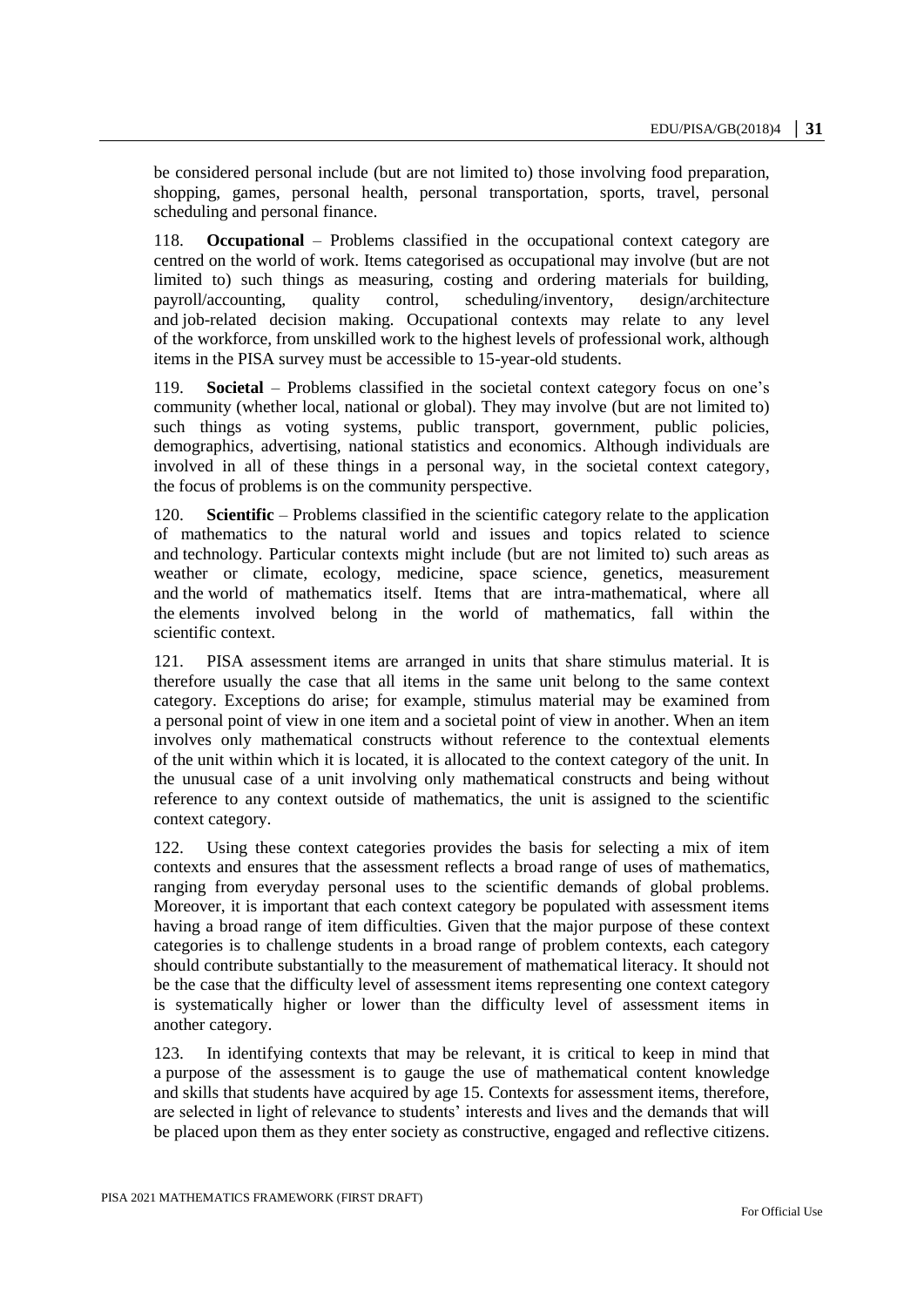National Project Managers from countries participating in the PISA survey are involved in judging the degree of such relevance.

#### *21st Century skills*

124. There is increased interest worldwide in what are called  $21<sup>st</sup>$  century skills and their possible inclusion in educational systems. The OECD has put out a publication focusing on such skills and has sponsored a research project entitled *The Future of Education and Skills: An OECD 2030 Framework* in which some 25 countries are involved in a cross-national study of curriculum including the incorporation of such skills. The project has as its central focus what the curriculum might look like in the future, focusing initially on mathematics.

125. Over the past 15 years or so a number of publications have sought to bring clarity to the discussion and consideration of  $21<sup>st</sup>$  century skills. A summary of key reports and their conceptualisation of 21<sup>st</sup> century skills is provided in *PISA 2021 Mathematics*: *A Broadened Perspective* [\[EDU/PISA/GB\(2017\)17\]](https://one.oecd.org/document/EDU/PISA/GB(2017)17/en/pdf). After careful analysis of these publications the authors recommended that a strong case can be made for the infusion of specific  $21<sup>st</sup>$  century skills into specific disciplines. For example, it will become increasingly important to teach students at school how to make reasonable arguments and be sure that they are right. The arguments they make should be mathematically rigorous, based on sound theory and strong enough to withstand criticism, and yet, whenever possible, avoid referring to authorities (e.g. 'it says so on the internet'). This is part of the fundamental competence to make independent judgements and take responsibility for them (OECD,  $2005_{[32]}$ ). In the social context it is not enough to be right; one must be able and ready to present arguments and to defend them. Learning mathematics, with its clarity of contexts and strong emphasis on logical reasoning and rigour at the appropriate level, is a perfect opportunity to practice and develop the ability for this kind of argumentation.

126. Similarly, in the modern era, it is critical to equip students with tools that they can use to defend themselves from lies. Quite often some fluency in logical reasoning is sufficient; a lie usually hides some hidden contradiction. The alertness of young minds towards possible contradictions can be developed most easily in good classes of mathematics.

127. Using the logic of finding the union between generic  $21<sup>st</sup>$  century skills and related but subject-matter specific skills that are a natural part of the instruction related to that subject matter results in the following identified eight  $21<sup>st</sup>$  century skills for inclusion in the PISA 2021 assessment framework. They are:

- Critical thinking
- **Creativity**
- Research and inquiry
- Self-direction, initiative, and persistence
- Information use
- Systems thinking
- Communication
- Reflection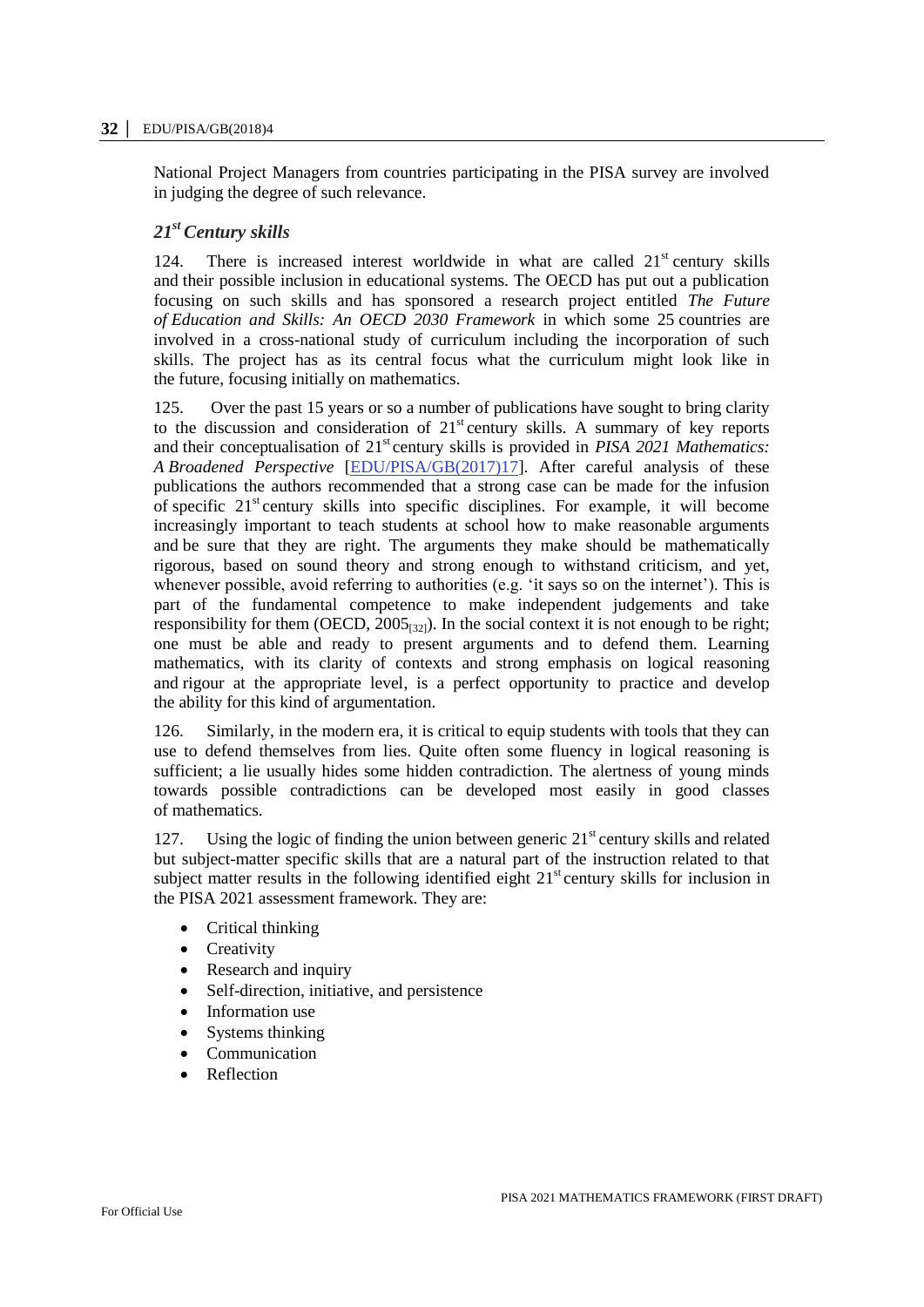## <span id="page-32-0"></span>**ASSESSING MATHEMATICAL LITERACY**

128. This section outlines the approach taken to implement the elements of the framework described in previous sections into the PISA survey for 2021. This includes the structure of the mathematics component of the PISA survey, the desired distribution of score points for mathematical reasoning and the processes of problem solving; the distribution of score points by content area; a discussion on the range of item difficulties; the structure of the survey instrument; the role of the computer-based assessment of mathematics; the design of the assessment items; and the reporting of levels of mathematical proficiency.

#### <span id="page-32-1"></span>**Structure of the PISA 2021 Mathematics Assessment**

129. In accordance with the definition of mathematical literacy, assessment items used in any instruments that are developed as part of the PISA survey are set within a context. Items involve the application of important mathematical concepts, knowledge, understandings and skills (mathematical content knowledge) at the appropriate level for 15-year-old students, as described earlier. The framework is used to guide the structure and content of the assessment, and it is important that the survey instrument include an appropriate balance of items reflecting the components of the mathematical literacy framework.

#### <span id="page-32-2"></span>**Desired Distribution of Score Points by Mathematical Reasoning and Problem solving process**

130. Assessment items in the PISA 2021 mathematics survey can be assigned to either mathematical reasoning or one of three mathematical processes associated with mathematical problem solving. The goal in constructing the assessment is to achieve a balance that provides approximately equal weighting between the two processes that involve making a connection between the real world and the mathematical world (formulating and interpreting/evaluating) and mathematical reasoning and employing which call for students to be able to work on a mathematically formulated problem. While it is true that mathematical reasoning can be observed within the process of formulating, interpreting and employing items will only contribute to one domain.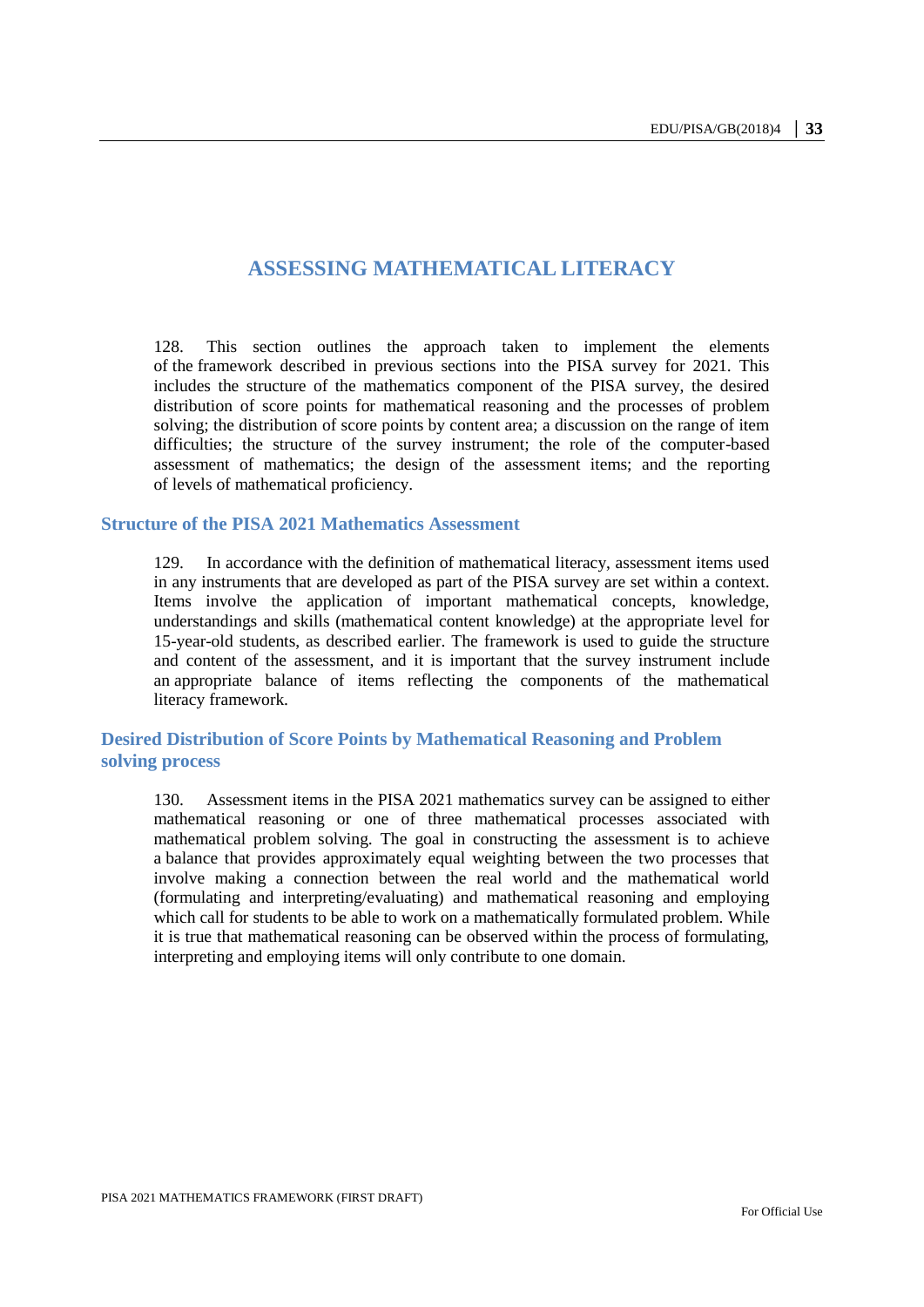<span id="page-33-2"></span>

|                                        |                                                                            | Percentage of score points in<br><b>PISA 2021</b> |
|----------------------------------------|----------------------------------------------------------------------------|---------------------------------------------------|
| Mathematical Reasoning                 |                                                                            | Approximately 25                                  |
| <b>Mathematical Problem</b><br>Solving | <b>Formulating Situations Mathematically</b>                               | Approximately 25                                  |
|                                        | <b>Employing Mathematical Concepts, Facts, Procedures</b><br>and Reasoning | Approximately 25                                  |
|                                        | Interpreting, Applying and Evaluating Mathematical<br>Outcomes             | Approximately 25                                  |
| <b>TOTAL</b>                           |                                                                            | 100                                               |

| Table 1. Approximate distribution of score points by domain for PISA 2021 |  |  |  |  |  |  |
|---------------------------------------------------------------------------|--|--|--|--|--|--|
|---------------------------------------------------------------------------|--|--|--|--|--|--|

131. It is important to note that items in each process category should have a range of difficulty and mathematical demand. This is further addressed in the table of demands for mathematical reasoning and each of the problem solving processes.

#### <span id="page-33-0"></span>**Desired Distribution of Score Points by Content Category**

132. PISA mathematics items are selected to reflect the mathematical content knowledge described earlier in this framework. The trend items selected for PISA 2021 will be distributed across the four content categories, as shown in Table 2. The goal in constructing the survey is a distribution of items with respect to content category that provides as balanced a distribution of score points as possible, since all of these domains are important for constructive, engaged and reflective citizens.

<span id="page-33-3"></span>

| Content category         | Percentage of score points in PISA 2021 |
|--------------------------|-----------------------------------------|
| Change and Relationships | Approximately 25                        |
| Space and Shape          | Approximately 25                        |
| Quantity                 | Approximately 25                        |
| Uncertainty and Data     | Approximately 25                        |
| <b>TOTAL</b>             | 100                                     |

133. It is important to note that items in each content category should have a range of difficulty and mathematical demand.

#### <span id="page-33-1"></span>**A Range of Item Difficulties**

134. The PISA 2021 mathematical literacy survey includes items with a wide range of difficulties, paralleling the range of abilities of 15-year-old students. It includes items that are challenging for the most able students and items that are suitable for the least able students assessed on mathematical literacy. From a psychometric perspective, a survey that is designed to measure a particular cohort of individuals is most effective and efficient when the difficulty of assessment items matches the ability of the measured subjects. Furthermore, the described proficiency scales that are used as a central part of the reporting of PISA outcomes can only include useful details for all students if the items from which the proficiency descriptions are drawn span the range of abilities described.

135. Table 3 describes the range of actions that are expected of students for mathematical reasoning and each of the problem solving processes. These lists describe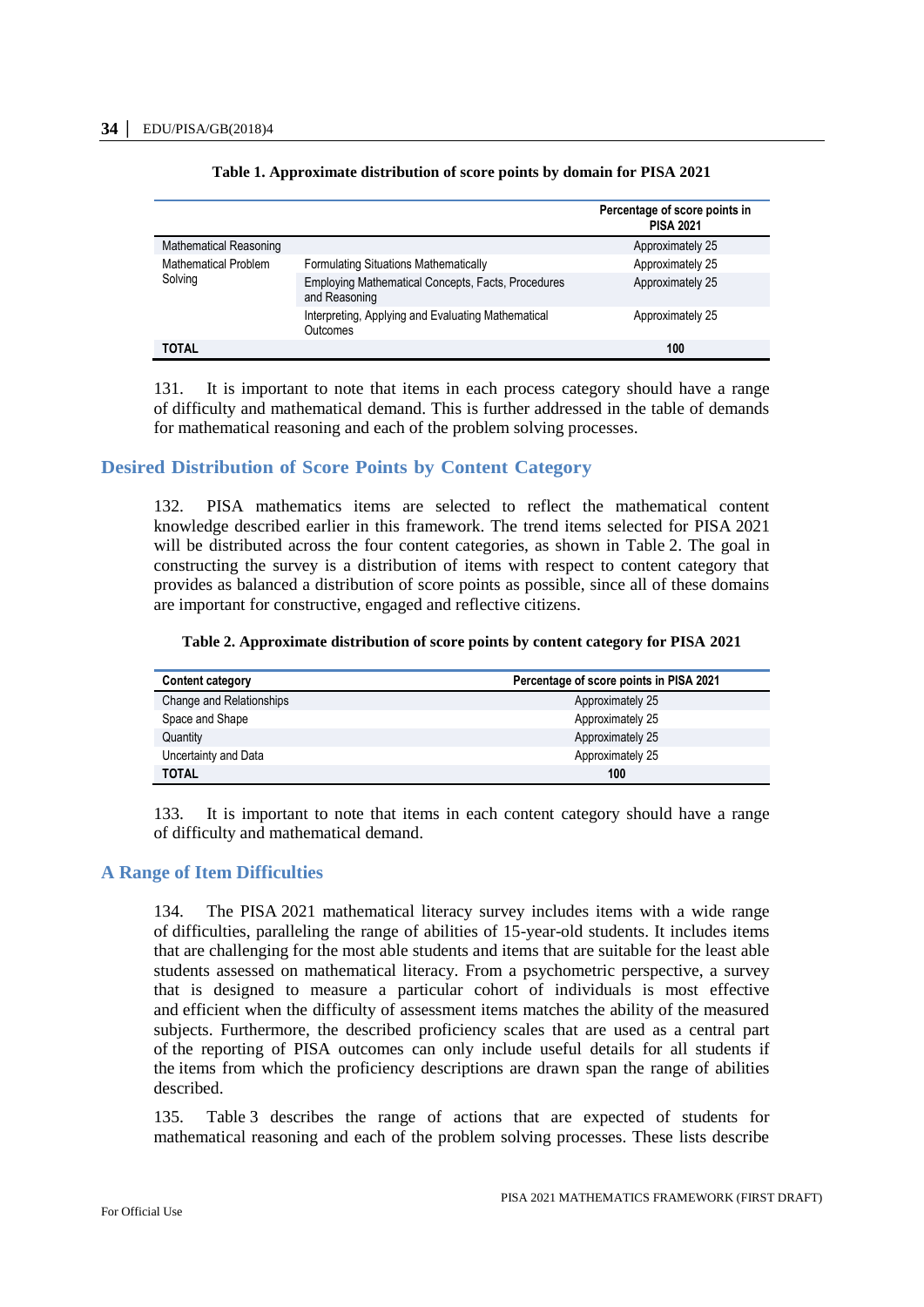the actions that the items will demand of students. For each category there are a number of items marked with "\*\*" to denote the actions that are expected of the students that will perform at levels 1a, 1b and 1c as well as level 2 of the proficiency scale. Item developers will need to ensure that there are sufficient items at the lower end of the performance scale to allow students at these levels to be able to show what they are capable of.

136. In order to gain useful information for the new lower levels, 1b and 1c, it is vital that context and language do not interfere with the mathematics being assessed. To this end, the context and language must be carefully considered. That said, the items must still be interesting to avoid the possibility that students will simply not attempt the items because it holds no interest.

137. The context for both 1b and 1c level items should be situations that students encounter on a daily basis. Examples of these contexts may include money, temperature, food, time, date, weight, size and distance. All items should be concrete and not abstract. The focus of the item should be mathematical only. The understanding of the context should not interfere with the performance of the item.

138. Equally important, it is to have all items formulated in the simplest possible terms. Sentences should be short and direct. Compound sentences, compound nouns and conditional sentences should be avoided. Vocabulary used in the items must be carefully examined to ensure that students will have a clear understanding of what is being required. In addition, special care will be given to ensure that no extra difficulty is added due to a heavy text load or by a context that is unfamiliar to students based on their cultural background.

139. Items designed for Level 1c should only ask for a single step or operation. However, it is important to note that a single step or operation is not limited to an arithmetical step. This step might be demonstrated by making a selection or identifying some information. Both mathematical reasoning and all of the problem solving processes should be used to measure the mathematical literacy capabilities of students at Levels 1b and 1c.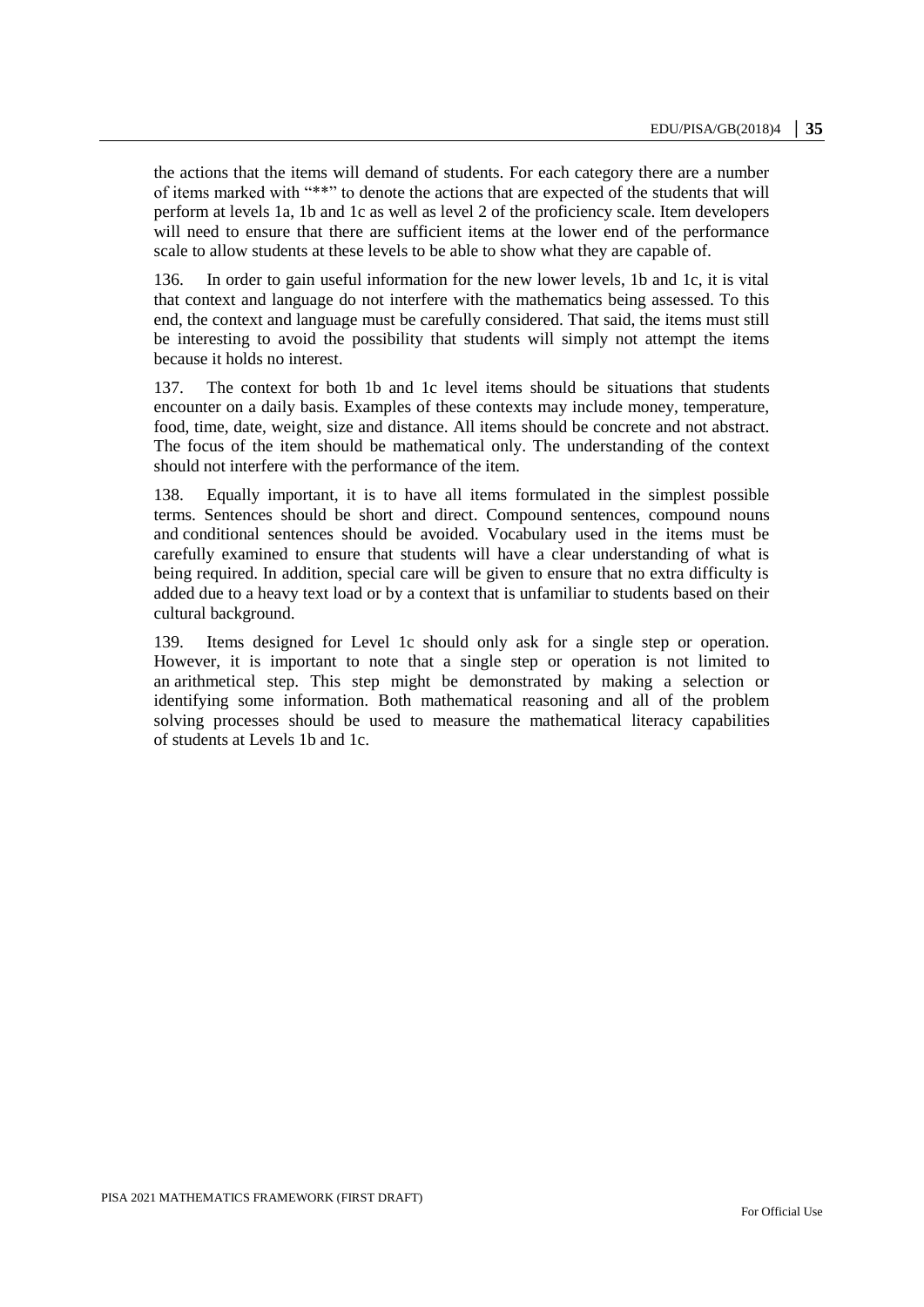#### <span id="page-35-0"></span>**Table 3. Expected student actions for mathematical reasoning and each of the problem solving processes**

| Reasoning |  |
|-----------|--|
|           |  |

|  |  |  |  |  | ** Draw a simple conclusion |  |
|--|--|--|--|--|-----------------------------|--|
|--|--|--|--|--|-----------------------------|--|

\*\* Select an appropriate justification

\*\* Explain why a mathematical result or conclusion does, or does not, make sense given the context of a problem Represent a problem in a different way, including organising it according to mathematical concepts and making appropriate

assumptions

Utilise definitions, rules and formal systems as well as employing algorithms and computational thinking

Explain and defend a justification for the identified or devised representation of a real-world situation

Explain or defend a justification for the processes and procedures or simulations used to determine a mathematical result or solution

Identify the limits of the model used to solve a problem

Understand definitions, rules and formal systems as well as employing algorithms and computational reasoning

Provide a justification for the identified or devised representation of a real-world situation

- Provide a justification for the processes and procedures used to determine a mathematical result or solution
- Reflect on mathematical arguments, explaining and justifying the mathematical result
- Critique the limits of the model used to solve a problem

Interpret a mathematical result back into the real-world context in order to explain the meaning of the results

Explain the relationships between the context-specific language of a problem and the symbolic and formal language needed to represent it mathematically.

Reflect on mathematical arguments, explaining and justifying the mathematical result

Reflect on mathematical solutions and create explanations and arguments that support, refute or qualify a mathematical solution to a contextualised problem

Analyse similarities and differences between a computational model and the mathematical problem that it is modelling Explain how a simple algorithm works and to detect and correct errors in algorithms and programs

| Formulating                                                                                                                               | <b>Employing</b>                                                                                                                       | Interpreting                                                                                                                                                                                                            |
|-------------------------------------------------------------------------------------------------------------------------------------------|----------------------------------------------------------------------------------------------------------------------------------------|-------------------------------------------------------------------------------------------------------------------------------------------------------------------------------------------------------------------------|
| ** Select a mathematical description or<br>a representation that describes a<br>problem                                                   | ** Perform a simple calculation                                                                                                        | ** Interpret a mathematical result back<br>into the real world context                                                                                                                                                  |
| ** Identify the key variables in a model                                                                                                  | ** Select an appropriate strategy from<br>a list                                                                                       | ** Identify whether a mathematical<br>result or conclusion does, or does not,<br>make sense given the context of a<br>problem                                                                                           |
| ** Select a representation appropriate<br>to the problem context                                                                          | ** Implement a given strategy to<br>determine a mathematical solution                                                                  | ** Identify the limits of the model used<br>to solve a problem                                                                                                                                                          |
| Read, decode and make sense of<br>statements, questions, tasks, objects<br>or images to create a model of the<br>situation                | ** Make mathematical diagrams,<br>graphs, constructions or computing<br>artifacts                                                      | Use mathematical tools or computer<br>simulations to ascertain the<br>reasonableness of a mathematical<br>solution and any limits and constraints<br>on that solution, given the context of<br>the problem              |
| Recognise mathematical structure<br>(including regularities, relationships,<br>and patterns) in problems or situations                    | Understand and utilize constructs<br>based on definitions, rules and formal<br>systems including employing familiar<br>algorithms      | Interpret mathematical outcomes in a<br>variety of formats in relation to a<br>situation or use; compare or evaluate<br>two or more representations in relation<br>to a situation                                       |
| Identify and describe the mathematical<br>aspects of a real-world problem<br>situation including identifying the<br>significant variables | Develop mathematical diagrams,<br>graphs, constructions or computing<br>artifacts and extracting mathematical<br>information from them | Use knowledge of how the real world<br>impacts the outcomes and calculations<br>of a mathematical procedure or model<br>in order to make contextual judgments<br>about how the results should be<br>adjusted or applied |
| Simplify or decompose a situation or<br>problem in order to make it amenable                                                              | Manipulate numbers, graphical and<br>statistical data and information.                                                                 | Construct and communicate<br>explanations and arguments in the                                                                                                                                                          |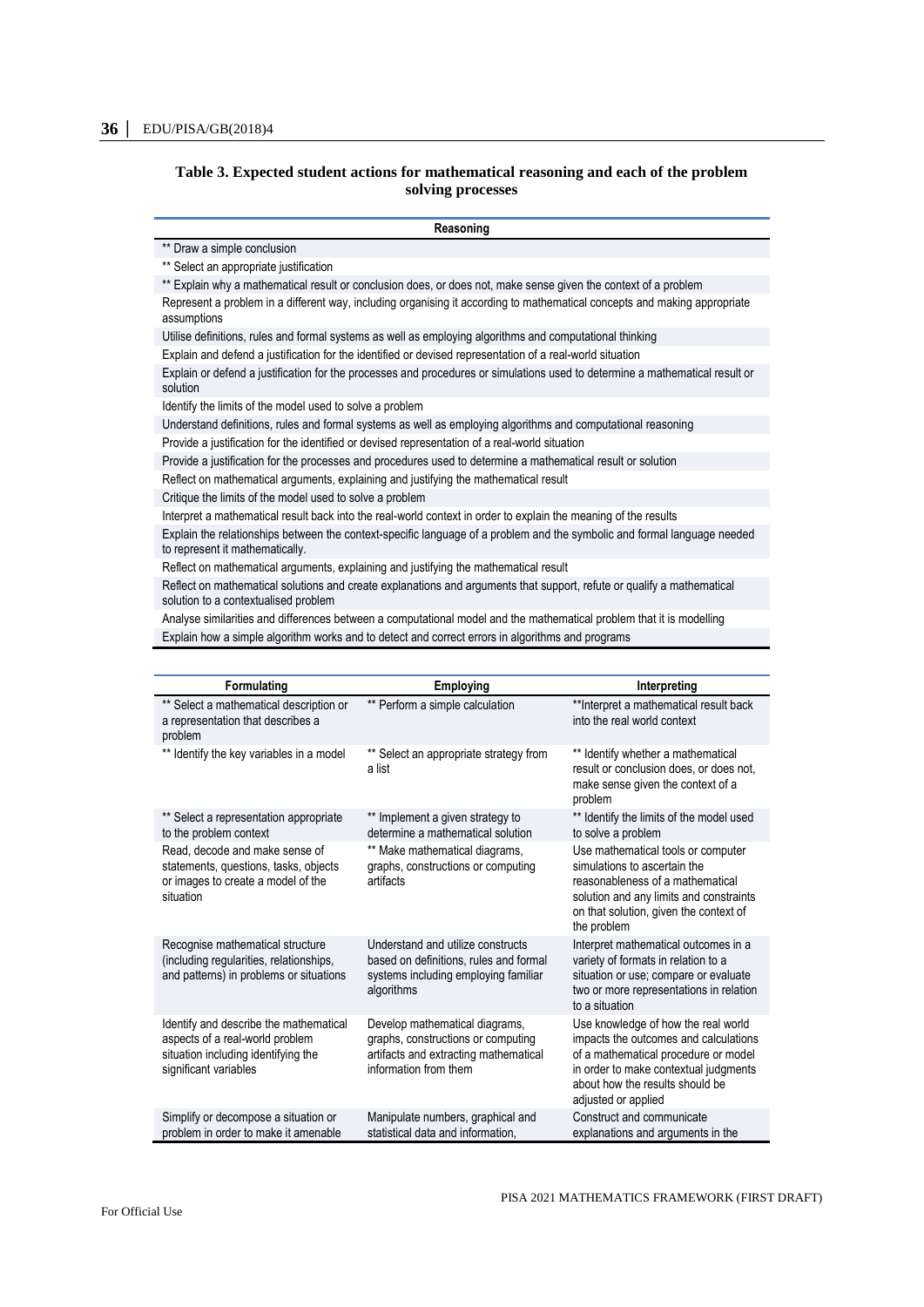| to mathematical analysis                                                                                                                                      | algebraic expressions and equations,<br>and geometric representations                                                                                       | context of the problem                                                                                                                                                                                                                                                |
|---------------------------------------------------------------------------------------------------------------------------------------------------------------|-------------------------------------------------------------------------------------------------------------------------------------------------------------|-----------------------------------------------------------------------------------------------------------------------------------------------------------------------------------------------------------------------------------------------------------------------|
| Recognise aspects of a problem that<br>correspond with known problems or<br>mathematical concepts, facts or<br>procedures                                     | Articulate a solution, showing and/or<br>summarising and presenting<br>intermediate mathematical results                                                    | Recognise [demonstrate, interpret,<br>explain] the extent and limits of<br>mathematical concepts and<br>mathematical solutions                                                                                                                                        |
| Translate a problem into a standard<br>mathematical representation or<br>algorithm                                                                            | Use mathematical tools, including<br>technology, simulations and<br>computational thinking, to help find<br>exact or approximate solutions                  | Understand the relationship between<br>the context of the problem and<br>representation of the mathematical<br>solution. Use this understanding to<br>help interpret the solution in context<br>and gauge the feasibility and possible<br>limitations of the solution |
| Use mathematical tools (using<br>appropriate variables, symbols,<br>diagrams) to describe the<br>mathematical structures and/or<br>relationships in a problem | Make sense of, relate and use a<br>variety of representations when<br>interacting with a problem                                                            |                                                                                                                                                                                                                                                                       |
| Apply mathematical tools and<br>computing tool to portray mathematical<br>relationships                                                                       | Switch between different<br>representations in the process of<br>finding solutions                                                                          |                                                                                                                                                                                                                                                                       |
| Identify the constraints, assumptions<br>simplifications in a mathematical model                                                                              | Use a multi-step procedure leading to<br>a mathematical solution, conclusion or<br>generalization                                                           |                                                                                                                                                                                                                                                                       |
|                                                                                                                                                               | Use an understanding of the context to<br>guide or expedite the mathematical<br>solving process, e.g. working to a<br>context-appropriate level of accuracy |                                                                                                                                                                                                                                                                       |
|                                                                                                                                                               | Make generalisations based on the<br>results of applying mathematical<br>procedures to find solutions                                                       |                                                                                                                                                                                                                                                                       |

#### <span id="page-36-0"></span>**Structure of the Survey Instrument**

#### <span id="page-36-1"></span>**Computer-based Assessment of Mathematics**

140. The main mode of delivery for PISA 2021 will be the computer based assessment of mathematics (CBAM). The transition has been anticipated with both the 2015 and 2018 studies moving to computer-based delivery. In order to maintain trends across the studies, both the 2015 and 2018 assessments were computer neutral despite using a computer-based delivery mode. The transition to a full CBAM in 2021 provides a range of opportunities to develop the assessment of mathematical literacy to be better aligned with the evolving nature of mathematics in the modern world, while ensuring backward trends to previous cycles. These opportunities include new item formats (e.g. drag and drop); presenting students with real-world data (such as large, sortable datasets); creating mathematical models or simulations that students can explore by changing the variable values; curve fitting and using the best fit curve to make predictions. In addition to a wider range of question types and mathematical opportunities that the CBAM provides, it also allows for adaptive assessment.

141. The adaptive assessment capability of the CBAM, which was previously implemented in the PISA reading assessment, provides the opportunity of better describing what it is that students at both ends of the performance spectrum are able to do. By providing students with increasing individualised combinations of test units according to their responses and scores to the early units that they respond to,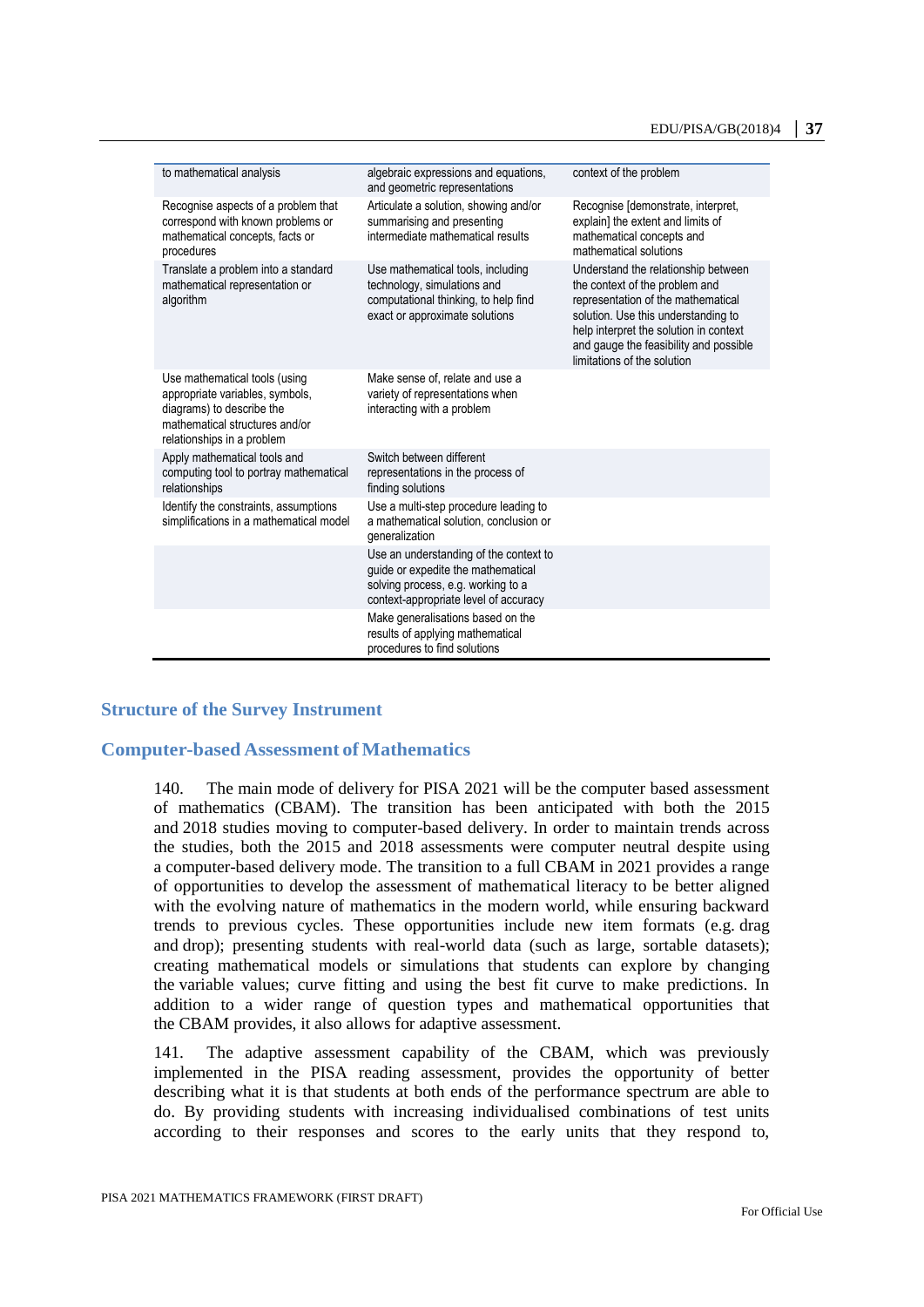increasingly detailed information on the performance characteristics of students at both ends of the performance scale is generated.

142. Making use of enhancements offered by computer technology results in assessment items that are more engaging to students, more colourful, and easier to understand. For example, students may be presented with a moving stimulus, representations of three-dimensional objects that can be rotated or more flexible access to relevant information. New item formats, such as those calling for students to 'drag and drop' information or use 'hot spots' on an image, are designed to engage students, permit a wider range of response types and give a more rounded picture of mathematical literacy. A key challenge is to ensure that these items continue to assess *mathematical literacy* and that interference from domain irrelevant dimensions is kept to a minimum.

143. Investigations show that the mathematical demands of work increasingly occur in the presence of electronic technology so that mathematical literacy and computer use are melded together (Hoyles et al.,  $2002_{133}$ ). For employees at all levels of the workplace, there is now an interdependency between mathematical literacy and the use of computer technology. A key challenge is to distinguish the mathematical demands of a PISA computer-based item from demands unrelated to mathematical competence, such as the information and communications technology (ICT) demands of the item, and the presentation format. Solving PISA items on a computer rather than on paper moves PISA into the reality and the demands of the  $21<sup>st</sup>$  Century.

144. Questions that seem well suited to the CBAM and the evolving nature of mathematical literacy include:

- Simulation in which a mathematical model has been established and students can change the variable values to explore the impact of the variables to create "an optimal solution".
- Fitting a curve (by selecting a curve from a limited set of curves provided) to a data set or a geometric image to determine the "best fit" and using the resulting best fit curve to determine the answer to a question about the situation.
- Budgeting situations (e.g. online store) in which the student must select combinations of products to meet achieve a range of objectives within a given budget.
- Purchase simulation in which the student selects from different loan and associates repayment options to purchase an item using a loan and meeting a budget. The challenge in the problem is to understand how the variables interact.
- Problems that include visual coding to achieve a given sequence of actions.

145. Notwithstanding the opportunities that the CBAM presents (described above), it is important that the CBAM remains focussed on assessing mathematical literacy and does not shift to assessing ICT skills. Similarly it is important that the simulations and other questions hinted at above do not become so "noisy" that the mathematical reasoning and problem solving processes are lost.

146. The CBAM must also retain some of the paper version features for example the ability to revisit items already attempted – although in the context of adaptive testing this will of necessity be limited to the unit on which the student is working.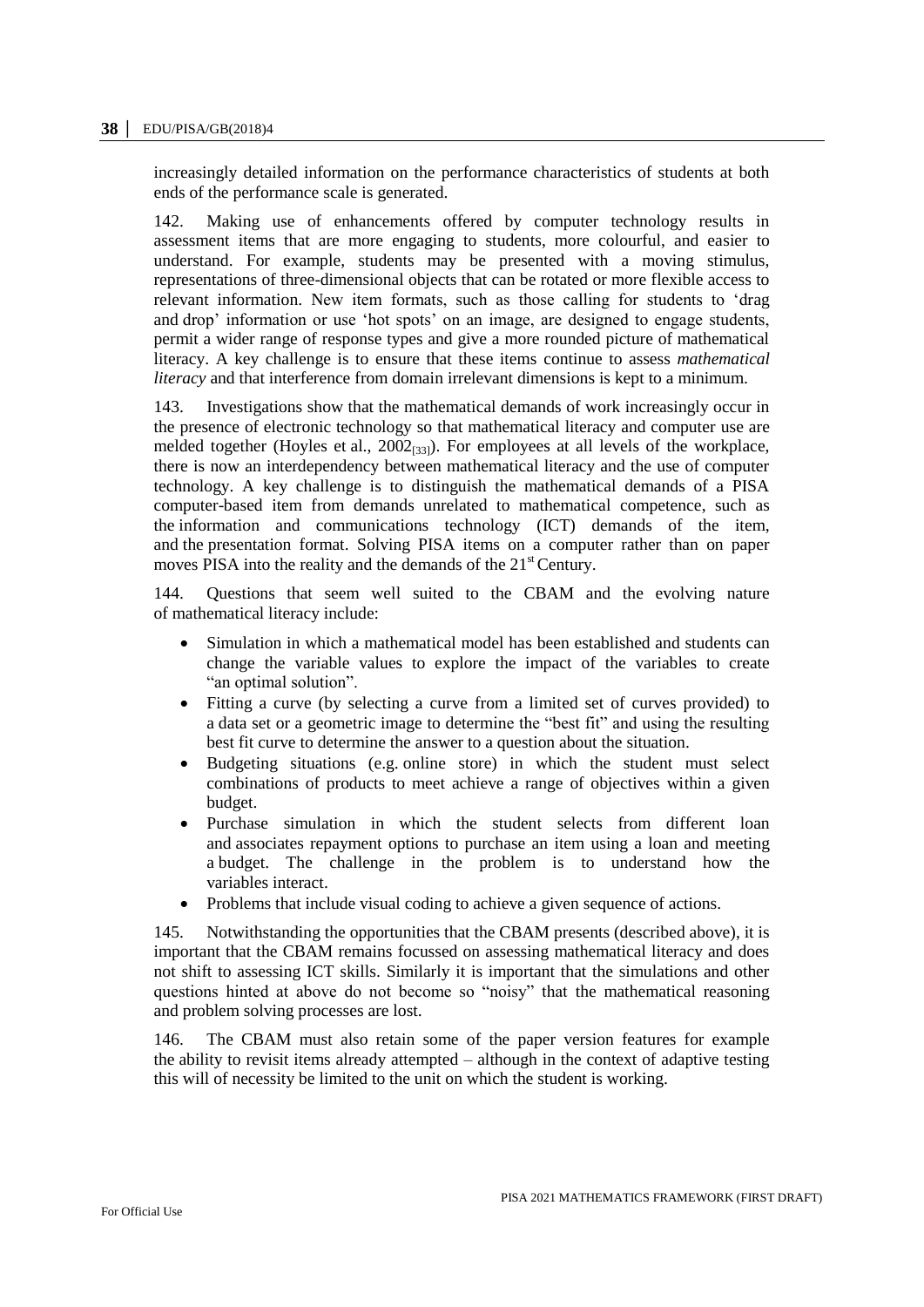#### <span id="page-38-0"></span>**Design of the PISA 2021 Mathematics Items**

147. Three item format types are used to assess mathematical literacy in PISA 2021: open constructed-response, closed constructed-response and selected-response (multiple-choice) items.

- Open constructed-response items require a somewhat extended written response from a student. Such items also may ask the student to show the steps taken or to explain how the answer was reached. These items require trained experts to manually code student responses. To facilitate the adaptive assessment feature of the CBAM, it will be necessary to minimize the number of items that rely on trained experts to code the student responses.
- Closed constructed-response items provide a more structured setting for presenting problem solutions, and they produce a student response that can be easily judged to be either correct or incorrect. Often student responses to questions of this type can be coded automatically. The most frequently used closed constructed-responses are single numbers.
- Selected-response items require the choice of one or more responses from a number of response options. Responses to these questions can usually be automatically processed. About equal numbers of each of these item format types are being used to construct the survey instruments.

148. The PISA mathematics survey is composed of assessment *units* comprising written stimulus material and other information such as tables, charts, graphs or diagrams, plus one or more items that are linked to this common stimulus material. This format gives students the opportunity to become involved with a context or problem by responding to a series of related items.

149. Items selected for inclusion in the PISA survey represent a broad range of difficulties, to match the wide ability range of students participating in the assessment. In addition, all the major categories of the assessment (the content categories; mathematical reasoning and problem solving process categories and the different context categories and  $21<sup>st</sup>$  century skills) are represented, to the degree possible, with items of a wide range of difficulties. Item difficulties are established as one of a number of measurement properties in an extensive field trial prior to item selection for the main PISA survey. Items are selected for inclusion in the PISA survey instruments based on their fit with framework categories and their measurement properties.

150. In addition, the level of reading required to successfully engage with an item is considered very carefully in item development and selection. A goal in item development is to make the wording of items as simple and direct as possible. Care is also taken to avoid item contexts that would create a cultural bias, and all choices are checked with national teams. Translation of the items into many languages is conducted very carefully, with extensive back-translation and other protocols.

151. PISA 2021 will include a tool that will allow students to provide typed constructed-response answers and show their work as required for mathematical literacy. The tool allows students to enter both text and numbers. By clicking a button, students can enter a fraction, square root, or exponent. Additional symbols such as pi and greater/less than signs are available, as are operators such as multiplication and division signs. An example is shown in Figure 3 below.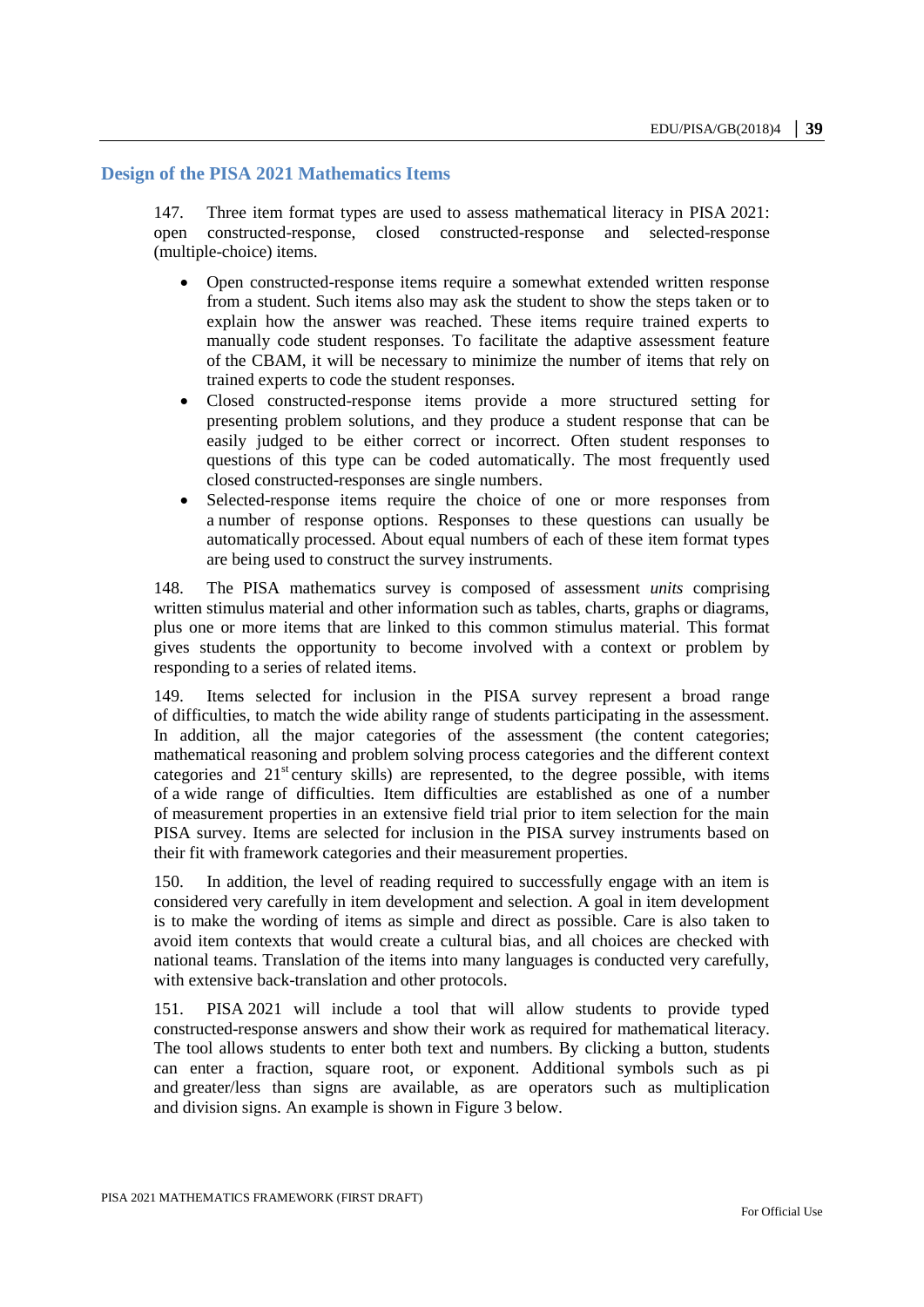# Cancel

**Figure 3. Example of the PISA 2018 editor tool**

<span id="page-39-3"></span>152. The suite of tools available to students is also expected to include a basic scientific calculator. Operators to be included are addition, subtraction, multiplication and division, as well as square root, pi, parentheses, exponent, square, fraction  $(y/x)$ , inverse  $(1/x)$  and the calculator will be programmed to respect the standard order of operations.

153. Students taking the assessment on paper can have access to a hand-held calculator, as approved for use by 15-year-old students in their respective school systems.

#### <span id="page-39-0"></span>**Item Scoring**

154. Although the majority of the items are dichotomously scored (that is, responses are awarded either credit or no credit), the open constructed-response items can sometimes involve partial credit scoring, which allows responses to be assigned credit according to differing degrees of "correctness" of responses and or to the extent to which an item has been engaged with or not. It is anticipated that the need for partial credit scoring will be particularly significant for the mathematical reasoning items which will seldom involve the production of single number response but rather responses with one or more elements.

#### <span id="page-39-1"></span>**Reporting Proficiency in Mathematics**

155. The outcomes of the PISA mathematics survey are reported in a number of ways. Estimates of overall mathematical proficiency are obtained for sampled students in each participating country, and a number of proficiency levels are defined. Descriptions of the degree of mathematical literacy typical of students in each level are also developed. For PISA 2021, the six proficiency levels reported for the overall PISA mathematics in previous cycles will be expanded as follows: Level 1 will be renamed Level 1a, and the table describing the proficiencies will be extended to include Levels 1b and 1c. These additional levels have been added to provide greater granularity of reporting in students performing at the lower end of the proficiency scale.

156. As well as the overall mathematics scale, additional described proficiency scales are developed after the Field Trial and are then reported. These additional scales are for mathematical reasoning and for the three processes of mathematical problem solving: *formulating situations mathematically; employing mathematical concepts, facts, procedures, and reasoning; and interpreting, applying and evaluating mathematical outcomes*.

#### <span id="page-39-2"></span>**Mathematical Literacy and the Background Questionnaires**

157. Since the first cycle of PISA, student and school context questionnaires have served two interrelated purposes in service of the broader goal of evaluating educational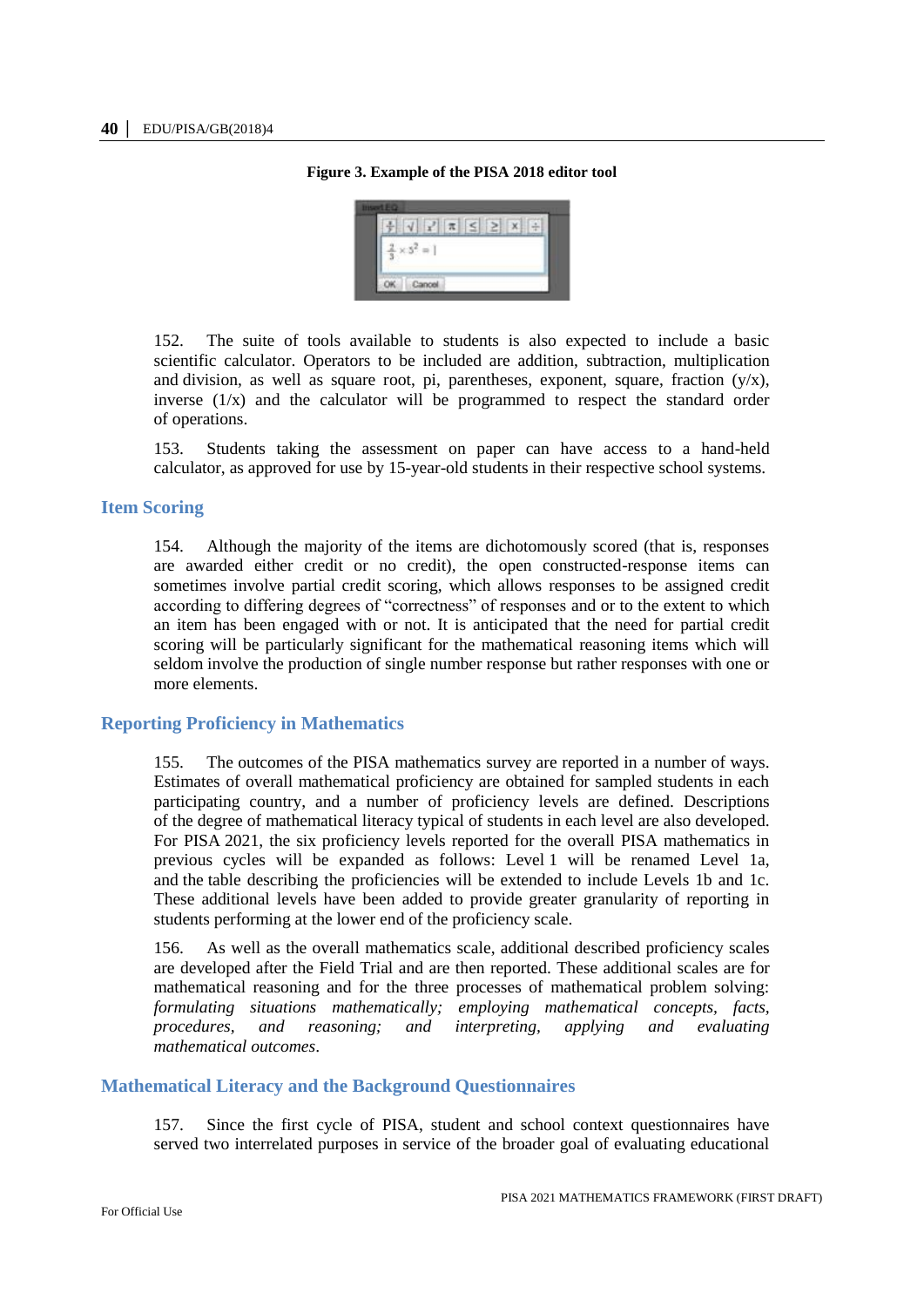systems: first, the questionnaires provide a context through which to interpret the PISA results both within and between education systems. Second, the questionnaires aim to provide reliable and valid measurement of additional educational indicators, which can inform policy and research in their own right.

158. Since mathematical literacy is the major domain in the 2021 survey, the background questionnaires are expected to provide not only trend data for the constructs that continue to be assessed, but additionally to provide rich information on the innovations that are evident in the PISA 2021 mathematical literacy framework. In particular it is expected that mathematical literacy will feature prominently in the analysis of the domain-specific contextual constructs as well in a number of the different categories of policy focus that range from individual level variables such a demographics and social and emotional characteristics to school practices, policies and infrastructure  $(OECD, 2018<sub>[34]</sub>).$ 

159. Two broad areas of students' attitudes towards mathematics that dispose them to productive engagement in mathematics were identified as being of potential interest as an adjunct to the PISA 2012 mathematics assessment. These are students' interest in mathematics and their willingness to engage in it. It is expected that these will continue to be a focus of the questionnaires in 2021.

160. Interest in mathematics has components related to present and future activity. Relevant questions focus on students' interest in mathematics at school, whether they see it as useful in real life as well as their intentions to undertake further study in mathematics and to participate in mathematics-oriented careers. There is international concern about this area, because in many participating countries there is a decline in the percentage of students who are choosing mathematics related future studies, whereas at the same time there is a growing need for graduates from these areas.

161. Students' willingness to do mathematics is concerned with the attitudes, emotions and self-related beliefs that dispose students to benefit, or prevent them from benefitting, from the mathematical literacy that they have achieved. Students who enjoy mathematical activity and feel confident to undertake it are more likely to use mathematics to think about the situations that they encounter in the various facets of their lives, inside and outside school. The constructs from the PISA survey that are relevant to this area include the emotions of enjoyment, confidence and (lack of) mathematics anxiety, and the self-related beliefs of self-concept and self-efficacy. An analysis of the subsequent progress of young Australians who scored poorly on PISA at age 15 found that those who "recognise the value of mathematics for their future success are more likely to achieve this success, and that includes being happy with many aspects of their personal lives as well as their futures and careers" (Hillman and Thomson, 2010, p.  $31_{[35]}$ ). The study recommends that a focus on the practical applications of mathematics in everyday life may help improve the outlook for these low-achieving students.

162. The innovations evident in the PISA 2021 mathematics framework point to at least four areas in which the background questionnaires can provide rich data. These areas are: mathematical reasoning; the role of technology in both doing and teaching mathematics; computational thinking and  $21<sup>st</sup>$  century skills in the context of mathematics.

163. The foregrounding of mathematical reasoning is the PISA 2021 mathematics framework grounded in the understanding of six "big mathematical ideas": quantity, number systems, abstraction and symbolic representation, the structure of mathematics,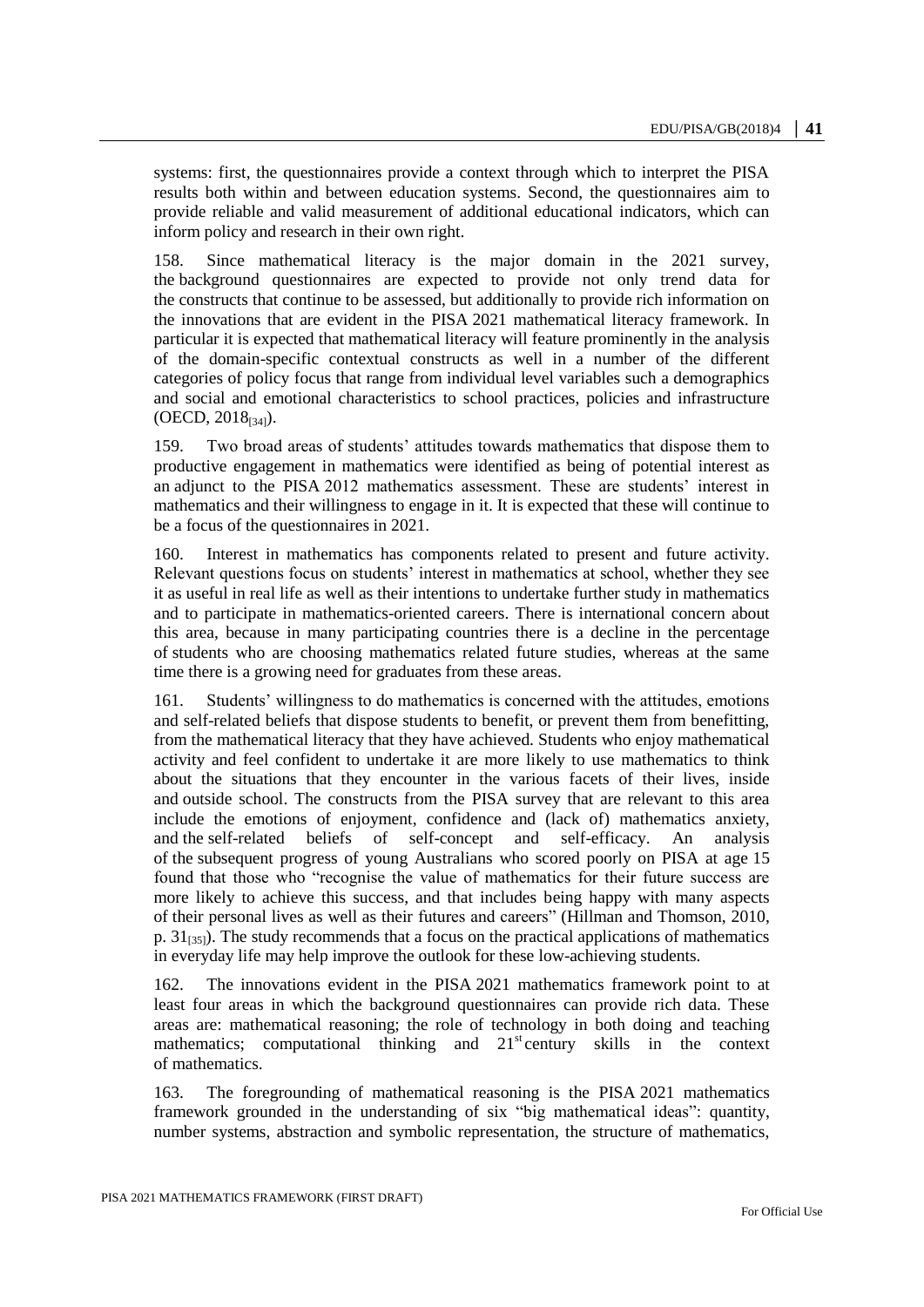functional relationships between quantities, mathematical modelling, and statistical variance. It is assessed through the focussing of the mathematical contents areas on computer simulation, growth phenomena, conditional decision-making, and geometric approximation and has implications for the background questionnaires which should provide measures to understand students' opportunities to learn these concepts in- and outside of school. In the case of teachers and teaching there is the need to better understand how they see the role of reasoning in mathematics in general and in their teaching and assessment practices in particular. With regard to students the focus is on the extent (or not) of their reasoning and the opportunities that they have to engage in mathematical reasoning both inside the class and outside of it.

164. The PISA 2021 mathematical literacy framework draws attention to the different ways in which technology is both changing the world in which we live (providing greater access to more detailed data in various ways) and changing what it means to do mathematics. Key questions for the background questionnaires include developing a deep understanding of first, how students' experiences of mathematics and doing mathematics are changing (if at all) and second, how classroom pedagogy is evolving on account of the impact that technology is having on our exposure to mathematics and mathematical artefacts and on what it means to do mathematics. In the case of students, it is of interest to better understand how technology is impacting on student performance which could be explored in the *task performance* module of the questionnaire framework. The pedagogical issues could be explored in both the *learning time and curriculum* and *teaching practices* modules.

165. Computational thinking is a rapidly evolving and growing dimension of both mathematics and mathematical literacy. The PISA 2021 mathematical literacy framework illustrates how computational thinking is impacting doing mathematics. The background questionnaires could through the *values and beliefs about learning* and *open-mindedness*  modules explore student's experience of the role of computational thinking in doing mathematics.

166. The PISA 2021 mathematical literacy framework introduces a particular set of 21st century skills both as an outcome of and focus for mathematics. The background questionnaires could productively examine both whether or not mathematics is contributing to the development of these skills and if teaching practices are focussing on them. In particular, the *learning time and curriculum* module could explore whether or not these skills appear in the enacted curriculum.

167. Previously the student questionnaire has included items related to the *opportunity to learn*. There have been items that deal with student experience with applied mathematics problems of various types, student familiarity with mathematical concepts by name and student experience in class or tests with PISA style items. These measures allow deeper analysis of the PISA results and the topic could be covered in 2021 as well.

168. The results of the PISA 2021 survey will provide important information for educational policy makers in the participating countries about both the achievement-related and attitude-related outcomes of schooling. By combining information from the PISA assessment of mathematical literacy and the survey information on attitudes, emotions and beliefs that predispose students to use their mathematical literacy as well as the impact of the four developments described above, a more complete picture will emerge.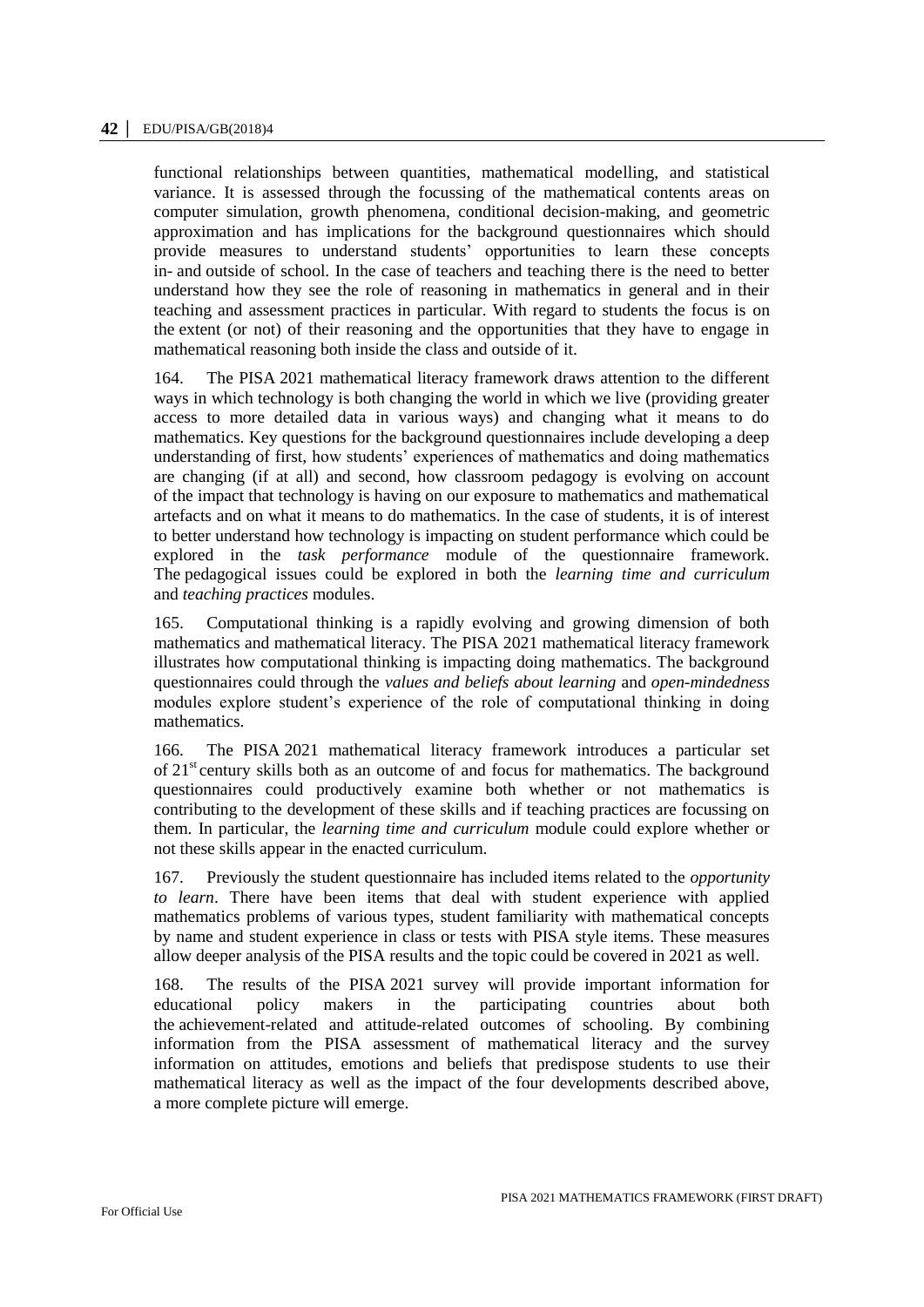## **SUMMARY**

<span id="page-42-0"></span>169. The PISA 2021 mathematical literacy framework while maintaining coherence with the previous mathematical literacy frameworks acknowledges that the world is ever changing and with it the demand for mathematically literate citizens to reason mathematically rather than reproducing mathematical techniques as routines,

170. The aim of PISA with regard to mathematical literacy is to develop indicators that show how effectively countries are preparing students to use mathematics in the everyday aspect of their personal, civic and professional lives, as constructive, engaged and reflective  $21<sup>st</sup>$  century citizens. To achieve this, PISA has developed a definition of mathematical literacy and an assessment framework that reflects the important components of this definition.

171. The mathematics assessment items selected for inclusion in PISA 2021, based on this definition and framework, are intended to reflect a balance between mathematical reasoning, problem solving processes, mathematical content and contexts.

172. The CBAM to be used from 2021 provides problems in a variety of item formats with varying degrees of built-in guidance and structure and a range of formats retaining throughout an emphasis on authentic problems that require students to reason and demonstrate their thinking.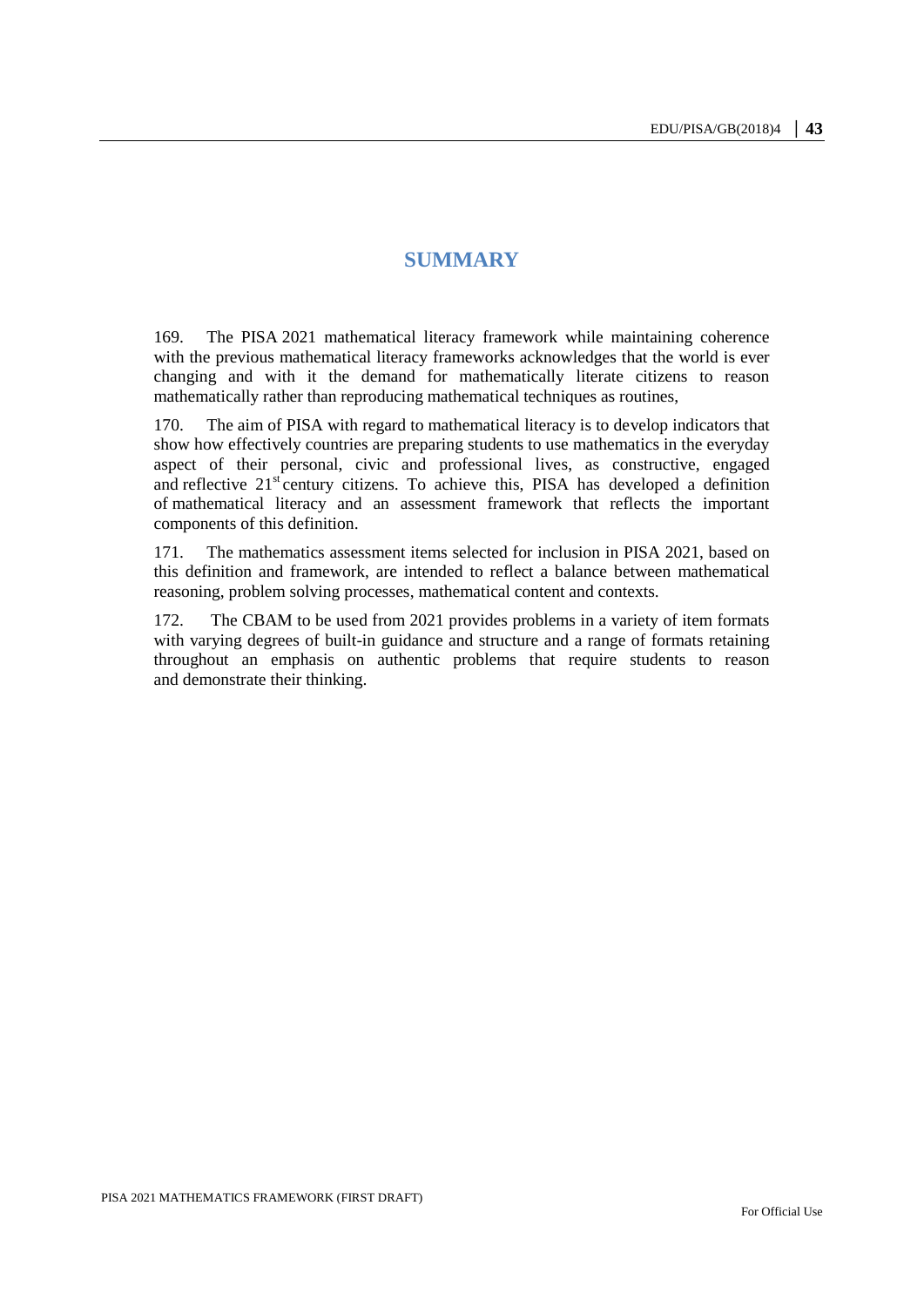## *References*

<span id="page-43-0"></span>

| Ananiadou, K. and M. Claro (2009), "21st Century Skills and Competences for New<br>Millennium Learners in OECD Countries", OECD Education Working Papers, No. 41,<br>OECD Publishing, Paris, http://dx.doi.org/10.1787/218525261154.                              | $[2]$                                                                                                                                                                                                                                                          |
|-------------------------------------------------------------------------------------------------------------------------------------------------------------------------------------------------------------------------------------------------------------------|----------------------------------------------------------------------------------------------------------------------------------------------------------------------------------------------------------------------------------------------------------------|
| Basu, S. et al. (2016), "Identifying middle school students' challenges in computational<br>thinking-based science learning", Research and Practice in Technology Enhanced Learning,<br>Vol. 11/3, http://dx.doi.org/10.1186/s41039-016-0036-2.                   | $[20]$                                                                                                                                                                                                                                                         |
| Beheshti, E. et al. (2017), Computational Thinking in Practice: How STEM Professionals Use<br>CT in Their Work, Northwestern University, San Antonio, Texas,<br>http://ccl.northwestern.edu/papers.shtml.                                                         | $[22]$                                                                                                                                                                                                                                                         |
| Beloit College (2017), The Beloit College Mindset List for the Class of 2021,<br>https://www.beloit.edu/mindset/2021/.                                                                                                                                            | $[1] % \centering \includegraphics[width=0.9\columnwidth]{figures/fig_10.pdf} \caption{The graph $\mathcal{N}_1$ is a function of the number of~\textit{N}_1$ (left) and the number of~\textit{N}_2$ (right) are shown in \cite{N}_1$ (right).} \label{fig:1}$ |
| Benton, L. et al. (2017), "Bridging Primary Programming and Mathematics: Some Findings of<br>Design Research in England", Digital Experiences in Mathematics Education, Vol. 3,<br>pp. 115-138, http://dx.doi.org/10.1007/s40751-017-0028-x.                      | [21]                                                                                                                                                                                                                                                           |
| Box, G. and N. Draper (1987), <i>Empirical Model-Building and Response Surfaces</i> , John Wiley.                                                                                                                                                                 | $[24]$                                                                                                                                                                                                                                                         |
| Brennan, K. and M. Resnick (2012), New frameworks for studying and assessing the<br>development of computational thinking,<br>https://web.media.mit.edu/~kbrennan/files/Brennan Resnick AERA2012 CT.pdf.                                                          | $[25]$                                                                                                                                                                                                                                                         |
| Cuny, J., L. Snyder and J. Wing (2010), Demystifying computational thinking for non-computer<br>scientists.                                                                                                                                                       | $[9]$                                                                                                                                                                                                                                                          |
| Devlin, K. (1994), Mathematics: The Science of Patterns : The Search for Order in Life, Mind,<br>and the Universe, W H Freeman & Co.                                                                                                                              | $[28]$                                                                                                                                                                                                                                                         |
| Fadel, C., M. Bialik and B. Trilling (2015), Four-Dimensional Education : The Competencies<br>Learners Need to Succeed, CreateSpace Independent Publishing Platform.                                                                                              | $[3]$                                                                                                                                                                                                                                                          |
| Gadanidis, G. (2015), Coding for Young Mathematicians, Western University, London,<br>Ontario, Canada, http://worldiscoveries.ca/technology/18155 (accessed on 05 April 2018).                                                                                    | $[10]$                                                                                                                                                                                                                                                         |
| Gadanidis, G., E. Clements and C. Yiu (2018), "Group Theory, Computational Thinking, and<br>Young Mathematicians", Mathematical Thinking and Learning, Vol. 20/1, pp. 32-53,<br>http://dx.doi.org/10.1080/10986065.2018.1403542.                                  | $[13]$                                                                                                                                                                                                                                                         |
| Galbraith, P., H. Henn and M. Niss (eds.) (2007), Modelling and Applications in Mathematics<br>Education, Springer US, http://dx.doi.org/10.1007/978-0-387-29822-1.                                                                                               | $[19]$                                                                                                                                                                                                                                                         |
| Grover, S. (2018), The 5th 'C' of 21st Century Skills? Try Computational Thinking (Not<br>Coding) / EdSurge News, https://www.edsurge.com/news/2018-02-25-the-5th-c-of-21st-<br>century-skills-try-computational-thinking-not-coding (accessed on 05 April 2018). | $[16]$                                                                                                                                                                                                                                                         |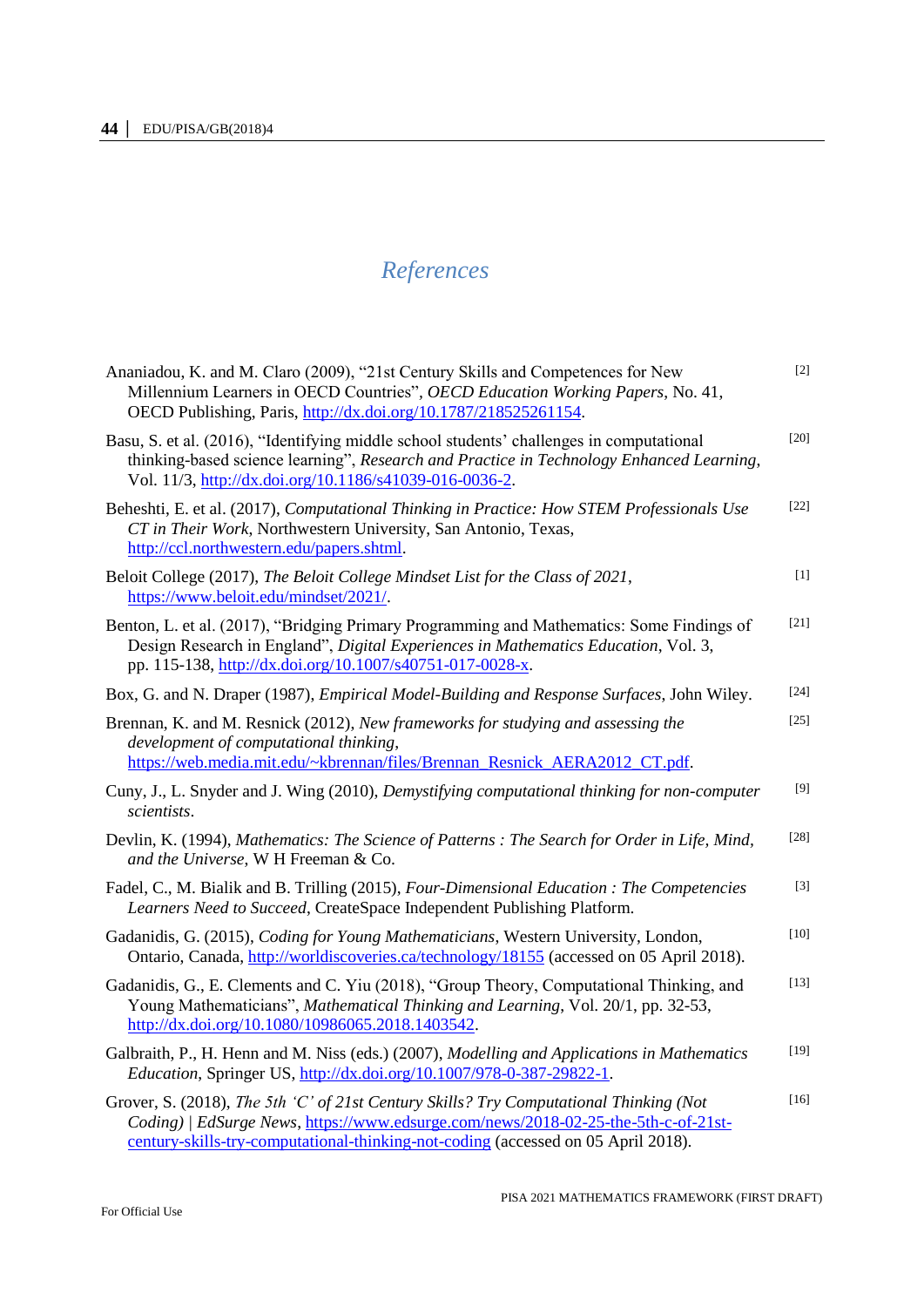| Hillman, K. and S. Thomson (2010), Against the odds: influences on the post-school success of<br>'low performers'., NCVER, Adelaide, Australia,<br>https://www.ncver.edu.au/publications/publications/all-publications/against-the-odds-<br>influences-on-the-post-school-success-of-low-performers# (accessed on 05 April 2018). | $[35]$                                                                                                                                                                                                                                                                                                                                                                                                                                                                                                            |
|-----------------------------------------------------------------------------------------------------------------------------------------------------------------------------------------------------------------------------------------------------------------------------------------------------------------------------------|-------------------------------------------------------------------------------------------------------------------------------------------------------------------------------------------------------------------------------------------------------------------------------------------------------------------------------------------------------------------------------------------------------------------------------------------------------------------------------------------------------------------|
| Hoyles, C. et al. (2002), "Mathematical skills in the workplace: final report to the Science<br>Technology and Mathematics Council", Institute of Education, University of London;<br>Science, Technology and Mathematics Council, London. (2002),<br>http://discovery.ucl.ac.uk/1515581/ (accessed on 05 April 2018).            | $[33]$                                                                                                                                                                                                                                                                                                                                                                                                                                                                                                            |
| Mahajan, S. et al. (2016), PISA Mathematics in 2021, Center for Curriculum Redesign,<br>http://curriculumredesign.org/wp-content/uploads/Recommendations-for-PISA-Maths-2021-<br>FINAL-EXTENDED-VERSION-WITH-EXAMPLES-CCR.pdf.                                                                                                    | $[29]$                                                                                                                                                                                                                                                                                                                                                                                                                                                                                                            |
| Moore, D. (1997), "New Pedagogy and New Content: The Case of Statistics", <i>International</i><br>Statistical Review, Vol. 65/2, https://onlinelibrary.wiley.com/doi/epdf/10.1111/j.1751-<br>5823.1997.tb00390.x, pp. 123-165.                                                                                                    | $[30]$                                                                                                                                                                                                                                                                                                                                                                                                                                                                                                            |
| National Research Council (2012), Education for Life and Work: Developing Transferable<br>Knowledge and Skills in the 21st Century, The National Academies Press, Washington D.C.,<br>https://www.nap.edu/resource/13398/dbasse_070895.pdf (accessed on 05 April 2018).                                                           | $[4]$                                                                                                                                                                                                                                                                                                                                                                                                                                                                                                             |
| Niemelä, P. et al. (2017), Computational thinking as an emergent learning trajectory of<br>mathematics, ACM Press, New York, New York, USA,<br>http://dx.doi.org/10.1145/3141880.3141885.                                                                                                                                         | $[17]$                                                                                                                                                                                                                                                                                                                                                                                                                                                                                                            |
| OECD (2004), The PISA 2003 Assessment Framework, OECD Publishing,<br>http://dx.doi.org/10.1787/9789264101739-en.                                                                                                                                                                                                                  | $[6]$                                                                                                                                                                                                                                                                                                                                                                                                                                                                                                             |
| OECD (2005), The Definition and Selection of Key Competencies: Executive Summary, OECD,<br>Paris, http://www.oecd.org/pisa/35070367.pdf (accessed on 05 April 2018).                                                                                                                                                              | $[32]$                                                                                                                                                                                                                                                                                                                                                                                                                                                                                                            |
| OECD (2013), PISA 2012 Assessment and Analytical Framework, OECD Publishing,<br>http://dx.doi.org/10.1787/9789264190511-en.                                                                                                                                                                                                       | $[7] \centering% \includegraphics[width=1\textwidth]{images/TransY.pdf} \caption{The first two different values of $d=3$ and $d=4$ (left) and the second term (right) of $d=4$ (right) and $d=4$ (right) and $d=4$ (right) and $d=4$ (right) and $d=4$ (right) and $d=4$ (right) and $d=4$ (right) and $d=4$ (right) and $d=4$ (right) and $d=4$ (right) and $d=4$ (right) and $d=4$ (right) and $d=4$ (right) and $d=4$ (right) and $d=4$ (right) and $d=4$ (right) and $d=4$ (right) and $d=4$ (right) and $d=$ |
| OECD (2017), PISA for Development Assessment and Analytical Framework: Reading,<br>Mathematics and Science, Preliminary Version, OECD Publishing, Paris,<br>http://www.oecd.org/about/publishing/corrigenda.htm. (accessed on 06 April 2018).                                                                                     | $\left[ 8\right]$                                                                                                                                                                                                                                                                                                                                                                                                                                                                                                 |
| OECD (2017), PISA 2015 Assessment and Analytical Framework: Science, Reading,<br>Mathematic, Financial Literacy and Collaborative Problem Solving, OECD Publishing,<br>Paris, http://dx.doi.org/10.1787/9789264281820-en.                                                                                                         | $[23]$                                                                                                                                                                                                                                                                                                                                                                                                                                                                                                            |
| OECD (2018), PISA 2018 Assessment and Analytical Framework: Reading, Mathematics and<br>Science.                                                                                                                                                                                                                                  | $[34]$                                                                                                                                                                                                                                                                                                                                                                                                                                                                                                            |
| Pei, C., D. Weintrop and U. Wilensky (2018), "Cultivating Computational Thinking Practices<br>and Mathematical Habits of Mind in Lattice Land", Mathematical Thinking and Learning,<br>Vol. 20/1, pp. 75-89, http://dx.doi.org/10.1080/10986065.2018.1403543.                                                                     | $[14]$                                                                                                                                                                                                                                                                                                                                                                                                                                                                                                            |
| Pratt, D. and R. Noss (2002), "The Microevolution of Mathematical Knowledge: The Case of<br>Randomness", Journal of the Learning Sciences, Vol. 11/4, pp. 453-488,<br>http://dx.doi.org/10.1207/S15327809JLS1104_2.                                                                                                               | $[12]$                                                                                                                                                                                                                                                                                                                                                                                                                                                                                                            |
| Rambally, G. (2017), Applications of Computational Matrix Algebra, AACE, Austin, Texas,<br>https://www.learntechlib.org/p/177277/.                                                                                                                                                                                                | $[11]$                                                                                                                                                                                                                                                                                                                                                                                                                                                                                                            |
| Reimers, F. and C. Chung (2016), Teaching and Learning for the Twenty-First Century:                                                                                                                                                                                                                                              | $[5]$                                                                                                                                                                                                                                                                                                                                                                                                                                                                                                             |